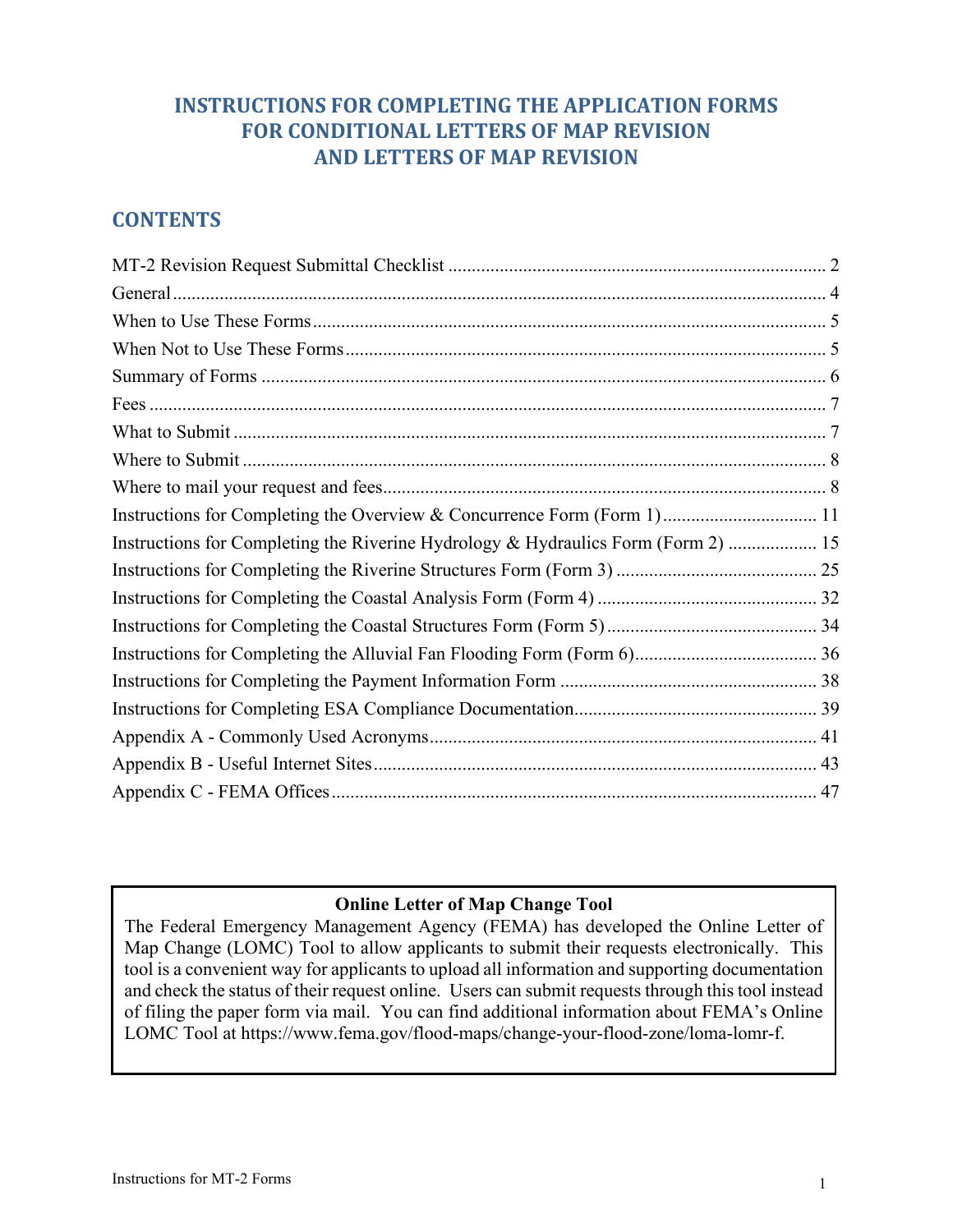# **MT-2 REVISION REQUEST SUBMITTAL CHECKLIST**

# <span id="page-1-0"></span>**PART A: GENERAL REQUIREMENTS**

|                                                                                                                                                                            | Yes | N/A |
|----------------------------------------------------------------------------------------------------------------------------------------------------------------------------|-----|-----|
| <b>ELEMENTS</b>                                                                                                                                                            |     |     |
| <b>NARRATIVE:</b> Please provide a written description of the purpose of the request, the                                                                                  |     |     |
| scope of the proposed/as-built project, and the methodology used to analyze the project                                                                                    |     |     |
| effects.                                                                                                                                                                   |     |     |
| MT-2 APPLICATION FORMS: Please provide completed forms applicable to your                                                                                                  |     |     |
| request. Ensure that MT-2 Form 1 was signed by the requester, certifying engineer, and                                                                                     |     |     |
| each community affected by the revision.                                                                                                                                   |     |     |
| <b>HYDROLOGIC ANALYSIS:</b> If applicable, please provide a FEMA-acceptable                                                                                                |     |     |
| hydrologic analysis in digital format, a drainage area map, and associated backup                                                                                          |     |     |
| information (e.g., calculations used to determine lag time, CN, and loss values, as well as                                                                                |     |     |
| land use and soil maps). FEMA-acceptable models can be accessed at                                                                                                         |     |     |
| https://www.fema.gov/flood-maps/products-tools/numerical-models/hydrologic.                                                                                                |     |     |
| HYDRAULIC ANALYSIS: Please provide a FEMA-acceptable hydraulic analysis in                                                                                                 |     |     |
| digital format. Information on FEMA-acceptable models can be accessed at on their                                                                                          |     |     |
| website.                                                                                                                                                                   |     |     |
| CERTIFIED TOPOGRAPHIC WORK MAP: Please provide a certified topographic                                                                                                     |     |     |
| work map that meets the mapping requirements outlined in MT-2 Form 2. If available,                                                                                        |     |     |
| please provide spatially referenced Geographic Information System (GIS) data. If GIS                                                                                       |     |     |
| data are not available, you may submit digital Computer-Aided Design (CAD) data.                                                                                           |     |     |
| ANNOTATED FIRM: Please submit a revised Flood Insurance Rate Map (FIRM), at                                                                                                |     |     |
| the scale of the effective FIRM, which shows the revised boundary delineation of the                                                                                       |     |     |
| base (1-percent-annual-chance) floodplain, 0.2-percent-annual-chance floodplain, and                                                                                       |     |     |
| regulatory floodway and how it ties into the boundary delineation shown on the effective                                                                                   |     |     |
| FIRM at the downstream and upstream ends of the revised reach.                                                                                                             |     |     |
| <b>REVIEW FEE PAYMENT:</b> Please include the appropriate review fee payment. The                                                                                          |     |     |
| current fee schedule is available on the FEMA website at https://www.fema.gov/flood-                                                                                       |     |     |
| maps/change-your-flood-zone/status/flood-map-related-fees.                                                                                                                 |     |     |
| MEET 65.10 REQUIREMENT: If you intend to show that a berm/levee/floodwall                                                                                                  |     |     |
| reduces the flood hazard, please submit all the NFIP data requirements outlined in Title                                                                                   |     |     |
| 44, Chapter 1, Section 65.10 of the Code of Federal Regulations (44 CFR §65.10).                                                                                           |     |     |
| <b>OPERATION AND MAINTENANCE PLAN:</b> If the request involves a berm, levee,                                                                                              |     |     |
| floodwall, dam, and/or detention basin project, please submit an officially adopted                                                                                        |     |     |
| operation and maintenance plan.                                                                                                                                            |     |     |
| PROPOSED/AS-BUILT PLANS: Please submit proposed/as-built plans, certified by a                                                                                             |     |     |
| registered Professional Engineer, for all project elements for which this applies.                                                                                         |     |     |
| FLOODWAY NOTICE: If the revision results in changing or establishing regulatory                                                                                            |     |     |
| floodway boundaries, please provide a floodway public notice or a statement by your<br>community that it has notified all affected property owners, in compliance with the |     |     |
| National Flood Insurance Program (NFIP) regulations at 44 CFR $\S 65.7(b)(1)$ .                                                                                            |     |     |
| PROPERTY OWNER NOTIFICATION: If the revision results in any                                                                                                                |     |     |
| widening/shifting/establishing of a base floodplain and/or any increasing/establishing of                                                                                  |     |     |
| Base Flood Elevations (BFEs), please provide copies of the individual legal notices sent                                                                                   |     |     |
| to all property owners affected by increased flood hazards.                                                                                                                |     |     |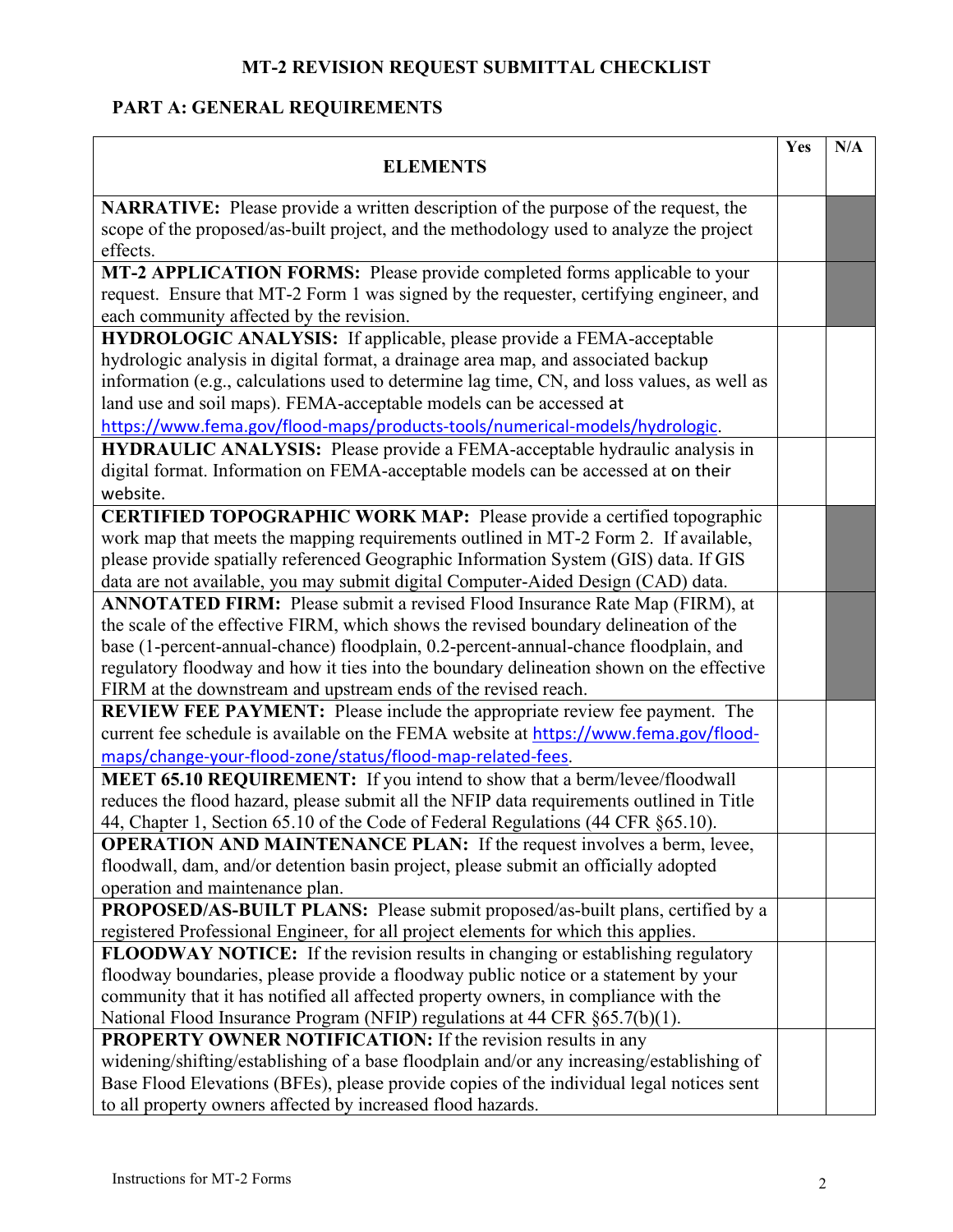## **PART B: CONDITIONAL LETTER OF MAP REVISION (CLOMR) - SPECIFIC REQUIREMENTS**

| <b>ELEMENTS</b>                                                                             | <b>Yes</b> | N/A |
|---------------------------------------------------------------------------------------------|------------|-----|
| <b>ENDANGERED SPECIES ACT (ESA) COMPLIANCE:</b> Please submit                               |            |     |
| documentation of compliance with the ESA requirements. To learn more about ESA              |            |     |
| compliance, please see page 28 of the MT-2 instructions.                                    |            |     |
| REGULATORY REQUIREMENTS OF 44 CFR §65.12: If the proposed project                           |            |     |
| results in BFE increases between the pre-project (existing) conditions and the proposed     |            |     |
| conditions, and they are more than 0.00 foot as a result of encroachment within a           |            |     |
| regulatory floodway, or more than 1.0 foot in a Zone AE area that has no regulatory         |            |     |
| floodway, please submit: (a) certification that no structures are affected by the increased |            |     |
| BFE; (b) documentation of individual legal notices sent to all affected property owners,    |            |     |
| explaining the impact of the proposed action on their property; and (c) an evaluation of    |            |     |
| alternatives that would not result in a BFE increase.                                       |            |     |

#### **Notes:**

- Applicants are encouraged to submit their Letter of Map Change (LOMC) revision request using the Online LOMC tool. To learn more about the Online LOMC tool, please visit the FEMA website at <https://hazards.fema.gov/femaportal/onlinelomc/signin>.
- The MT**-**2 Guidance Document has been developed to supplement the information provided in these instructions. The MT-2 Guidance Document explains how the Department of Homeland Security (DHS), Federal Emergency Management Agency (FEMA) implements the review and processing of requests to revise Flood Insurance Rate Maps (FIRMs) and Flood Insurance Study (FIS) reports (MT-2 requests).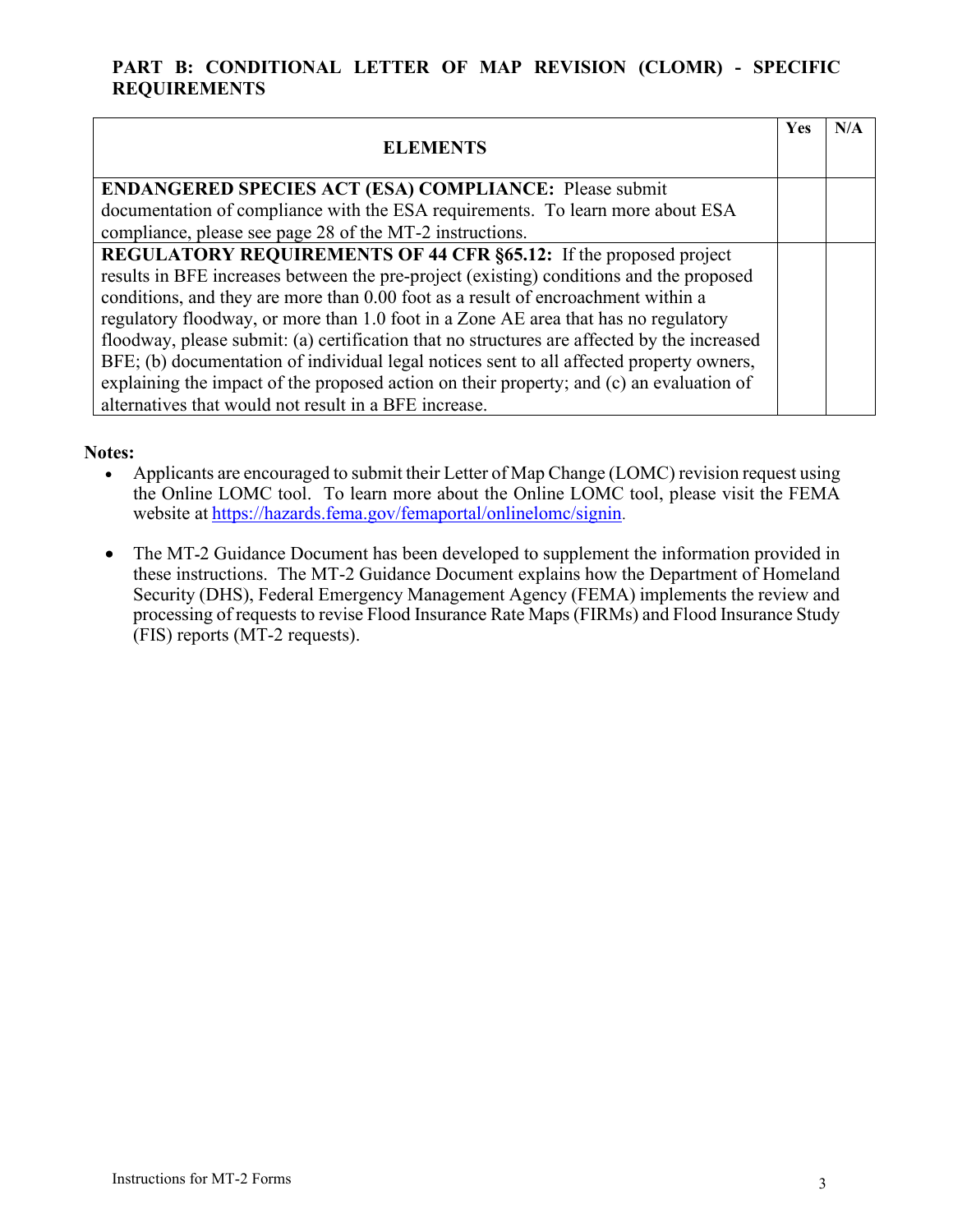## <span id="page-3-0"></span>**GENERAL**

In 1968, the U.S. Congress passed the National Flood Insurance Act, which created the National Flood Insurance Program (NFIP). The NFIP was designed to reduce future flood losses through local floodplain management and to provide financial protection for property owners against potential losses through flood insurance.

As part of the agreement for making flood insurance available in a community, the NFIP requires the participating community to adopt floodplain management ordinances containing certain minimum requirements intended to reduce future flood losses. The NFIP regulations for floodplain management are the minimum criteria a community must adopt for participation in the NFIP. The community is responsible for approving all proposed floodplain development and for ensuring that permits required by federal or state law have been received. State and community officials, based on knowledge of local conditions and in the interest of safety, may set higher standards for construction or may limit development in floodplain areas. If the state or community has adopted more restrictive or comprehensive floodplain management criteria, those criteria take precedence over the minimum NFIP requirements.

The community is also responsible for submitting data reflecting revised flood hazard information to the FEMA, so that NFIP maps can be revised as appropriate. This will allow floodplain management requirements to be based on current data.

Submissions to FEMA for revisions to effective Flood Insurance Studies (FISs), Flood Insurance Rate Maps (FIRMs), or Flood Boundary and Floodway Maps (FBFMs) by individual and community requesters will require signed application forms. These forms will provide FEMA with the assurance that all pertinent data relating to the revision are included in the submittal. They will also ensure that: (a) the data and methodology are based on current conditions; (b) qualified professionals have assembled the data and performed all necessary computations; and (c) all individuals and organizations affected by proposed revisions are aware of the revisions and will have an opportunity to comment on them.

If the submission involves revisions to multiple flooding sources, separate forms should be completed for each flooding source.

NFIP regulations can be accessed through the U.S. Government Printing Office website at [https://www.govinfo.gov/content/pkg/CFR-2019-title44-vol1/pdf/CFR-2019-title44-vol1.pdf.](https://www.govinfo.gov/content/pkg/CFR-2019-title44-vol1/pdf/CFR-2019-title44-vol1.pdf) The regulations can also be obtained by calling the FEMA Mapping and Insurance eXchange (FMIX), toll free, at 1-877-FEMA MAP (1-877-336-2627). Information on the forms, current review and processing fees, and revision procedures can be accessed through the FEMA website at https://www.fema.gov/flood-maps/change-your-flood-zone. FEMA has prepared online tutorials to assist map revision requesters and other users; the tutorials are available on the FEMA website at <https://www.fema.gov/flood-maps/tutorials>.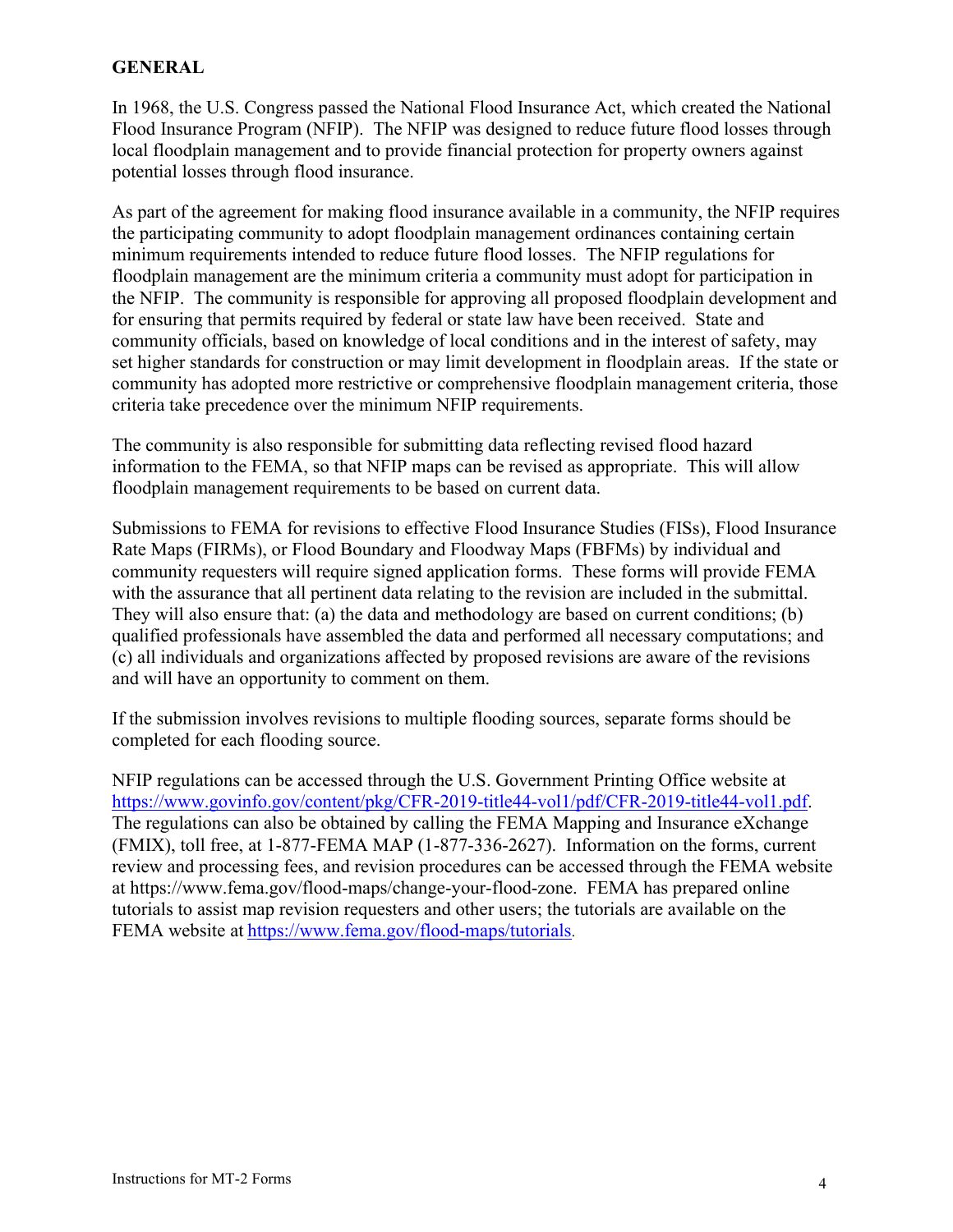#### <span id="page-4-0"></span>**WHEN TO USE THESE FORMS**

This package is applicable for requests of the following:

| Conditional Letter of Map Revision<br>(CLOMR) | A letter from FEMA commenting on whether a<br>proposed project, if built as proposed, or<br>proposed hydrology changes would meet<br>minimum NFIP standards (see Title 44,<br>Chapter 1, Code of Federal Regulations [CFR],<br>Parts 60, 65, and 72). |
|-----------------------------------------------|-------------------------------------------------------------------------------------------------------------------------------------------------------------------------------------------------------------------------------------------------------|
| Letter of Map Revision (LOMR)                 | A letter from FEMA officially revising the<br>current NFIP map to show changes to<br>floodplains, regulatory floodways, or flood<br>elevations (see 44 CFR Parts 60, 65, and 72).                                                                     |

#### <span id="page-4-1"></span>**WHEN NOT TO USE THESE FORMS**

This package is not applicable for requests of the following:

| Letter of Map Amendment<br>(LOMA)                            | A letter from FEMA stating that an existing<br>structure or parcel of land that has not been<br>elevated by fill (natural ground) would not be<br>inundated by the base flood (see 44 CFR Part<br>70).                                                                        |
|--------------------------------------------------------------|-------------------------------------------------------------------------------------------------------------------------------------------------------------------------------------------------------------------------------------------------------------------------------|
| Conditional Letter of Map<br>Amendment (CLOMA)               | A letter from FEMA stating that a proposed<br>structure that is not to be elevated by fill<br>(natural ground) would not be inundated by the<br>base flood if built as proposed (see 44 CFR)<br>Parts 70 and 72).                                                             |
| Letter of Map Revision Based on<br>Fill (LOMR-F)             | A letter from FEMA stating that an existing<br>structure or parcel of land that has been<br>elevated by fill would not be inundated by the<br>base flood (see 44 CFR Parts 65 and 72).                                                                                        |
| Conditional Letter of Map Revision<br>Based on Fill (LOMR-F) | A letter from FEMA stating that a parcel of<br>land or proposed structure that will be elevated<br>by fill would not be inundated by the base<br>flood if fill is placed on the parcel as proposed<br>or the structure is built as proposed (see 44)<br>CFR Parts 65 and 72). |

For these requests, either the MT-EZ form package titled *Amendments to National Flood Insurance Program Maps, Application Form for Single Residential Lot or Structures*, or the MT-1 form package titled *Amendments and Revisions to National Flood Insurance Program Maps, Application Forms and Instructions for Letters of Map Amendment, Conditional Letters of Map Amendment, Letters of Map Revision Based on Fill, and Conditional Letters of Map Revision Based on Fill* are appropriate. The MT-EZ forms are used for single-structure or single-lot requests that do not involve the placement of fill. The MT-1 forms are used for requests involving multiple structures or lots. These forms may be completed online at [https://hazards.fema.gov/femaportal/onlinelomc/signin,](https://hazards.fema.gov/femaportal/onlinelomc/signin) using the Online LOMC Tool. The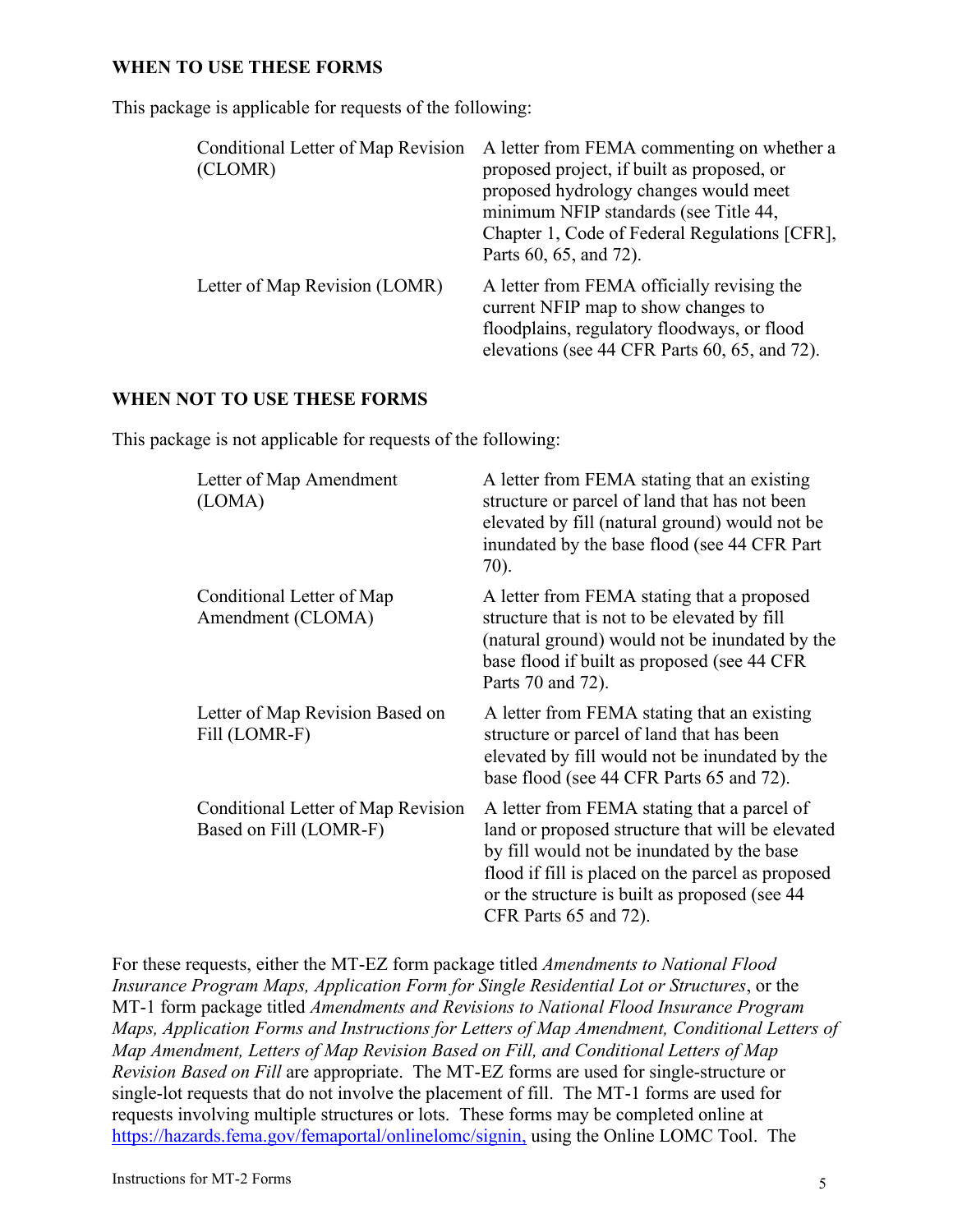MT-EZ form package may be downloaded from the FEMA website at [https://www.fema.gov/flood-maps/change-your-flood-zone/paper-application-forms#mt-ez,](https://www.fema.gov/flood-maps/change-your-flood-zone/paper-application-forms#mt-ez) and the MT-1 form package may be downloaded from the FEMA website at [https://www.fema.gov/flood-maps/change-your-flood-zone/paper-application-forms#mt-1.](https://www.fema.gov/flood-maps/change-your-flood-zone/paper-application-forms#mt-1) Either form package may also be obtained by calling the FMIX, toll free, at 1-877-FEMA MAP (1-877-336-2627).

## <span id="page-5-0"></span>**SUMMARY OF FORMS**

Application forms for requesting a map revision from FEMA are included at the back of this package. In this package are six forms that cover various situations for revisions, a payment form, plus information about Endangered Species Act (ESA) compliance documentation. When submitting a request, only the forms applicable to the request need to be submitted. The following is a list of the forms and a summary of when each applies.

Form 1 - Overview & Concurrence Form provides basic information regarding the revision request and requires the signatures of the requester, community official, and engineer. This form is required for all revision requests.

Form 2 - Riverine Hydrology & Hydraulics Form provides basic information on the scope and methodology of hydrologic and/or hydraulic analyses that are prepared in support of the revision request. This form should be used for revision requests that involve new or revised hydrologic and/or hydraulic analyses of rivers, streams, ponds, or small lakes.

Form 3 - Riverine Structures Form provides basic information regarding hydraulic structures constructed in the stream channel or floodplain. This form should be used for revision requests that involve new or proposed channelization, bridges/culverts, dams/basins, and/or levee/floodwall systems. For levee/floodwall systems, the form requires the signature of the registered Professional Engineer in charge of completing the submittal.

Form 4 - Coastal Analysis Form provides basic information on the scope and methodology of any coastal analyses prepared in support of the revision request. This form should be used for revision requests that involve new or revised coastal analyses.

Form 5 - Coastal Structures Form provides basic information regarding hydraulic structures constructed along the coast. This form should be used for revision requests that involve new or proposed levees/dikes, breakwaters, bulkheads, seawalls, and/or revetments along the coast.

Form 6 - Alluvial Fan Flooding Form provides basic information for analyses of alluvial fans. This form should be used for revision requests involving alluvial fans.

Payment Information Form provides information regarding any fees required for a CLOMR, LOMR, or External Data Request.

ESA Compliance Documentation describes the documentation that must be submitted for CLOMRs. Before FEMA reviews a CLOMR application, CLOMR applicants are responsible for documenting to FEMA that they have complied with ESA requirements. Information outlining these requirements is available on page [39](#page-38-0) of these instructions.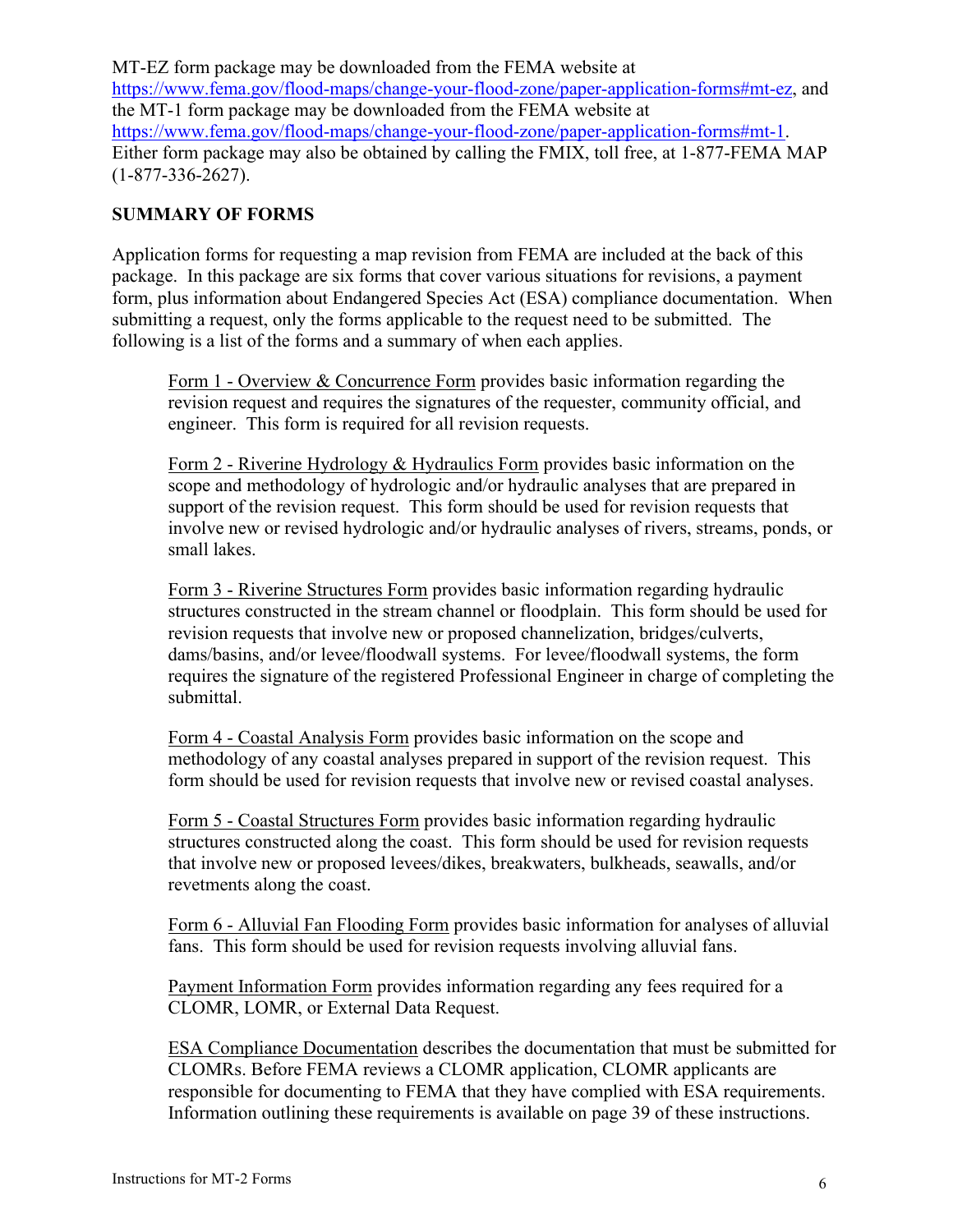## <span id="page-6-0"></span>**FEES**

FEMA's fees are designed to recover costs associated with reviewing and processing requests for modifications to published flood information and maps. Information on the current review and processing fees for CLOMR and LOMR requests can be obtained from the FEMA website at <https://www.fema.gov/flood-maps/change-your-flood-zone/status/flood-map-related-fees> or by calling the FMIX, toll free, at 1-877-FEMA MAP (1-877-336-2627).

Some requests for revisions may be exempt from fees. The NFIP regulations (44 CFR §72.5) describe the circumstances for fee-exempt requests. If requesters believe their online case submittals are fee exempt and the system will not set up cases without fees, requesters should choose any fee exemption type and correct it later. The link for setting up an online case is provided on page [8.](#page-7-0)

Payment must be made by credit card, check, or money order. Checks and money orders should be made payable in U.S. funds to the National Flood Insurance Program. Send the fee to the same address as the request package. See Pages [8](#page-7-0) and 9 for information on where to submit the request package and fee.

# <span id="page-6-1"></span>**WHAT TO SUBMIT**

A CLOMR or LOMR request should include the appropriate application forms along with the required supporting information. The submittal should include at least the applicable items listed below. A checklist with more details is provided on page [2](#page-1-0) of this instructions package.

- 1. Completed application forms.
- 2. Narrative on project and submittal. Knowing the project and purpose of the request better ensures that the requester's needs are met.
- 3. Hydrologic computations (if applicable), along with digital files of computer models used.
- 4. Hydraulic computations (if applicable), along with digital files of computer models used.
- 5. Certified topographic map with floodplain and regulatory floodway (if applicable) boundary delineations.
- 6. Annotated FIRM and/or FBFM to reflect changes due to the project (FIRMs and /or FBFMs can be accessed online at [https://msc.fema.gov/portal/home\)](https://msc.fema.gov/portal/home).
- 7. As-built plans or survey (for LOMRs) or design plans (for CLOMRs) for all hydraulic structures or grading within the floodplain along the revised reach.
- 8. Items required to satisfy any NFIP regulatory requirements.
- 9. Review and processing fee payment, if applicable.
- 10. ESA compliance documentation (required for CLOMRs only).

Before FEMA will replace the effective FIS information with the revised information, the requester must: (a) provide all data used in determining the revised floodplain boundaries, flood profiles, regulatory floodway boundaries, etc.; (b) provide all data necessary to demonstrate that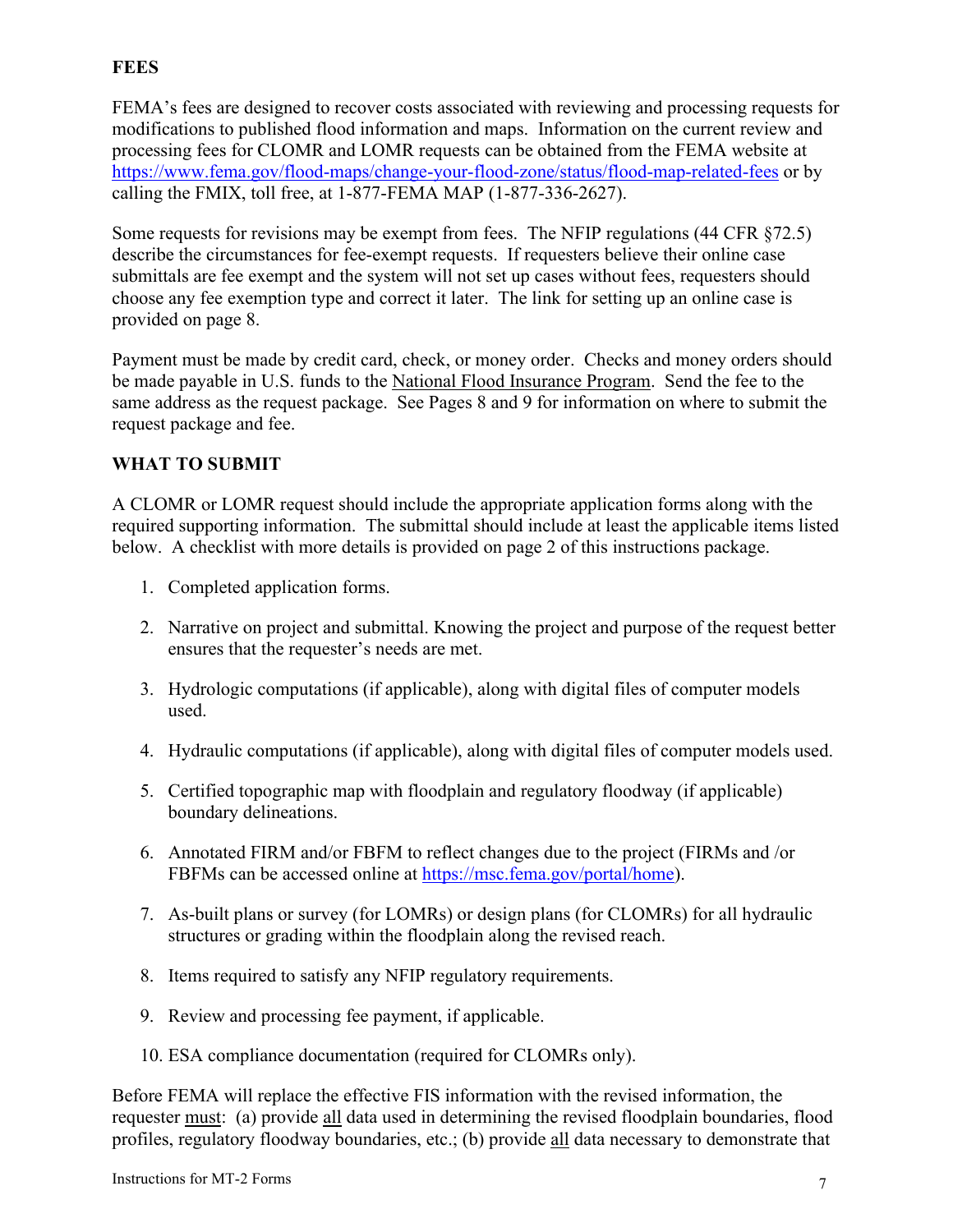the physical modifications to the floodplain meet NFIP regulations, as well as ESA regulations (for CLOMRs only), have been adequately designed to withstand the impacts of the 1-percentannual-chance flood event, and will be adequately maintained; and (c) demonstrate that the revised information (e.g., hydrologic and hydraulic analyses and the resulting floodplain and regulatory floodway boundaries) is consistent with the effective FIS information.

# <span id="page-7-0"></span>**WHERE TO SUBMIT**

Applicants are encouraged to submit their revision request using the Online LOMC tool. To learn more about the Online LOMC tool, please visit the FEMA website at [https://www.fema.gov/flood-maps/change-your-flood-zone/lomr-clomr.](https://www.fema.gov/flood-maps/change-your-flood-zone/lomr-clomr) For hardcopy (paper) submittals**,** the completed package should be submitted to the appropriate address indicated below.

# <span id="page-7-1"></span>**WHERE TO MAIL YOUR REQUEST AND FEES**

All requests for CLOMRs and LOMRs for locations in most of the United States, except for areas within Alabama, Colorado, Illinois, North Carolina, and Texas, as discussed below, should be mailed to:

## **LOMC CLEARINGHOUSE 3601 EISENHOWER AVENUE, SUITE 500 ALEXANDRIA, VA 22304-6426**

Under Cooperating Technical Partner (CTP) agreements with FEMA, the following counties or states will review and process CLOMRs and LOMRs for the jurisdictions defined below.

- **Alabama:** All requests within the state [\(https://www.adeca.alabama.gov/floods\)](https://www.adeca.alabama.gov/floods)
- **Colorado:** All requests within the state
	- o Jurisdiction of the Mile High and Flood District (MHFD) [\(https://mhfd.org/services/floodplain-management](https://mhfd.org/services/floodplain-management)**/**)
	- o All other requests within the state outside Mile High Flood Control District, submit to the Colorado Water Conservation Board (CWCB) [\(https://coloradohazardmapping.com/lomr\)](https://urldefense.proofpoint.com/v2/url?u=https-3A__coloradohazardmapping.com_lomr&d=DwMGaQ&c=sdnEM9SRGFuMt5z5w3AhsPNahmNicq64TgF1JwNR0cs&r=8ST-wnIyvZIONfxDVO4ZGAGQD73IHiJVZPhw2f0r5BE&m=5R57A6qS7zyHVvarQAf_60iH0ba-T6dR9Z6IMRISego&s=8GWtw2mKo3iIHDIN6oCZLXf_eccdzip-3amlikorzmY&e=)
- **Illinois:** All requests within the state [\(https://www.isws.illinois.edu/\)](https://www.isws.illinois.edu/)
- **Indiana:** All requests within the state [\(https://Floodmaps.in.gov\)](https://www.in.gov/dnr/water/surface-water/indiana-floodplain-mapping/)
- **North Carolina:** All requests within the state
	- o City of Charlotte and Mecklenburg County, North Carolina [\(https://charlottenc.gov/StormWater/Pages/default.aspx\)](https://charlottenc.gov/StormWater/Pages/default.aspx)
	- o North Carolina Flood Plain Mapping Program: All other requests within the state outside City of Charlotte and Mecklenburg County, North Carolina [\(https://flood.nc.gov/ncflood/\)](https://flood.nc.gov/ncflood/)
- **Texas:** 
	- o Harris County Flood Control District: All requests within Harris County [\(https://www.hcfcd.org/LOMR\)](https://www.hcfcd.org/LOMR)
	- o San Antonio River Authority (SARA): All requests within SARA's jurisdiction which includes Bexar, Wilson, Karnes, and Goliad Counties and incorporated communities [\(https://www.sariverauthority.org/public-services/flood-risk](https://www.sariverauthority.org/public-services/flood-risk-mitigation/letter-map-revisions-lomr-review-partner)[mitigation/letter-map-revisions-lomr-review-partner\)](https://www.sariverauthority.org/public-services/flood-risk-mitigation/letter-map-revisions-lomr-review-partner)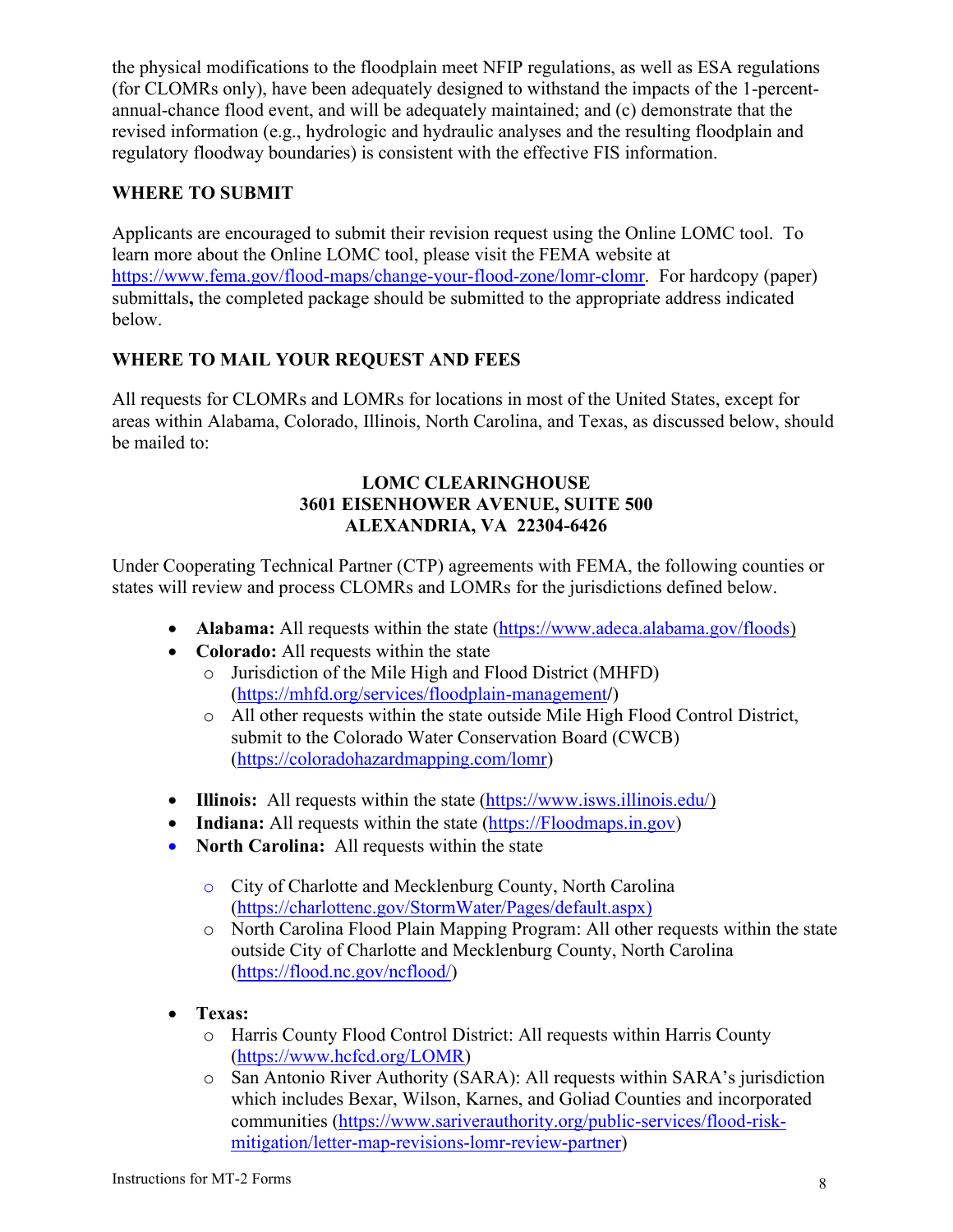Mail all requests for CLOMRs and LOMRs in **Alabama** to:

## **ALABAMA OFFICE OF WATER RESOURCES ATTN: MT-2 LOMC COORDINATOR 401 ADAMS AVENUE MONTGOMERY, AL 36104**

Mail all requests for CLOMRs and LOMRs within the jurisdiction of the **Mile High and Flood District in Colorado t**o:

### **MILE HIGH FLOOD DISTRICT 2480 WEST 26TH AVENUE, SUITE 156-B DENVER, CO 80211 ATTN: FLOODPLAIN MANAGER**

Mail all requests for CLOMRs and LOMRs within **Colorado (outside of the Mile High Flood District jurisdiction),** to:

## **COLORADO WATER CONSERVATION BOARD ATTN: FLOODPLAIN MAPPING PROGRAM MANAGER 1313 SHERMAN STREET, RM 718 DENVER, CO 80203**

Mail all requests for CLOMRs and LOMRs in **Illinois** to:

## **ILLINOIS STATE WATER SURVEY 2204 GRIFFITH DRIVE CHAMPAIGN, IL 61820-7463 ATTN: CHRIS HANSTAD [MT2@ISWS.ILLINOIS.EDU](mailto:MT2@isws.illinois.edu)**

Mail all requests for CLOMRs and LOMRs in **Indiana** to:

## **INDIANA DEPARTMENT OF NATURAL RESOURCES DIVISION OF WATER 402 W. WASHINGTON STREET, RM W264 INDIANAPOLIS, IN 46204 ATTN: LOMR MANAGER [WATER\\_INQUIRY@DNR.IN.GOV](mailto:Water_inquiry@dnr.in.gov)**

Mail all requests for CLOMRs and LOMRs in the **City of Charlotte and Mecklenburg County, North Carolina** to:

## **CHARLOTTE-MECKLENBURG STORM WATER SERVICES ENGINERING & MITIGATION PROGRAM 2145 SUTTLE AVENUE CHARLOTTE, NC 28208 ATTN: SALIH W. IDDRISU, P.E., CFM, PROJECT MANAGER**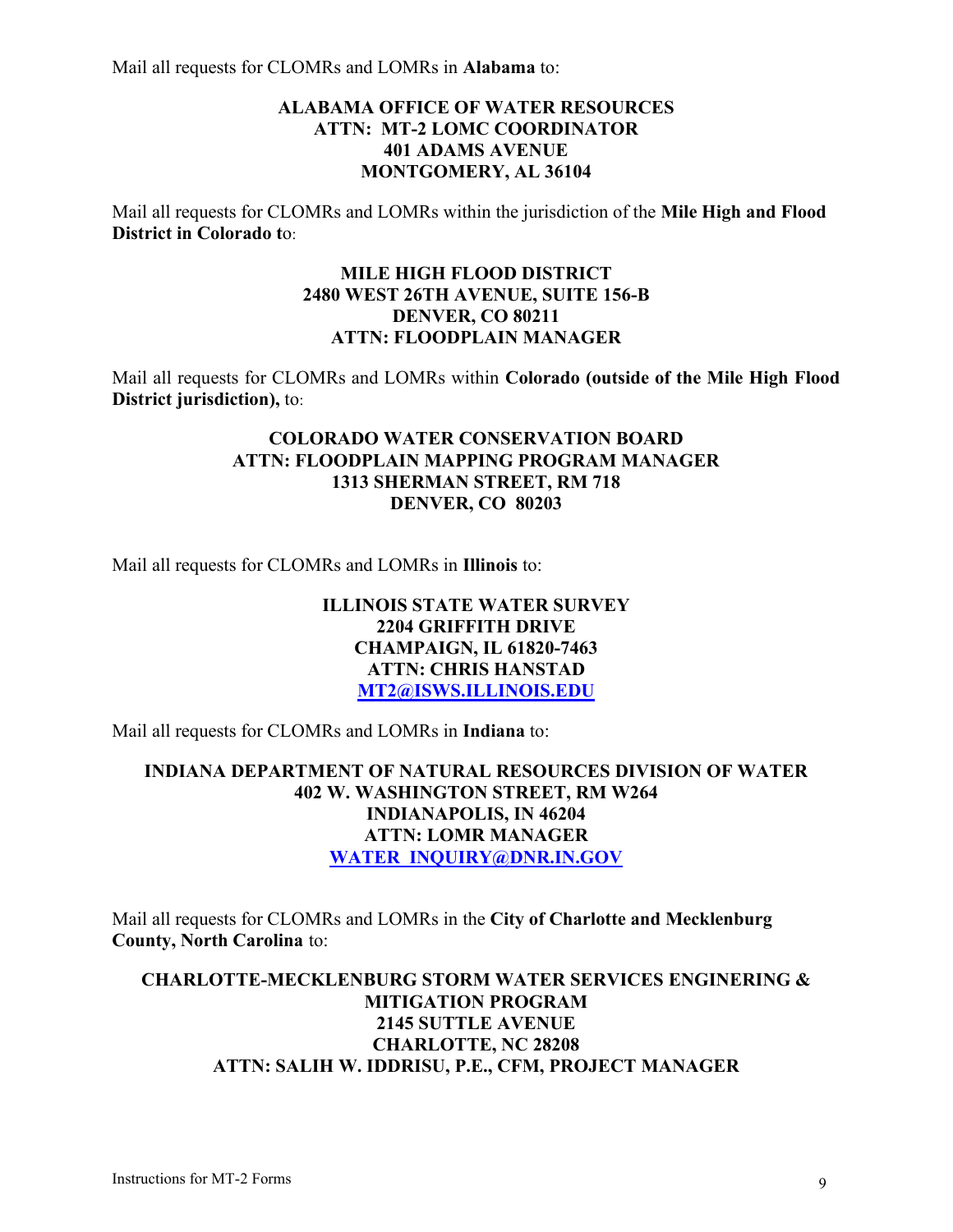Mail **all other** requests for CLOMRs and LOMRs in **North Carolina (outside of the City of Charlotte and Mecklenburg County)** to:

## **NORTH CAROLINA EMERGENCY MANAGEMENT, RISK MANAGEMENT NC MT-2 LOMC DEPOT ATTENTION: SCOTT GENTRY 4218 MAIL SERVICE CENTER RALEIGH, NC 27699-4218**

Mail all requests for CLOMRs and LOMRs in **Harris County, Texas** to:

### **HARRIS COUNTY FLOOD CONTROL DISTRICT ATTN: MT-2 LOMC COORDINATOR 9900 NORTHWEST FREEWAY HOUSTON, TX 77092**

Mail all requests for CLOMRs and LOMRs within the jurisdiction of the **San Antonio River Authority (Bexar, Wilson, Karnes, and Goliad Counties, Texas and incorporated communities)** to:

**SAN ANTONIO RIVER AUTHORITY ATTN: ECOLOGICAL ENGINEERING DEPARTMENT, LOMC ADMINISTRATOR 100 EAST GUENTHER STREET SAN ANTONIO, TX 78204**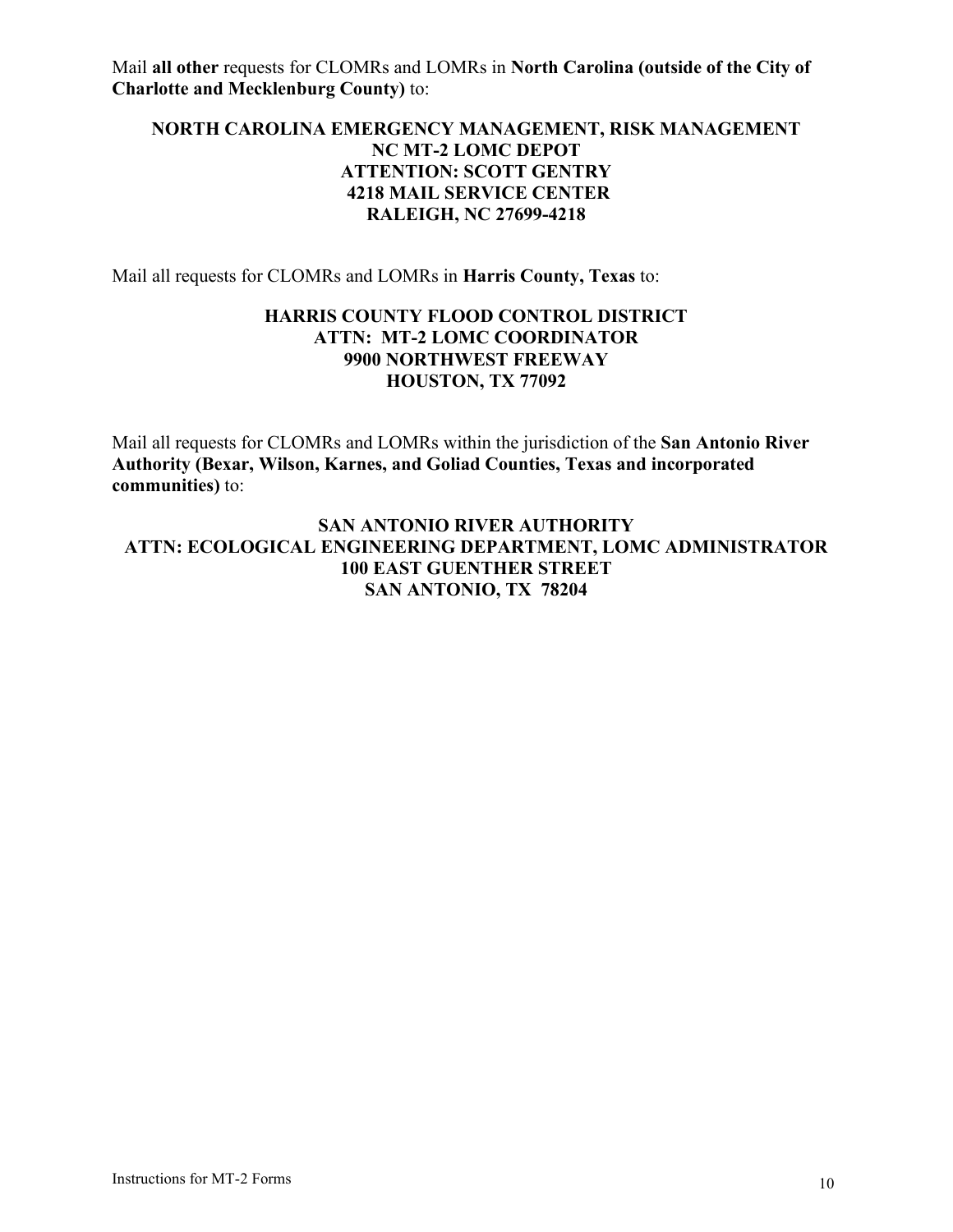## <span id="page-10-0"></span>**INSTRUCTIONS FOR COMPLETING THE OVERVIEW & CONCURRENCE FORM (FORM 1)**

This form, which provides the basic information regarding revision requests, must be submitted with each request. It contains much of the material needed for the U.S. Department of Homeland Security, FEMA to assess the nature and complexity of the proposed revision. It will identify: (a) the type of response expected from FEMA; (b) elements that will require supporting data and analyses; and (c) items that need the concurrence of others. This form will also ensure that the community is aware of the impacts of the request and has notified affected property owners, if required. All items must be completed accurately. If the revision request is being submitted by an individual, firm, or other non-community official, they should contact the appropriate community officials. The National Flood Insurance Program (NFIP) regulation cited at Title 44, Chapter 1, Section 65.4 of the Code of Federal Regulations (44 CFR §65.4) requires that revisions based on new technical data be submitted through the Chief Executive Officer (CEO) of the community or an official designated by the CEO. Should the CEO refuse to submit such a request on behalf of another party, FEMA will agree to review it only if written evidence is provided indicating that the CEO or designee has been requested to do so.

## **SECTION A: REQUESTED RESPONSE FROM FEMA**

Indicate the type of response being requested. Brief descriptions of possible responses are provided in the introduction; more detail regarding these responses and the data required to obtain each response are provided in the NFIP regulations.

## **SECTION B: OVERVIEW**

- 1. Provide the Community Number, Community Name, State, Map Number, Panel Number, and Effective Date using the title block of the effective Flood Insurance Rate Map (FIRM). The sample FIRM panels in Figures 1 and 2 on page [12](#page-11-0) show where to find the information to complete Item 1. The effective FIRMs can be obtained from the community's map repository or from FEMA's Flood Map Service Center website at [https://msc.fema.gov/portal/home.](https://msc.fema.gov/portal/home)
- 2. a. Indicate the name of the flooding source (which refers to a specific lake, stream, ocean, etc.) associated with the revision request. This should match the flooding source name shown on the effective FIRM, if it has been labeled. (Examples: Lake Michigan, Duck Pond, and Big Hollow Creek).
	- b. Indicate the type(s) of flooding associated with the revision request (e.g., riverine, coastal, alluvial fan, lacustrine, other).
- 3. Provide the Project Name/Identifier, which can be the name of a flood control project or other pertinent structure having an impact on the effective flood hazard information, the name of a subdivision or area, or some other identifying phrase.
- 4. Indicate the effective zone designation(s) affected, which can be obtained from the FIRM.
- 5. Enter the coordinates at approximately the center of the area to be revised.
- 6. a. Indicate the basis for the revision request by checking one or more of the boxes provided.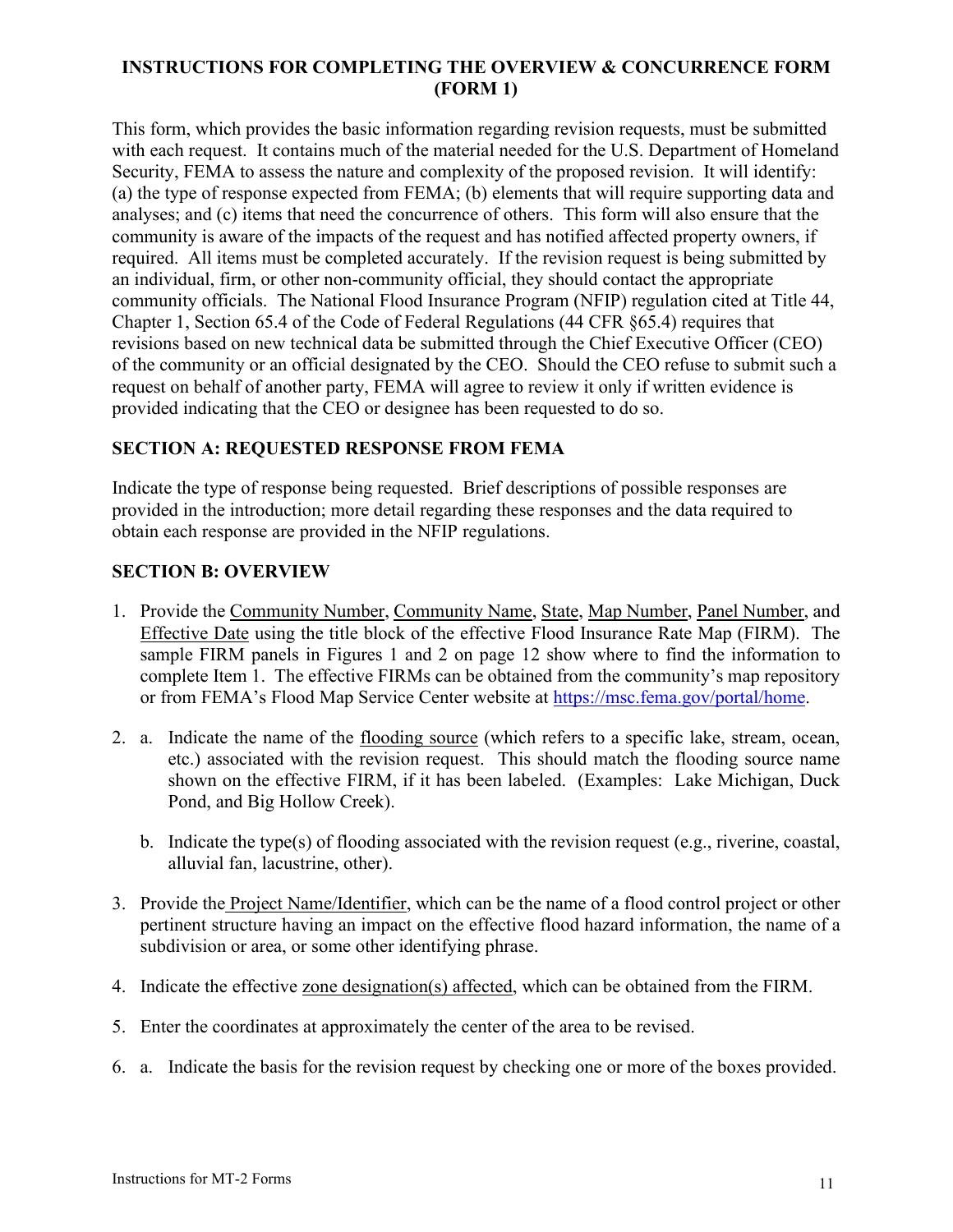- Physical Change includes watershed development, flood-control structures, etc. Note that fees will be assessed for FEMA's review of proposed and as-built projects, as outlined in the NFIP regulations at 44 CFR Part 72.
- Improved Methodology/Data may be a different technique (model) or adjustments to models used in the effective FIS.
- Regulatory Floodway Revision involves any shift in the FEMA-designated regulatory floodway boundaries, regardless of whether the shift is mappable.
- Other involves any basis for the request not included in the items listed on the form.
- b. Indicate the types of structure(s) associated with the revision request.
- 7. Submit documents relating to Endangered Species Act of 1973 (ESA) compliance for CLOMR requests. Please note that FEMA will not review CLOMR requests until it receives ESA compliance documents. Please refer to page [39](#page-38-0) of this instructions package for more details.

<span id="page-11-0"></span>

# **SECTION C: REVIEW FEE**

Enter the fee amount associated with the request, or attach an explanation as to why the revision meets the requirements for a fee exemption. The current fees for review and processing of CLOMR and LOMR requests may be obtained from the FEMA website at [https://www.fema.gov/flood-maps/change-your-flood-zone/status/flood-map-related-fees.](https://www.fema.gov/flood-maps/change-your-flood-zone/status/flood-map-related-fees)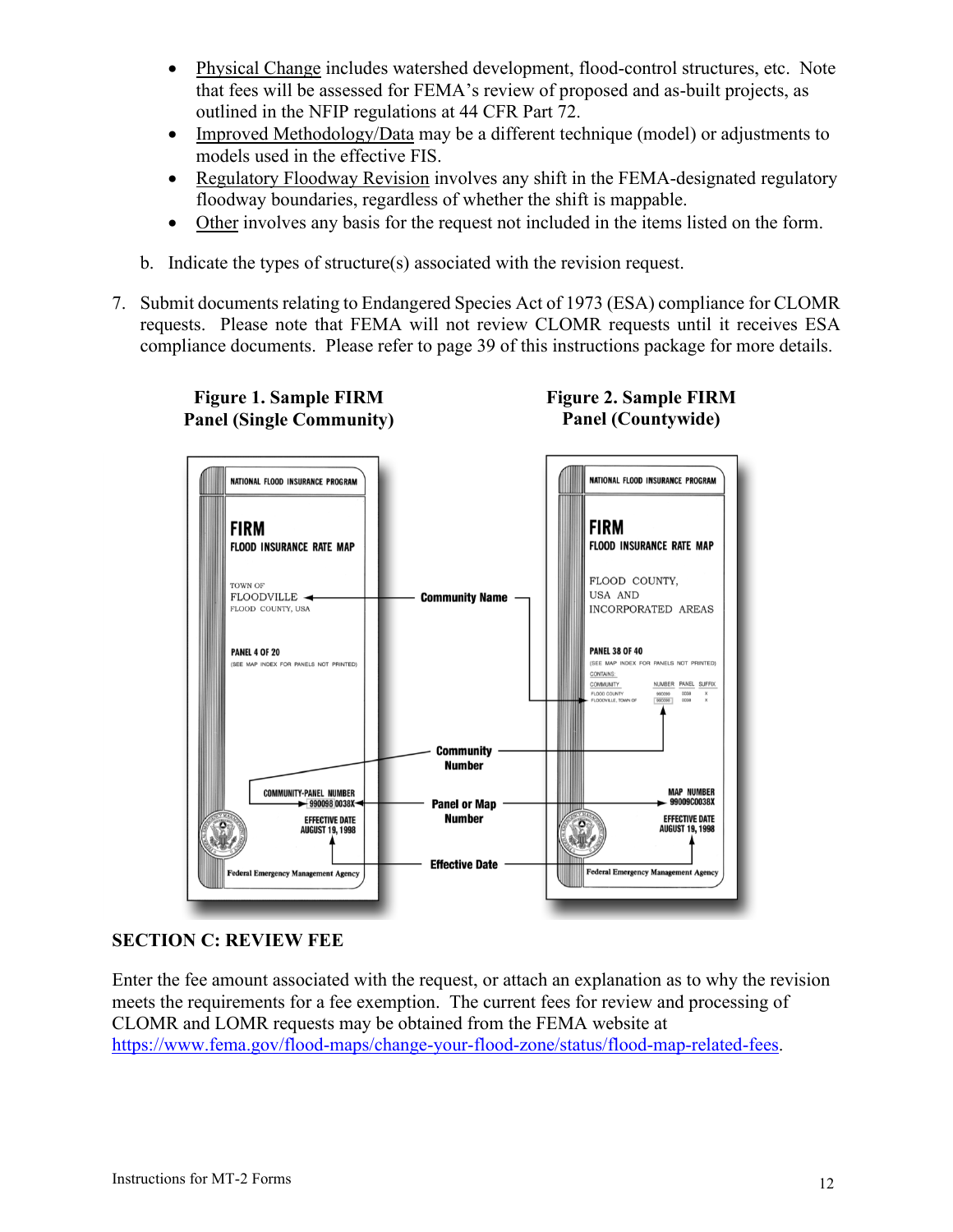## **SECTION D: SIGNATURES**

## *Requester's Signature*

Include the name, company/community represented, mailing address, telephone number, fax number, and email address of the revision requester. The person signing this certification should own the property involved in the request or have legal authority to represent a group/firm/organization or other entity in legal actions pertaining to the NFIP.

The requester is responsible for obtaining all necessary federal, state, and local permits as a condition of obtaining a LOMR or CLOMR. The community is required to make sure that all necessary permits have been obtained prior to issuing a floodplain development permit. The most commonly required federal permits are wetlands permits under Section 404 of the Clean Water Act of 1972 and incidental take permits under Section 10 of the ESA. Necessary State permits vary depending on the State. Requesters who need a wetlands permit or who are not sure if one is required should contact the appropriate U.S. Army Corps of Engineers (USACE) District Office [\(https://www.usace.army.mil/Locations.aspx\)](https://www.usace.army.mil/Locations.aspx). If the proposed development affects threatened or endangered species or if the requester is not sure if it does, the requester should consult the nearest U.S. Fish and Wildlife Service (USFWS) field office [\(https://www.fws.gov/offices/\)](https://www.fws.gov/offices/).

### *Community Concurrence*

Include the name and title of the community officials, community name, mailing address, telephone number, fax number, and email address of the community official that signs the form. The person signing this certification should be the CEO for the community involved in this revision request or an official legally designated by the CEO. Non-community agencies, such as flood control districts and reclamation districts, should not sign this form unless the community provides legal documentation demonstrating that the non-community agency has authority to implement and administer laws, ordinances, and regulations for that community. If more than one community is affected by the change, the community official from the community that is most affected by the revision should sign the form, and letters from the other affected communities should be enclosed. If the community or communities disagree with the proposed revision, a signed statement should be attached to the request explaining the reasons or basis for disagreement.

In accordance with the NFIP regulations at 44 CFR  $\S 60.3(a)(2)$ , the community is required to ensure, prior to issuing a floodplain development permit, that an applicant has obtained all necessary federal and state permits related to development. The most commonly required federal permits are wetlands permits under Section 404 of the Clean Water Act of 1972 and incidental take permits under Section 10 of the ESA. Necessary state permits vary depending on the State. If the community is not sure if a wetlands permit is required, the community should refer the applicant to the appropriate USACE District Office. If the proposed development affects threatened or endangered species or if the community is not sure if it does, the community should have the applicant consult the nearest USFWS field office.

## *Certification by Registered Professional Engineer and/or Land Surveyor*

The person certifying this submittal must provide a valid license number and the expiration date for their license. If this information is provided, affixing a seal is optional. If a seal is available, however, it may be affixed in the seal box provided on this form. The registered Professional Engineer and/or licensed land surveyor should have a current license in the State where the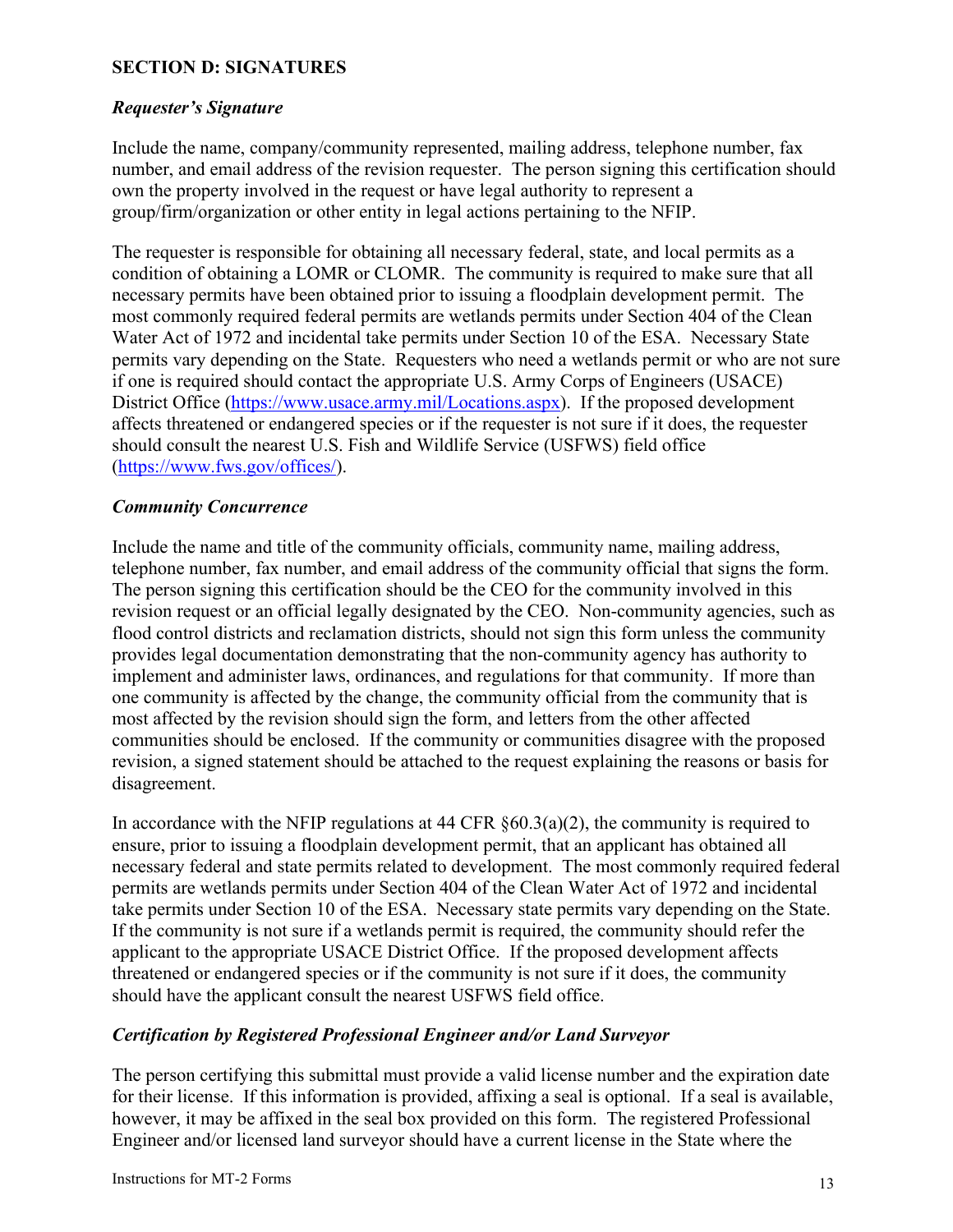affected communities are located. While the individual signing this form is not required to have obtained the supporting data or performed the analyses, he or she must have supervised and reviewed the work.

As indicated in the NFIP regulations at 44 CFR §65.2(b):

- A certification by a registered Professional Engineer or other party does not constitute a warranty or guarantee of performance, expressed or implied.
- Certification of data is a statement that the data is accurate to the best of the certifier's knowledge.
- Certification of analyses is a statement that the analyses have been performed correctly and in accordance with sound engineering practices.
- Certification of structural works is a statement that the works are designed in accordance with sound engineering practices to provide flood risk reduction from the base (1-percent-annual-chance) flood.
- Certification of "as-built" conditions is a statement that the structure(s) has been built according to the plans being certified, is in place, and is fully functioning.

If the requester is a federal agency responsible for the design and construction of flood-control facilities, a letter stating that "...the analyses submitted have been performed correctly and in accordance with sound engineering practices" may be submitted in lieu of certification by a registered Professional Engineer. Regarding the certification of completion of flood-control facilities, a letter from the federal agency certifying the project's completion and the flood frequency event for which the project provides flood hazard reduction may be submitted in lieu of this form.

## **SECTION E. FORMS SUBMITTED**

Indicate which forms are submitted with the revision request.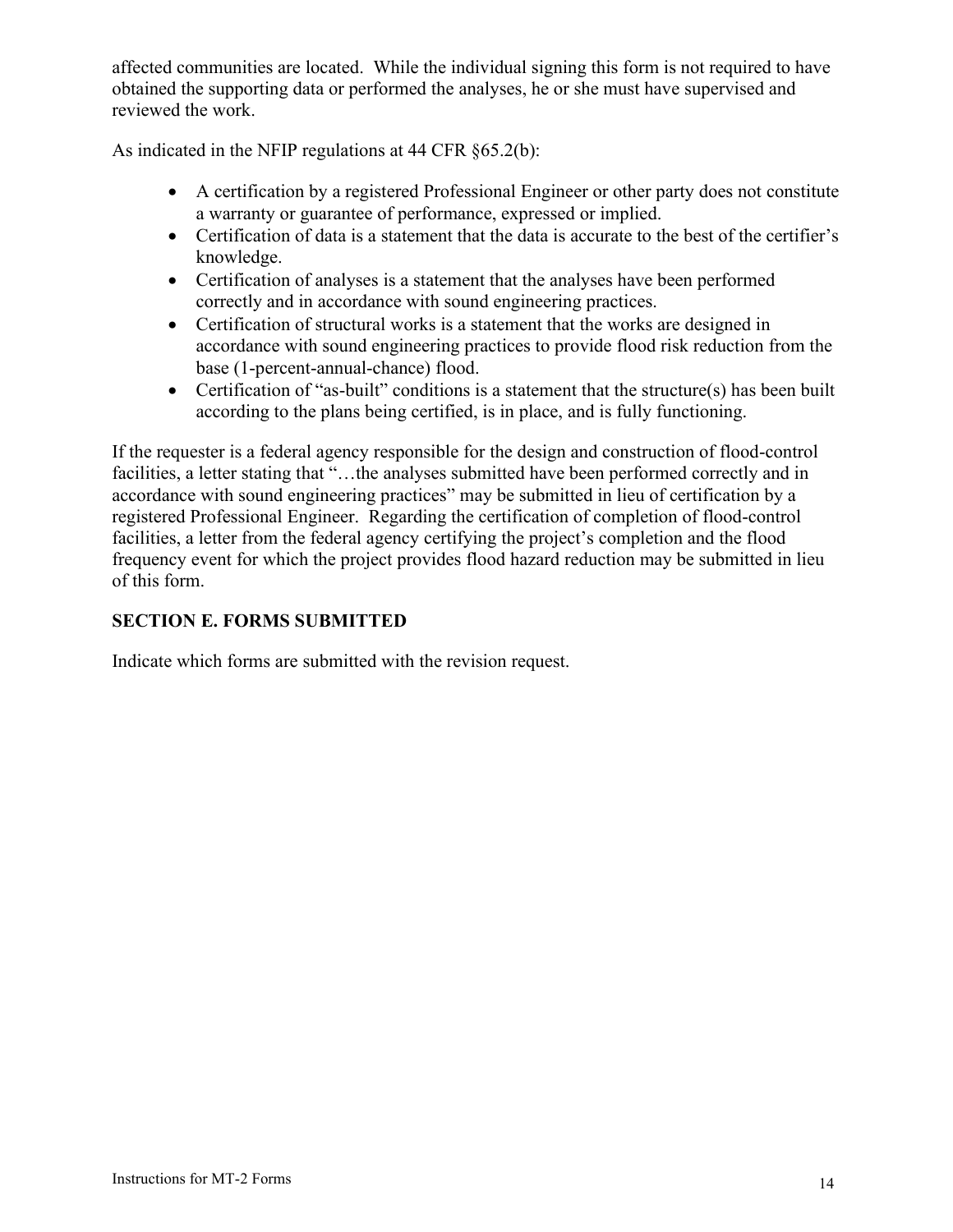### **INSTRUCTIONS FOR COMPLETING THE RIVERINE HYDROLOGY & HYDRAULICS FORM (FORM 2)**

<span id="page-14-0"></span>This form should be used for revision requests that involve new or revised hydrologic and/or hydraulic analyses of rivers, streams, ponds, or small lakes. A separate form should be used for each flooding source.

## **SECTION A: HYDROLOGY**

This section is to be completed when discharges other than those used in the effective Flood Insurance Study (FIS) are proposed.

- 1. Indicate the reason for the new or revised hydrologic analysis. For revisions based on alternative methodologies or improved data, please explain why the alternative methodology or improved data provides better results over the FIS and support that explanation throughout the form. The discharges resulting from the new or revised hydrologic analysis should result in a statistically significant difference when compared to the effective flood discharges. Statistical significance is defined in Section 6.0 of the Guidance for Flood Risk Analysis and Mapping: General Hydrologic Considerations, which may be downloaded from the "Guidance" page on the FEMA website at [https://www.fema.gov/flood-maps/guidance](https://www.fema.gov/flood-maps/guidance-partners/guidelines-standards)[partners/guidelines-standards.](https://www.fema.gov/flood-maps/guidance-partners/guidelines-standards)
- 2. Compare the effective 1-percent-annual-chance discharges to the revised 1-percent-annualchance discharges at three representative locations.
- 3. In accordance with National Flood Insurance Program (NFIP) regulations, if only a portion of a detailed-study stream is revised, a transition to the unrevised portion must be ensured to maintain the continuity of the study. Please attach an explanation of how the proposed discharge in the revised portion of the stream transitions to the effective discharge in the unrevised portion of the stream, and vice versa.
- 4. Specify the method used for the new hydrologic analysis.
- 5. a. Precipitation/Runoff Model: Please attach any additional backup computations and supporting data, such as a GIS data, Digital Elevation Model (DEM), drainage area map, soils map, soil group names, time of concentration computations, curve numbers, source of rainfall data, storm duration, or node-link diagram (if applicable). Models submitted in support of a revision request must meet the requirements of the NFIP regulations at Title 44, Chapter 1, Subparagraph  $65.6(a)(6)$  (44 CFR  $§65.6(a)(6)$ ). A list of hydrologic models accepted by FEMA can be found at [https://www.fema.gov/flood-maps/products](https://www.fema.gov/flood-maps/products-tools/numerical-models/hydrologic)[tools/numerical-models/hydrologic.](https://www.fema.gov/flood-maps/products-tools/numerical-models/hydrologic)
	- b. Statistical Analyses of Gage Records: Please indicate the gaging record location and identification number and the methodology used for the analysis. Bulletin 17C, "Guidelines for Determining Flood Frequency," is the recommended approach for analyzing gage records. Bulletin 17C can be downloaded from the Subcommittee on Hydrology of the Advisory Committee on Water Information website at [https://acwi.gov/hydrology/Frequency/b17c/.](https://acwi.gov/hydrology/Frequency/b17c/) If Bulletin 17C was not used in the gage analysis, please provide the reasons it was not applicable. Please submit the historical records of the flow data for the gaged data and statistical model results.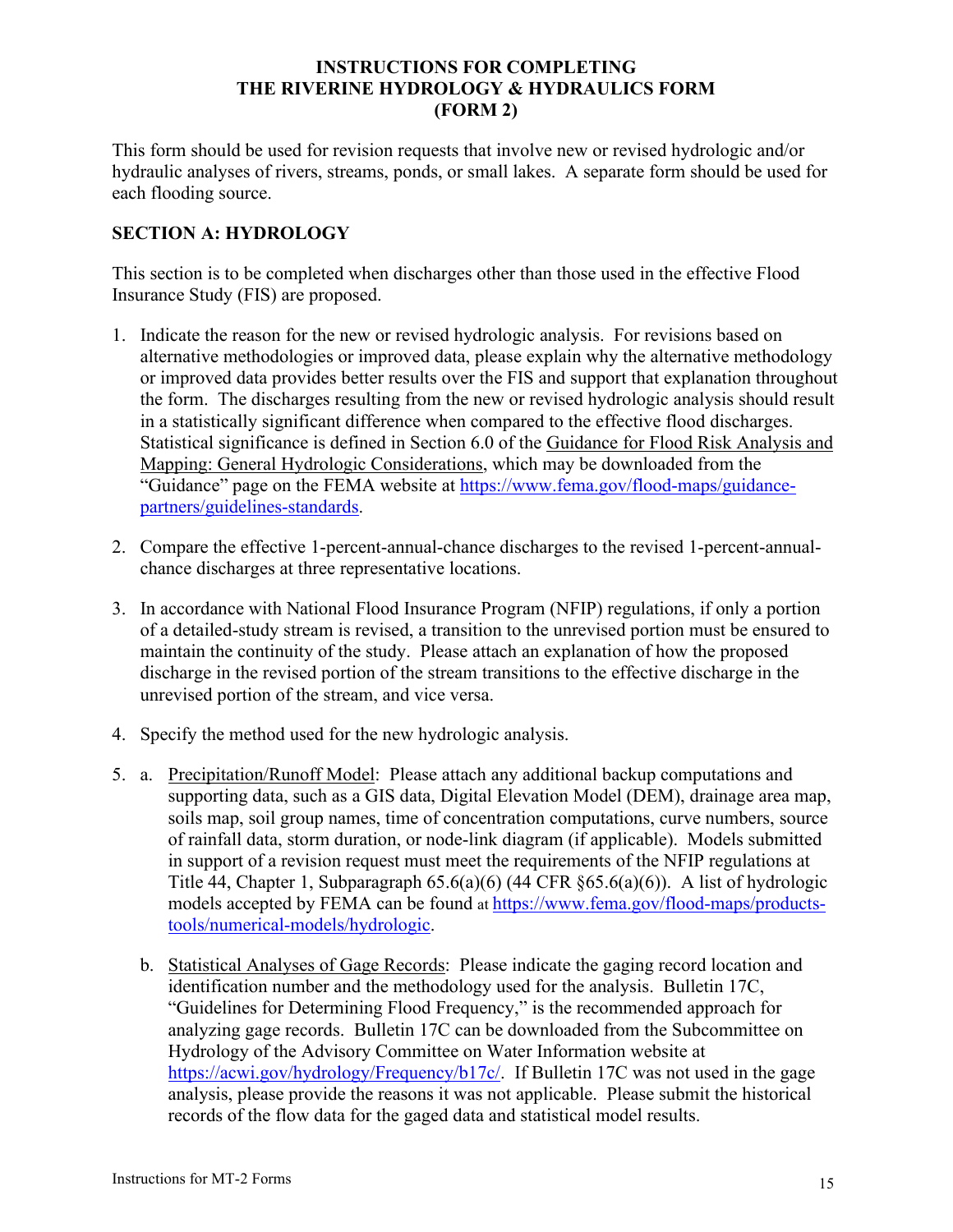- c. Regional Regression Equations: Please indicate the source of the most recent regional regression equation and provide the description and justification of the parameters used in the regression equation. U.S. Geological Survey (USGS) regression equations are available nationwide and recommended for use. If the most recent USGS regression equations were not used, please provide the reasons these equations are not applicable.
- d. Other: Please attach a description of any hydrologic analysis method used that is different from above.
- e. If approval of the new or revised hydrologic analysis is required by a local, state, or federal agency, indicate if the analysis and resulting peak discharge value(s) have been approved by the appropriate agency and attach evidence of the approval.
- f. In locations where sediment transport affects hydrology, the effects of sediment transport should be considered in the hydrology and Section F of Form 3 should be submitted. Note: FEMA does not map Base Flood Elevations (BFEs) based on bulked flows, as stated in Section F of Form 3.

## **SECTION B: HYDRAULICS**

This section is to be completed when the request involves a hydraulic analysis for riverine flooding that differs from that used to develop the Flood Insurance Rate Map (FIRM).

- 1. Indicate the reach of stream to be revised. The area of the revision is defined by an effective tie-in at the upstream and downstream limits. For streams that have a detailed study, an effective tie-in is obtained when the revised BFEs are within 0.5 foot of the effective elevations, and the revised floodway encroachment stations match the effective floodway stations at both the upstream and downstream limits. For streams that do not have a detailed study, an effective tie-in is obtained when the revised BFEs are within 0.5 foot of the preproject conditions model at both the upstream and downstream limits. Please note that the area of revision and the project area are not necessarily the same. If the revised model does not tie into the effective study at the project limits, the model must be extended upstream and downstream until it ties into the effective study.
- 2. Indicate the hydraulic method/model used for the revision. A list of hydraulic models accepted by FEMA can be found on the FEMA website. If using a hydraulic model that does not appear on the list of accepted models, please provide documentation showing that the model meets the requirements of the NFIP regulations at 44 CFR  $\S65.6(a)(6)$ . For unsteady state hydraulic models, please ensure that the hydrology section of this form is also filled out and relevant hydrologic backup data are provided. For two-dimensional models, please indicate the grid size used.
- 3. Indicate if the cHECk-RAS program was used to verify that the hydraulic estimates and assumptions in the model are comparable to the assumptions and limitations of HEC-RAS. cHECk-RAS is a review tool that identify areas of potential error or concern. These tools do not replace engineering judgment. cHECk-RAS can be downloaded from the FEMA website at https://www.fema.gov/flood-maps/software. We recommend that you review your HEC-RAS models with cHECk-RAS. If you disagree with the comment messages provided by cHECk-RAS, please attach an explanation of why the messages are not valid in each case. To reduce processing time, please review your hydraulic model and resolve valid modeling discrepancies before submitting it for review.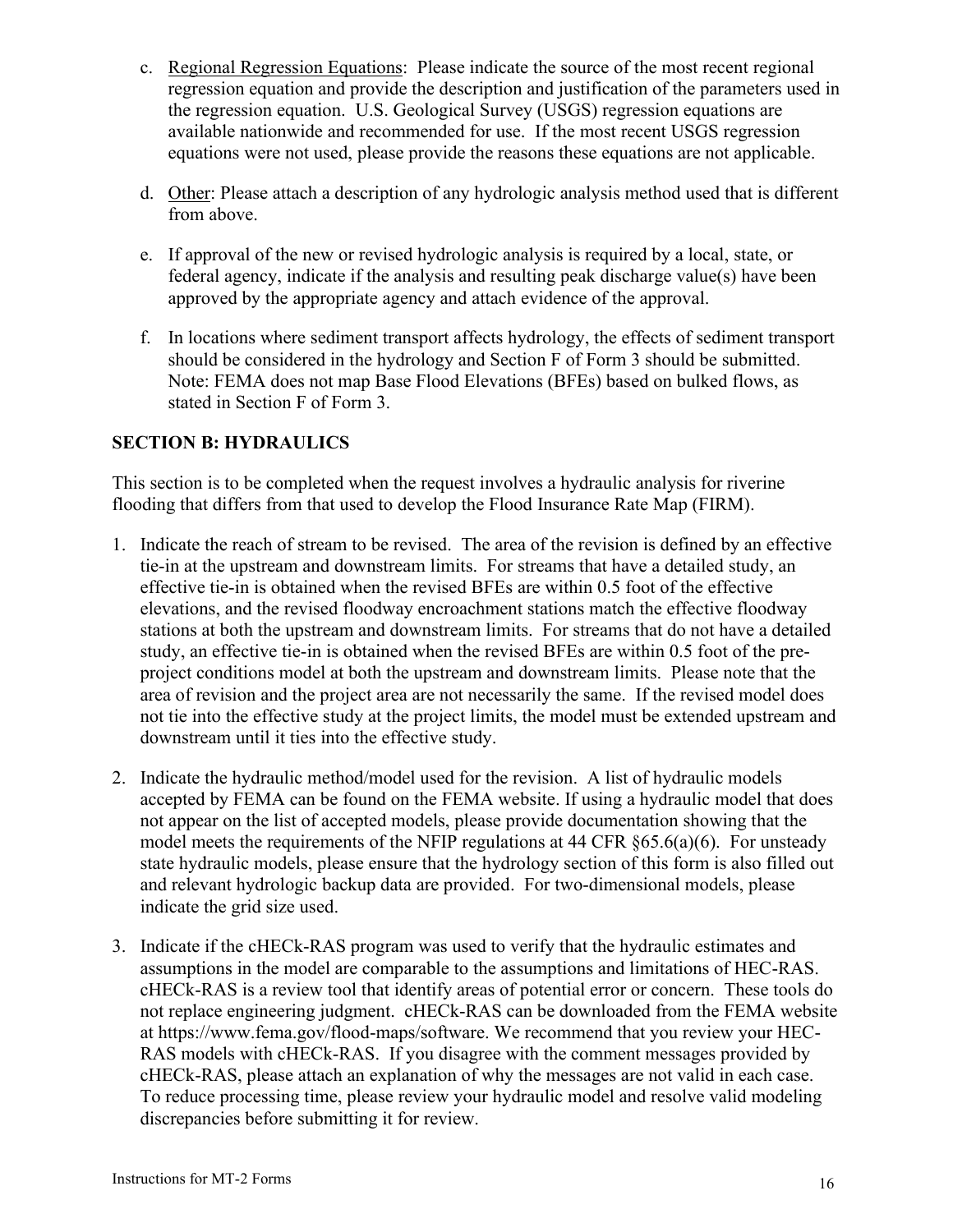4. Indicate the hydraulic model(s) submitted. Provide the name(s) of the plans used, if HEC-RAS models are submitted. Also, please indicate the vertical datum used for each of the submitted hydraulic models.

## *Duplicate Effective Model*

The duplicate effective model is a copy of the hydraulic analysis used in the effective FIS, referred to as the current effective model. The current effective model should be reproduced on the requester's equipment to produce the duplicate effective model. This is required to ensure that the current effective model's input data have been transferred correctly to the requester's equipment and to ensure that the revised data will be integrated into the effective data to provide a continuous FIS model, upstream and downstream of the revised reach. For information on how to obtain copies of the effective FIS models, please visit the FEMA website at [https://www.fema.gov/engineering-library.](https://www.fema.gov/engineering-library)

A duplicate effective model is required for all LOMRs where there is an effective model, even if it is not being used as a base for the revised modeling, so that it can be compared to the revised modeling. If the effective model is being updated to produce the revised conditions modeling, run the revised conditions modeling using the same model version as the effective, unless the entire modeled reach is being revised. This is to avoid discrepancies outside of the revised reach due to running the model in a different version. If an effective HEC-2 model is converted to HEC-RAS, this is considered a duplicate effective model.

If the effective model is not available from FEMA , the requester should check to see if it is available from the community or any other agency involved with floodplain management in the area of interest. If the effective model is not available, or is available only in PDF format, then a duplicate effective model may not be required. Refer to the MT-2 Guidance document to determine if a duplicate effective model is required and if the modeling should be truncated. If the entire reach is being revised it is not necessary to use the duplicate effective model as a base model, but it should be used as a reference for cross section placement and BFE comparisons. Communication from the FEMA engineering library to document that the effective model was requested but is not available should be included with the MT-2 submittal.

# *Corrected Effective Model*

The corrected effective model is the model that corrects any errors in the duplicate effective model, adds any additional cross sections to the duplicate effective model, or incorporates more detailed topographic information than that used in the current effective model. The corrected effective model must not reflect any manmade physical changes that have occurred since the date of the effective published study. Generally, the updated topography should reflect the physical conditions of the area at the date of the FIRM which incorporated the effective modeling. Physical changes in the hydraulic condition of the stream may have occurred after the date of the effective published study. Sometimes the changes are the result of natural changes, such as a channel "cut-off" at a bend, which may be included in the corrected effective model. Sometimes these are the result of manmade changes which should not be included in the Corrected Effective Model. An error could be a technical error in the modeling procedures or it could be any construction in the floodplain that occurred prior to the date of the effective model but was not incorporated into the current effective model.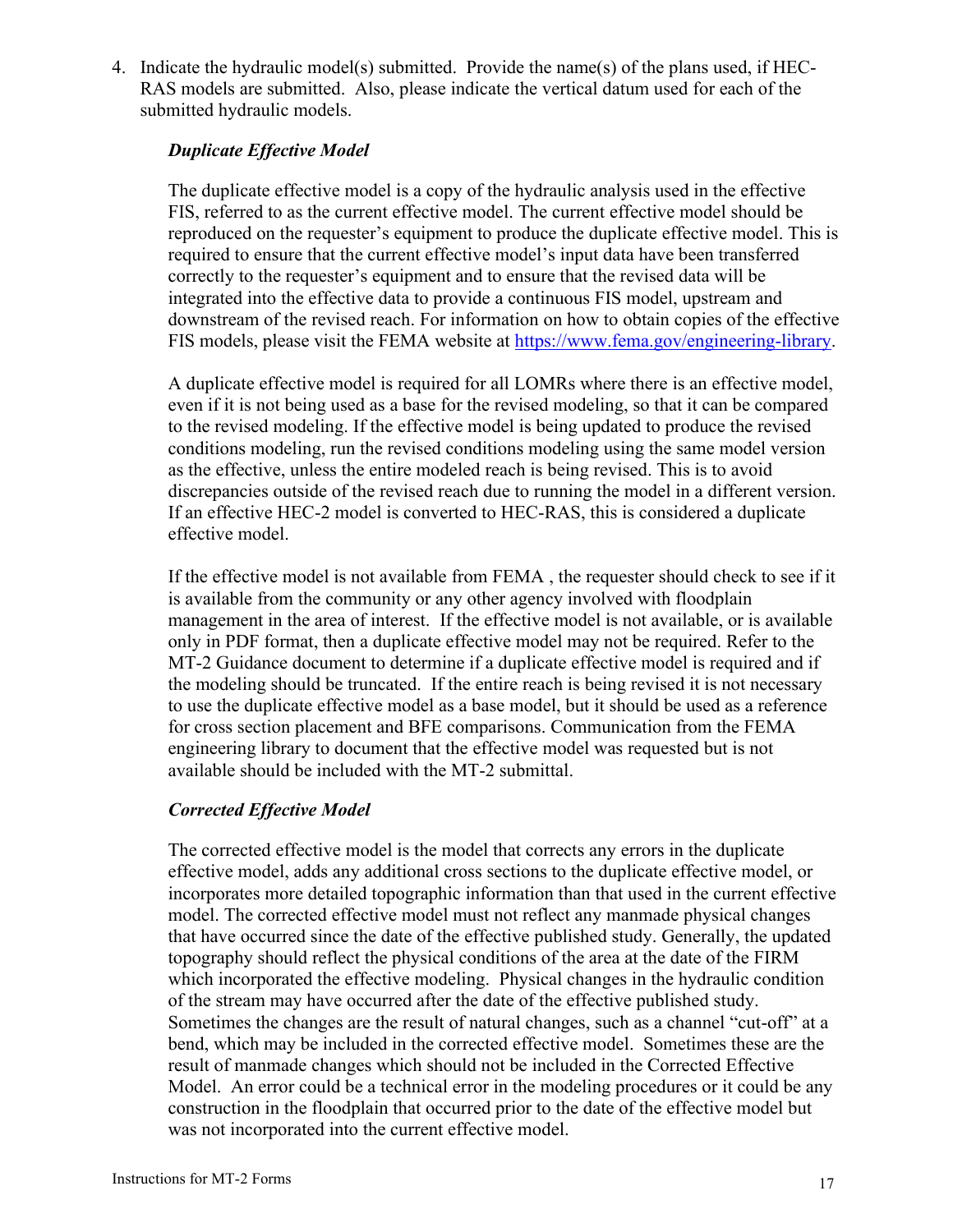## *Pre-Project (Existing) Conditions Model*

The duplicate effective model or corrected effective model is modified to produce the pre-project conditions model to reflect any physical modifications that have occurred within the floodplain since the date of the current effective model, but prior to the construction of the project for which the revision is being requested. If no modification has occurred since the date of the current effective model, this model would be identical to the corrected effective model or duplicate effective model. The pre-project conditions model may be required to support conclusions about the actual impacts of the project associated with the revised or post-project conditions model or to establish more up-todate models on which to base the revised or post-project conditions model.

## *Revised or Post-Project Conditions Model*

The pre-project conditions model (or duplicate effective model or corrected effective model, as appropriate) is modified to reflect revised or post-project conditions. This model must incorporate any physical changes to the floodplain since the current effective model was produced, as well as the effects of the project. When the request is for a proposed project (i.e., a CLOMR), this model must reflect proposed conditions.

The information requested on this form is intended to document the steps the requester took while preparing the Revised or Post-Project Conditions hydraulic model and the resulting revised FIS information. The following guidelines should be followed when completing the form:

- All changes to the Duplicate Effective Model and subsequent models must be supported by certified topographic information, bridge plans, construction plans, survey notes, etc.
- Changes to the hydraulic models should be limited to the stream reach for which the revision is being requested. Cross sections upstream and downstream of the revised reach should be identical to those in the Effective Model. If this is done, watersurface elevations and topwidths computed by the revised models should match those in the effective models upstream and downstream of the revised reach, as required.
- There must be consistency between the revised hydraulic models, revised floodplain and regulatory floodway boundary delineations, revised flood profiles, topographic work map, annotated FIRM panel(s) and/or Flood Boundary Floodway Map (FBFM) panel(s), construction plans, bridge plans, etc.

**Submittal Requirements for Hydraulic Analyses:** Digital copies of all hydraulic analyses must be submitted, along with all supporting data (e.g., description of vegetation and land use map) for the source of input parameters used in the models listed above. The summary must include a description of any changes made from model to model (e.g., Duplicate Effective Model to Corrected Effective Model). At a minimum, the Duplicate Effective Model (if available) and the Revised or Post-Project Conditions Model must be submitted for LOMRs. For CLOMRs, a Pre-Project Conditions Model must also be provided. Hydraulic analyses must be performed for all flood frequencies published in the effective FIS report. If an effective regulatory floodway exists, revised floodway analyses must also be submitted.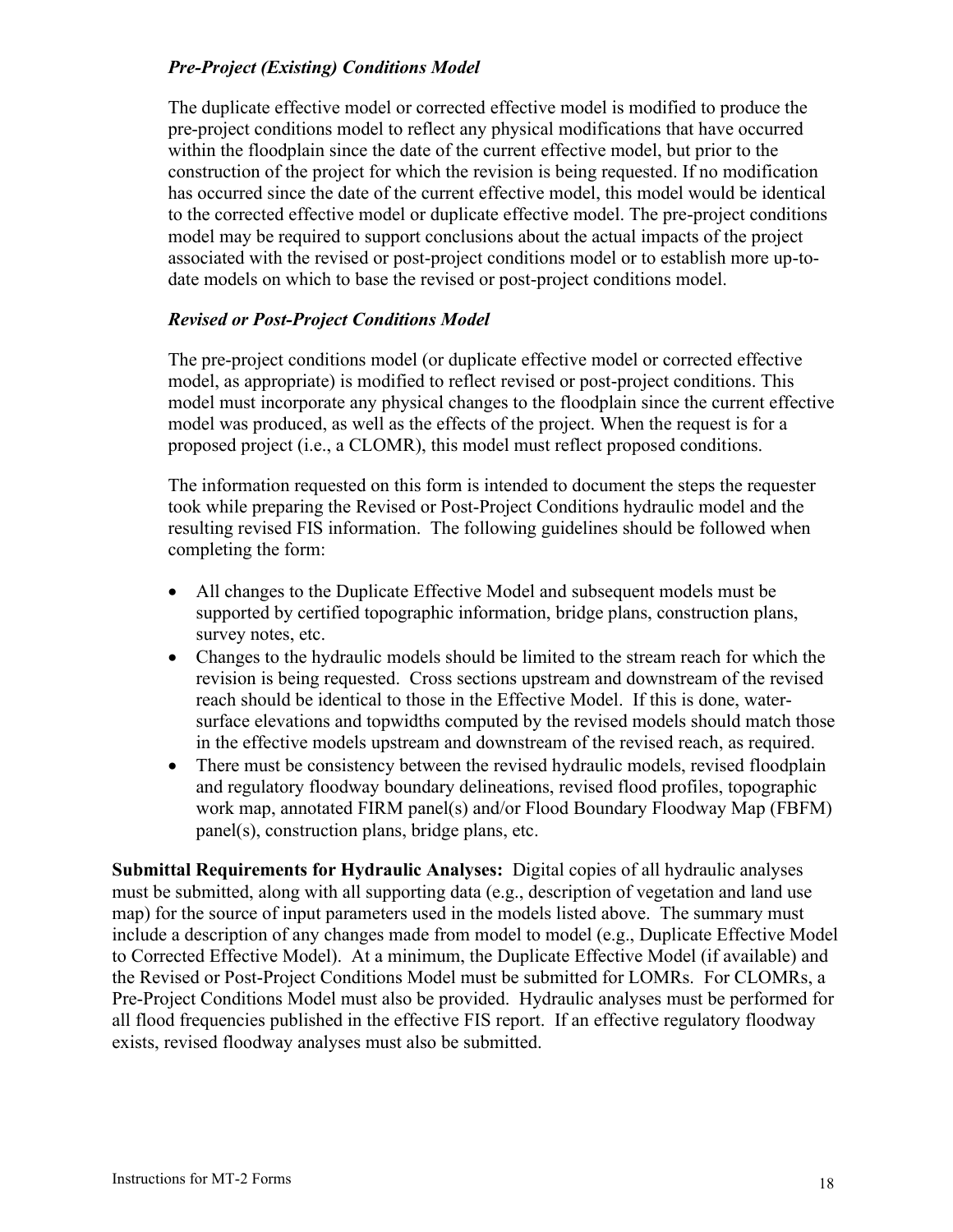# **SECTION C: MAPPING REQUIREMENTS**

A certified topographic map of suitable scale, contour interval, and planimetric definition must be submitted, showing the applicable items indicated on the form. If available, a digital version of the map may be submitted so that the FIRM can be more easily revised. The vertical datum used to reference the topographic elevations must be specified and should be consistent with the datum used to reference the elevations in the hydraulic analysis.

Please attach an annotated FIRM panel (and FBFM panel, if required) showing the revised 1 percent-annual-chance floodplain boundaries (for approximate Zone A revisions) or the revised 1-percent-annual-chance floodplain, 0.2-percent-annual-chance floodplain, and regulatory floodway boundaries (for detailed Zone AE, AO, and AH revisions). The revised boundaries must tie into the effective boundaries at the upstream and downstream limits of the area of revision. The annotated FIRM (and FBFM, when appropriate) panel(s) ensures that FEMA is aware of how the requester anticipates the FIRM (and FBFM, when appropriate) will be revised.

Please indicate if annotated FIRM and/or FBFM panels and digital mapping data (Geographic Information System or Computer Aided Drafting and Design) are submitted. If digital data are submitted, please include any supporting documentation or metadata with the data submission, including relevant projection information. Current mapping standards use the Universal Transverse Mercator (UTM) projection and State Plane Coordinate System, in accordance with FEMA mapping standards. Data not submitted in ESRI mapping format can be submitted in any supported data format, which includes AutoCAD, MicroStation, and MapInfo.

## **SECTION D: COMMON REGULATORY REQUIREMENTS**

- 1. Indicate if the CLOMR/LOMR request causes the flood hazards to increase, compared with the information shown on the effective FIRM, due to a project or updated modeling, including BFEs and/or base flood depths, Special Flood Hazard Area (SFHA) boundaries, zone designations, and/or regulatory floodway boundaries. If the proposed revision or revision causes increases in the flood hazards, the affected property owners must be notified; the acceptance of these changes is not required. This notification may be done via individual letters or a newspaper notice. Please refer to the templates (Figures 3 through 6) on pages 21-24.
	- For CLOMR requests, determine if the following situations will occur:
		- $\circ$  Projects that will have construction within the regulatory floodway that causes the BFEs to increase (more than 0.00 feet), or
		- o Projects that will have construction within the floodplain of streams that have a detailed effective study, but for which a regulatory floodway has not been established, which causes the BFEs to increase more than 1.0 foot (or any other more stringent requirement set by the community or State).
	- If either of these previous two situations occurs, then the conditions in the NFIP regulations at 44 CFR §65.12 must be met. The conditions of 44 CFR §65.12 include:
		- o An evaluation of alternatives that would not result in a BFE increase above that permitted, demonstrating why these alternatives are not feasible;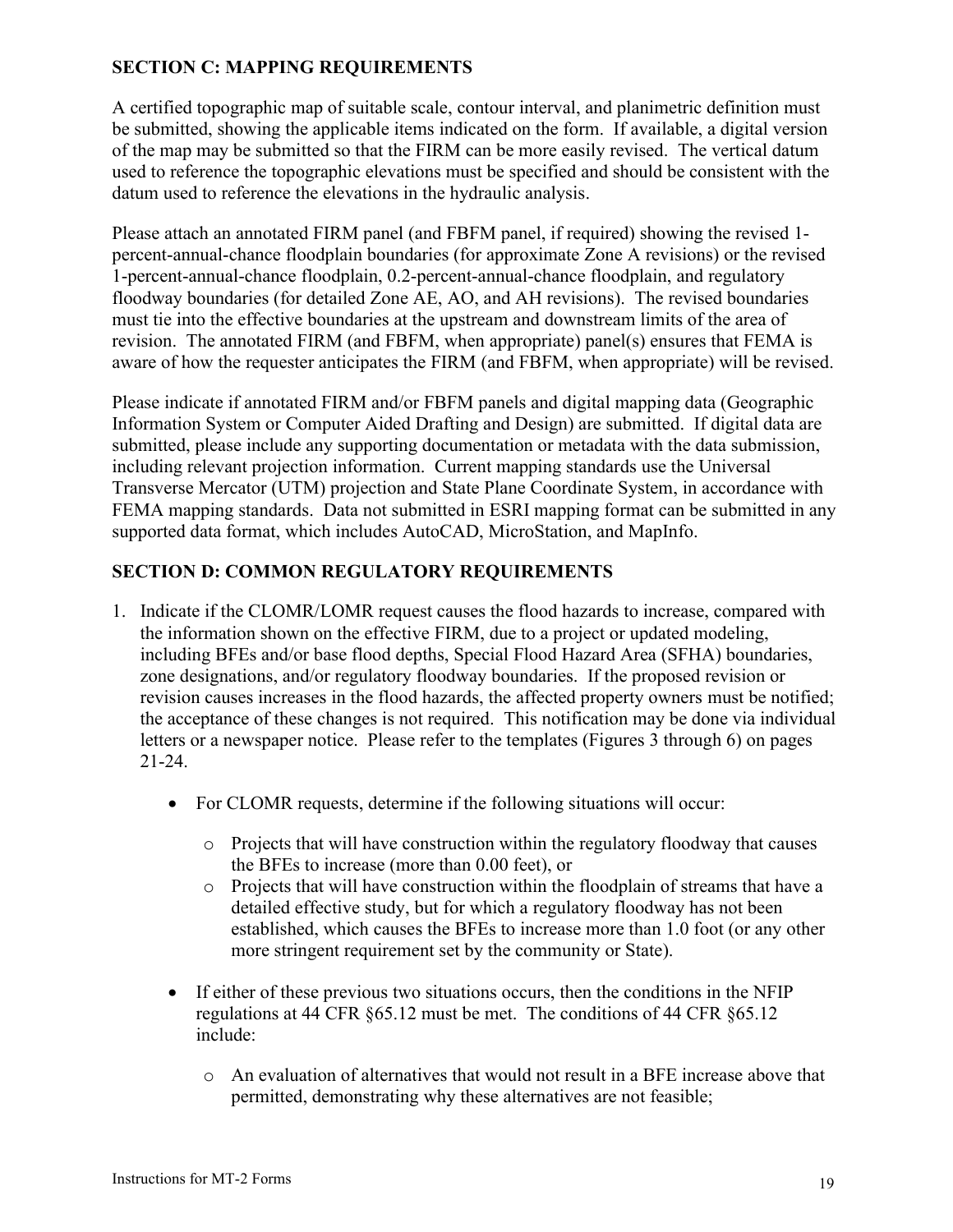- o Documentation of individual legal notice to all affected property owners within and outside of the community, explaining the impact of the proposed action on their property (refer to template on page **Error! Bookmark not defined.**);
- o Concurrence of the Chief Executive Officers of any communities affected by the proposed actions; and
- o Certification that no structures are in areas that would be affected by the increased BFE.
- 2. Indicate if the placement of fill is involved with the revision request. Fill is defined as material from any source placed to raise the ground to or above the BFE. In accordance with the NFIP regulations at 44 CFR §65.2(c), if fill has been placed to remove an area or structure from the SFHA, the community must sign the appropriate section of Form 1 certifying that the area to be removed from the SFHA, to include any structures or proposed structures, meets (or will meet) all the standards of the local floodplain ordinances, and is reasonably safe from flooding. "Reasonably safe from flooding" means that the base floodwaters will not inundate the land or damage the structures to be removed from the SFHA and that any subsurface waters related to the base flood will not damage existing or proposed buildings. Information on ensuring that structures built on fill in or near the SFHA are reasonably safe from flooding may be obtained from FEMA Technical Bulletin 10-01, "Ensuring That Structures Built on Fill In or Near Special Flood Hazard Areas Are Reasonably Safe from Flooding," which can be downloaded from the FEMA website at [https://www.fema.gov/emergency-managers/risk-management/building-science/national](https://www.fema.gov/emergency-managers/risk-management/building-science/national-flood-insurance-technical-bulletins)[flood-insurance-technical-bulletins.](https://www.fema.gov/emergency-managers/risk-management/building-science/national-flood-insurance-technical-bulletins)
- 3. Indicate if the request involves a floodway revision. If the regulatory floodway is being revised, the requirements of the NFIP regulations at 44 CFR §65.7 must be met. These requirements include submitting a copy of a public notice distributed by the community stating the community's intent to revise the regulatory floodway, or a statement by the community that it has notified all affected property owners and affected adjacent jurisdictions. Templates for notification of a regulatory floodway revision are shown in Figures 3 through 6 on pages 21-24.
- 4. For CLOMR requests, indicate if the revision request has the potential to impact endangered species. Section 9 of the Endangered Species Act of 1973 (ESA) prohibits anyone from "taking" or harming endangered species. If an action might harm an endangered species, please provide necessary documentation for compliance with Section 9 and/or Section 7(a)(2) of the ESA. Please refer to page 39 of these instructions for more details.

Sample notification templates for various changes to SFHAs, BFEs, and regulatory floodways are shown in Figures 3 through 6. All LOMRs that result in in a BFE and/or SFHA increase and/or that will result in a revision to the regulatory floodway require either public notification of the revision (Figure 3) or individual legal notices to affected property owners (Figure 4). If individual letters are used to notify property owners of the regulatory floodway revision, they must either be sent on community letterhead or the community must provide certification to FEMA that "all affected property owners have been notified of the floodway revision." CLOMRs require property owner notifications (Figure 5) if they would result in increases as described in Item 2 above. CLOMRs also require notification if the follow-up LOMR would result in BFE or SFHA increases, or a revision to the regulatory floodway (Figures 5 and 6).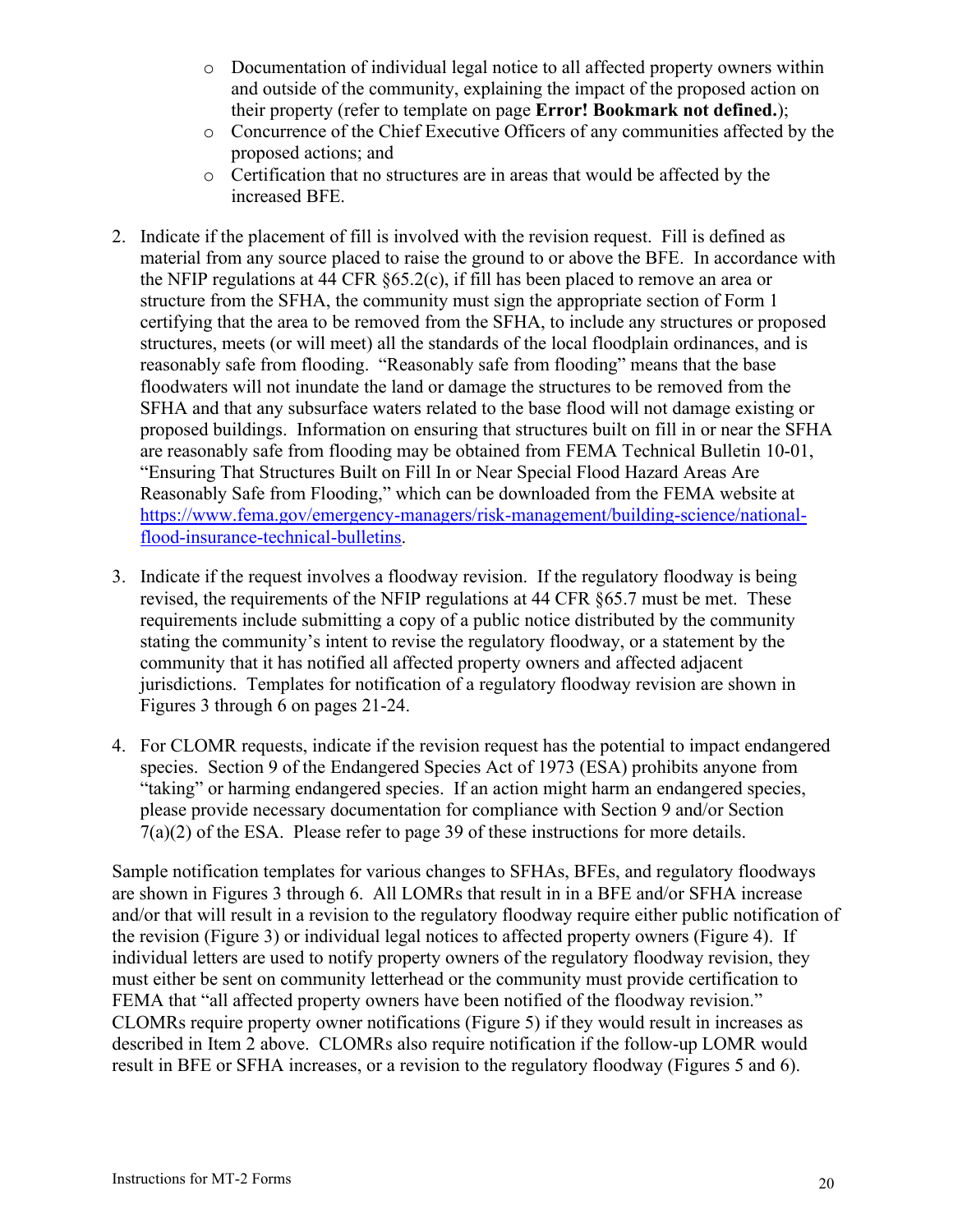### **Figure 3. Sample Public Notification for LOMRs**

(to be used by community when placing a notice in a newspaper)

The {insert community name} {insert appropriate community department for floodplain management},  $\leq$ add the following if the floodway is to be revised $\geq$ [in accordance with National Flood Insurance Program regulation 65.7(b)(1),] hereby gives notice of the {insert community designation Township's / Village's/ Borough's / County's} intent to revise the flood hazard information, generally located between {insert general location of flood hazard revision}. Specifically, the flood hazard information will be revised along {insert name of flooding source} from a point approximately {describe downstream limit of revision} to a point approximately {describe upstream limit of revision}.

<Include the flood hazards in the following sentence that apply>

As a result of the revision, [the floodway will {widen and/or narrow or be established}], [the 1-percent-<br>annual-chance water-surface elevations shall water-surface elevations shall {increase and/or decrease or be established}], and [the 1-percent-annual-chance floodplain will  $\{\text{wide}$ and/or narrow or be established}] within the area of revision.

Maps and detailed analysis of the revision can be reviewed at the {insert location} at {insert location address}. Interested persons may call {insert community contact name or position} at {insert contact phone number} for additional information from … to …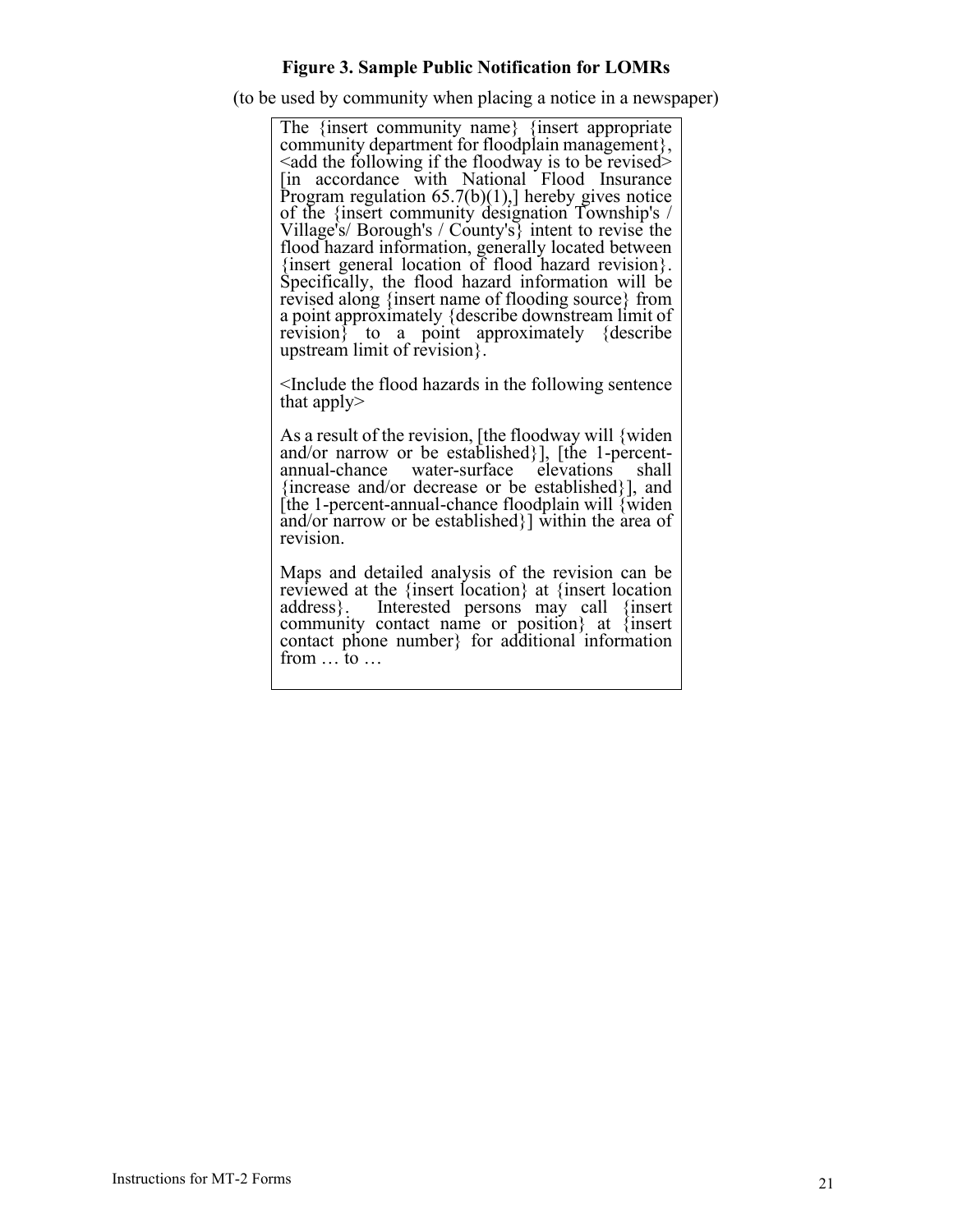## **Figure 4. Sample Notification Letter for LOMRs**

(to be used when sending individual legal notices to affected property owners)

| $\{Date\}$<br>{Affected property owner name}                                                                                                                                                                                                                                                                                                                                                                                                                                                                                                                                                                                                                                                                                                                                                                                                                                                     |
|--------------------------------------------------------------------------------------------------------------------------------------------------------------------------------------------------------------------------------------------------------------------------------------------------------------------------------------------------------------------------------------------------------------------------------------------------------------------------------------------------------------------------------------------------------------------------------------------------------------------------------------------------------------------------------------------------------------------------------------------------------------------------------------------------------------------------------------------------------------------------------------------------|
| {Affected property owner mailing address}                                                                                                                                                                                                                                                                                                                                                                                                                                                                                                                                                                                                                                                                                                                                                                                                                                                        |
| Re: Notification of Flood Hazard Revisions                                                                                                                                                                                                                                                                                                                                                                                                                                                                                                                                                                                                                                                                                                                                                                                                                                                       |
| Dear Mr./Ms./Mr. and Mrs. {Affected property owner}                                                                                                                                                                                                                                                                                                                                                                                                                                                                                                                                                                                                                                                                                                                                                                                                                                              |
| The Flood Insurance Rate Map (FIRM) for a community depicts the floodplain, the area that has been determined to be<br>subject to a 1-percent or greater chance of flooding in any given year. The regulatory floodway is the portion of the<br>floodplain that includes the channel of a river or other watercourse and the adjacent land area that must be reserved in order<br>to discharge the base (1-percent-annual-chance) flood without cumulatively increasing the water-surface elevation by more<br>than a designated height. The FIRM is used to help the community with floodplain management.                                                                                                                                                                                                                                                                                      |
| {Revision Requester} is applying for a Letter of Map Revision (LOMR) from the Federal Emergency Management Agency<br>(FEMA) on behalf of {Revision requester's client} to revise FIRM {insert FIRM #, panel #, suffix} for {insert community<br>name, state} along {insert name of flooding source}. {Revision requester} is proposing to revise the FIRM to reflect<br>{describe project or updated information}.                                                                                                                                                                                                                                                                                                                                                                                                                                                                               |
| <if a="" change,="" floodway="" following="" in="" include="" paragraph="" please="" results="" revision="" the=""></if>                                                                                                                                                                                                                                                                                                                                                                                                                                                                                                                                                                                                                                                                                                                                                                         |
| The {insert community name} {insert appropriate community department for floodplain management}, in accordance with<br>National Flood Insurance Program regulation at 44 CFR $\S 65.7(b)(1)$ , hereby gives notice of the {insert community<br>designation: Township's / Village's/ Borough's / County's} intent to {revise\establish\revise and establish} the 1-percent-<br>annual-chance floodway, generally located between {insert general location of floodway revision}. Specifically, the<br>floodway shall be<br><please apply="" choose="" following="" that="" the=""><br/>revised from a point {describe downstream limit of regulatory floodway revision} to a point {describe upstream limit<br/>1.<br/>of regulatory floodway revision}.<br/>[and] established from a point {describe downstream limit of regulatory floodway establishment} to a point {describe<br/>2.</please> |
| upstream limit of regulatory floodway establishment}.<br>As a result of the LOMR, the regulatory floodway wall {widen\narrow\be established} within the area of revision.                                                                                                                                                                                                                                                                                                                                                                                                                                                                                                                                                                                                                                                                                                                        |
| <please apply="" choose="" following="" that="" the=""></please>                                                                                                                                                                                                                                                                                                                                                                                                                                                                                                                                                                                                                                                                                                                                                                                                                                 |
| The LOMR will [also] result in:<br>[Establishment of Base (1-percent-annual-chance) Flood Elevations (BFEs)]<br>1.<br>[Establishment of the 1-percent-annual-chance floodplain]<br>2.<br>3.<br>[Increases {and decreases} in the 1-percent-annual-chance water-surface elevations]<br>[Widening {and narrowing} of the 1-percent-annual-chance floodplain]<br>4.                                                                                                                                                                                                                                                                                                                                                                                                                                                                                                                                 |
| This letter is to inform you of flood hazard revisions on your property at {insert physical address}.                                                                                                                                                                                                                                                                                                                                                                                                                                                                                                                                                                                                                                                                                                                                                                                            |
| Maps and a detailed analysis of the flood hazard revision can be reviewed at the {insert location} at {insert location<br>address}. If you have any questions or concerns about the proposed project or its effect on your property, you may contact<br>{name of appropriate community official} of {name of community} at {community official contact information} from<br>to  {insert dates during which community contact person can be contacted}.                                                                                                                                                                                                                                                                                                                                                                                                                                           |
| Sincerely,                                                                                                                                                                                                                                                                                                                                                                                                                                                                                                                                                                                                                                                                                                                                                                                                                                                                                       |
| {Revision requester or community representative name}<br>{Revision requester or community representative position}<br>{Revision requester or community representative contact information}                                                                                                                                                                                                                                                                                                                                                                                                                                                                                                                                                                                                                                                                                                       |
|                                                                                                                                                                                                                                                                                                                                                                                                                                                                                                                                                                                                                                                                                                                                                                                                                                                                                                  |

**Note:** If individual letters are used to notify property owners of the revision to the regulatory floodway, they must either be sent on community letterhead or the community must certify to FEMA that all affected property owners have been notified of the floodway revision.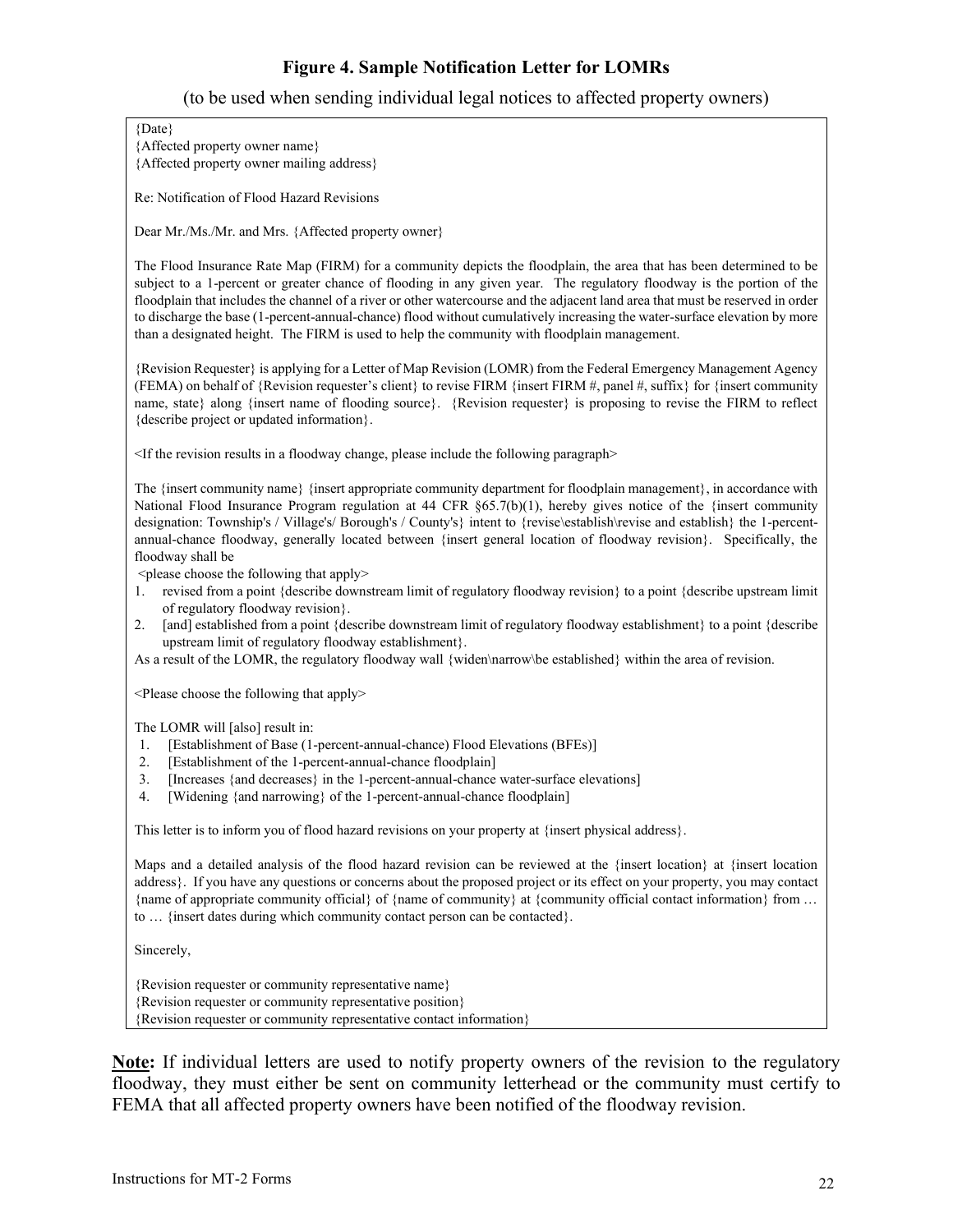{Date}

{Affected property owner name} {Affected property owner mailing address}

Re: Notification of increases in 1-percent-annual-chance water-surface elevations and/or future flood hazard revisions

Dear Mr./Ms./Mr. and Mrs. {Affected property owner}

The Flood Insurance Rate Map (FIRM) for a community depicts the Special Flood Hazard Area (SFHA), the area that has been determined to be subject to a 1-percent or greater chance of flooding in any given year. <add the following if the floodway is to be revised> [The floodway is the portion of the floodplain that includes the channel of a river or other watercourse and the adjacent land area that must be reserved in order to discharge the 1-percent-annual-chance (base) flood without cumulatively increasing the water-surface elevation by more than a designated height.] The FIRM is used to help the community with floodplain management.

{Revision Requester} is applying for a Conditional Letter of Map Revision (CLOMR) from the Federal Emergency Management Agency (FEMA) on behalf of {Revision requester's client} to revise FIRM {insert FIRM #, panel #, suffix} for {insert community name, state} along {insert name of flooding source}. {Revision requester' client} is proposing to {describe project} as part of {explain project purpose}.

#### **USE THE FOLLOWING PARAGRAPH WHEN THE PROJECT WILL RESULT IN INCREASES IN BFEs RELATIVE TO EXISTING CONDITIONS**

The proposed project will result in increases in the 1-percent-annual-chance (base) water-surface elevations for a portion of {insert flooding source(s)}.

#### **USE THE FOLLOWING PARAGRAPH WHEN THE AS-BUILT LOMR WOULD RESULT IN A REVISION TO THE FLOODWAY, BFEs, OR SFHA (COMPARED TO THE EFFECTIVE FLOOD HAZARDS)**

Once the project has been completed, a Letter of Map Revision (LOMR) request should be submitted that will, in part, revise the following flood hazards along {insert name of flooding source(s)}.

#### **USE THE FOLLOWING STATEMENTS AS APPLICABLE. REPEAT THEM AS NECESSARY IF MULTIPLE FLOODING SOURCES ARE AFFECTED.**

- 1. The floodway will be revised from {describe downstream limit of floodway revision} to {describe upstream limit of floodway revision} along {insert name of flooding source}.
- 2. A floodway will be established from {describe downstream limit of floodway revision} to a point {describe upstream limit of floodway revision} along {insert name of flooding source}.
- 3. Base Flood Elevations (BFEs) will [increase / decrease / be established] along {insert name of flooding source}.
- 4. The SFHA will [increase / decrease / be established] along {insert name of flooding source}.

This letter is to inform you of the proposed project that may affect flood elevations on your property at {insert physical address}. This letter is also to inform you of the potential changes to the effective flood hazard information that would result after the project is completed and a LOMR request is submitted to FEMA.

Maps and a detailed analysis of the proposed flood hazard revisions can be reviewed at the {insert location} at {insert location address}. If you have any questions or concerns about the proposed project or its effect on your property, you may contact {name of appropriate community official} of {name of community} at {community official contact information} from ... to ... {insert dates during which community contact person can be contacted}.

Sincerely,

{Revision requester or community representative name} {Revision requester or community representative position} {Revision requester or community representative contact information}

**Note:** Letters with a regulatory floodway notification must be on community letterhead or the community must provide a letter to FEMA stating that "all affected property owners have been notified of the proposed floodway revision."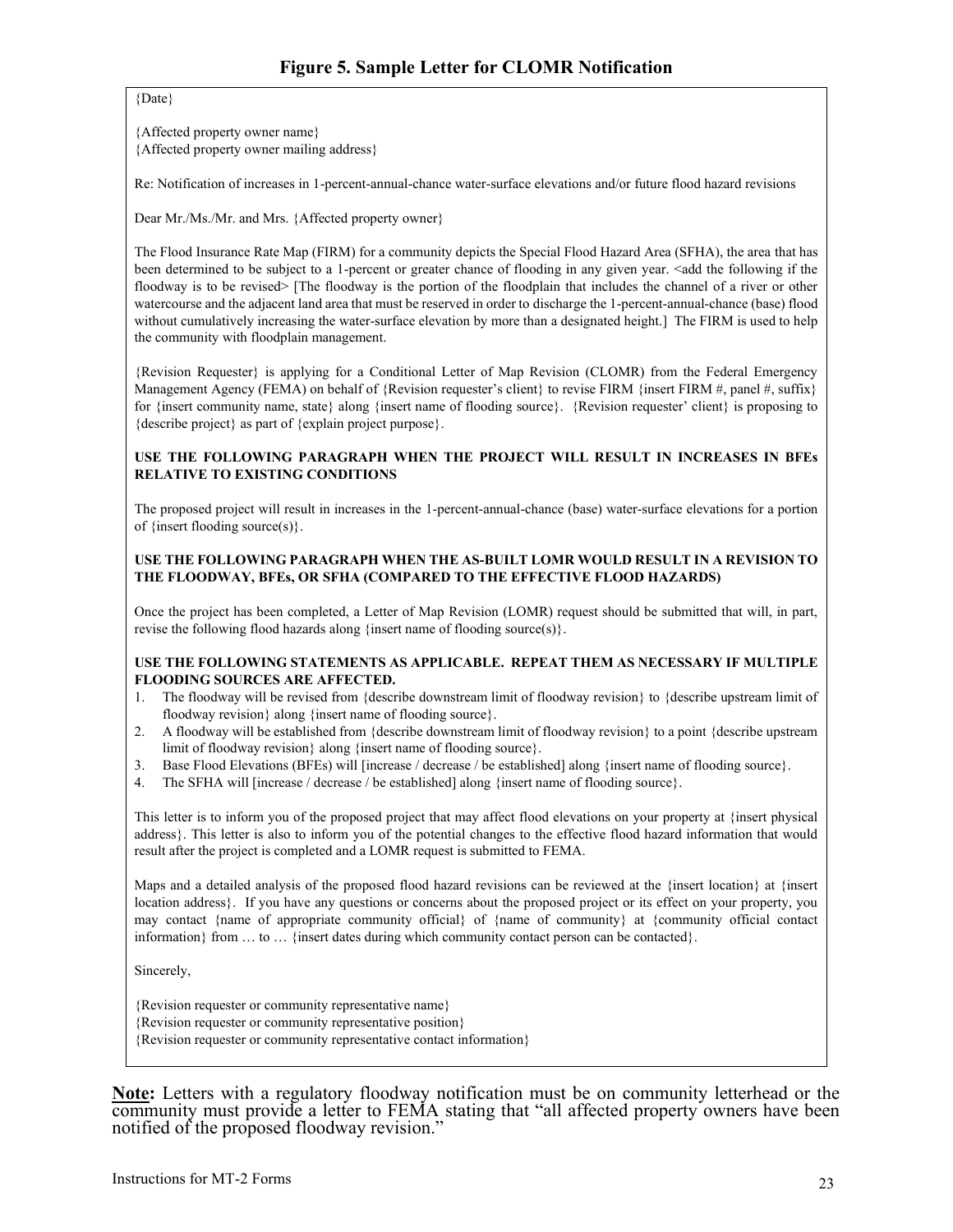### **Figure 6. Sample Public Notification for CLOMRs**

(to be used by community when placing a notice in a newspaper)

| The {insert community name} {insert appropriate community                           |
|-------------------------------------------------------------------------------------|
| department for floodplain management}, <add following="" if<="" td="" the=""></add> |
| the floodway is to be revised> [in accordance with National                         |
| Flood Insurance Program regulation $65.7(b)(1)$ , hereby gives                      |
| notice of the {insert community designation Township's /                            |
| Village's/ Borough's / County's} intent to revise the flood                         |
| hazard information, generally located between {insert general                       |
| location of flood hazard revision}. The flood hazard revisions                      |
| are being proposed as part of Conditional Letter of Map                             |
| Revision (CLOMR) Case No. {insert Case No.} for a proposed                          |
| project along {insert name of flooding source(s)}. {Revision                        |
| requestor's client} is proposing to {describe project} as part of                   |
| {explain project purpose}.                                                          |
| Once the project has been completed, a Letter of Map Revision                       |
| (I OMR) request should be submitted that will in part revise                        |

(LOMR) request should be submitted that will, in part, revise the following flood hazards along {insert name of flooding source $(s)$ .

#### **USE THE FOLLOWING STATEMENTS AS APPLICABLE. REPEAT THEM AS NECESSARY IF MULTIPLE FLOODING SOURCES ARE AFFECTED.**

- 1. The floodway will be revised from {describe downstream limit of floodway revision} to {describe upstream limit of floodway revision} along {insert name of flooding source}.
- 2. A floodway will be established from {describe downstream limit of floodway revision} to a point {describe upstream limit of floodway revision} along {insert name of flooding source}.
- 3. Base Flood Elevations will [increase / decrease / be established] along {insert name of flooding source}.
- 4. The Special Flood Hazard Area will [increase / decrease / be established] along {insert name of flooding source}.

Maps and detailed analysis of the revision can be reviewed at the {insert location} at {insert location address}. Interested persons may call {insert community contact name or position} at {insert contact phone number} for additional information from … to … {insert dates during which community contact person can be contacted}.

**Note:** A newspaper notice may not be used to fulfill the notification requirement of the NFIP regulation at 44 CFR §65.12.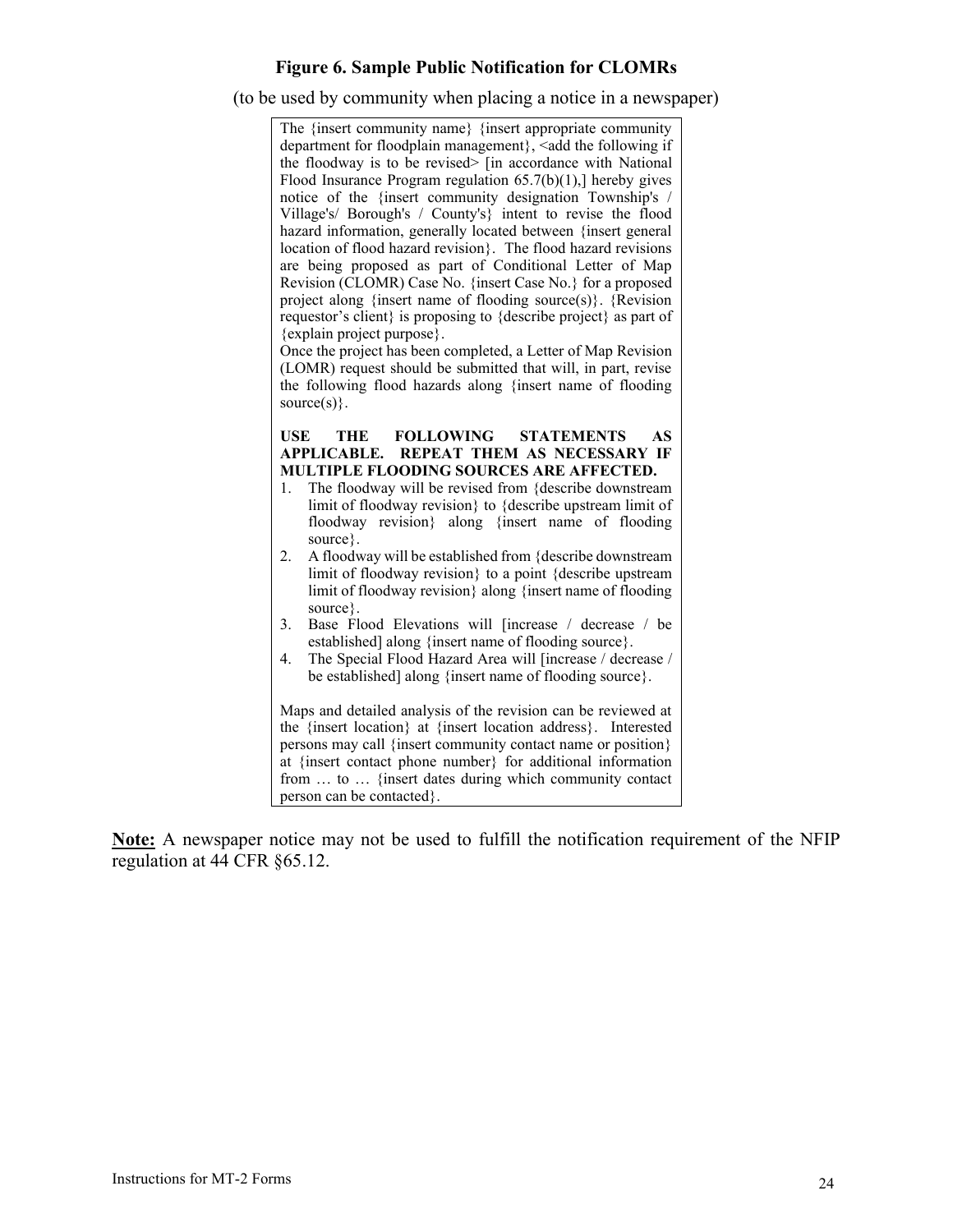## <span id="page-24-0"></span>**INSTRUCTIONS FOR COMPLETING THE RIVERINE STRUCTURES FORM (FORM 3)**

This form should be used for revision requests that involve new or proposed channelization, bridges/culverts, dams/detention basins, and/or levee/floodwall systems (both accredited and, where applicable, non-accredited). The requester should only complete the sections of this form that apply to the revision request. A separate form should be used for each flooding source that has structures involved in the revision request. If this form is submitted, a Riverine Hydrologic & Hydraulic Form (Form 2) must also be submitted.

## **SECTION A: GENERAL**

Provide the name of the structure (e.g., Main Street Bridge, Flood Creek channelization), the type of structure, the location of the structure (e.g., 1,000 feet upstream of Main Street, River Mile 10.4), and the appropriate cross-section labels for all structures that are part of the revision request. Please attach additional pages if the revision request involves more than three structures. This form is not required for existing structures that are included in the hydraulic model for the effective Federal Emergency Management Agency (FEMA) Flood Insurance Rate Map (FIRM), unless they are changed or resurveyed.

### **SECTION B: CHANNELIZATION**

This section is to be completed when any portion of the stream channel is altered or relocated. The purpose of the Channelization section and the information to be submitted is to ensure that the channel will function properly as designed and convey the 1-percent-annual-chance flood as determined by the hydraulic analysis. .

- 1. Indicate the hydraulic considerations for the design of the channel, such as flow-carrying capacity of the channel and the flow regime over which channel elevation was designed. Also indicate if there is potential for a hydraulic jump.
- 2. Attach engineering drawings of the channelization, certified by a registered Professional Engineer (P.E.). The drawings should include a plan view of the channelization that shows pre-construction topography and post-construction grading, channel cross section, channel lining, channel inlet and outlet, and details for any accessory structures included with the channelization.

Typically, channelization increases the channel velocity above the natural channel velocity. Please provide information that supports the conclusion that the channel lining will withstand the velocities associated with the 1-percent-annual-chance flood. The type of channel lining should be indicated on the design plans.

- 3. Indicate all accessory structures included with the channelization. The accessory structures should be shown on the submitted plans.
- 4. In locations where sediment transport will affect the Base Flood Elevations (BFEs), the effects of sediment transport should be considered in the design of the channel and Section F of Form 3 should be submitted. Please provide justifications if sediment transport analysis is not considered for the channel design.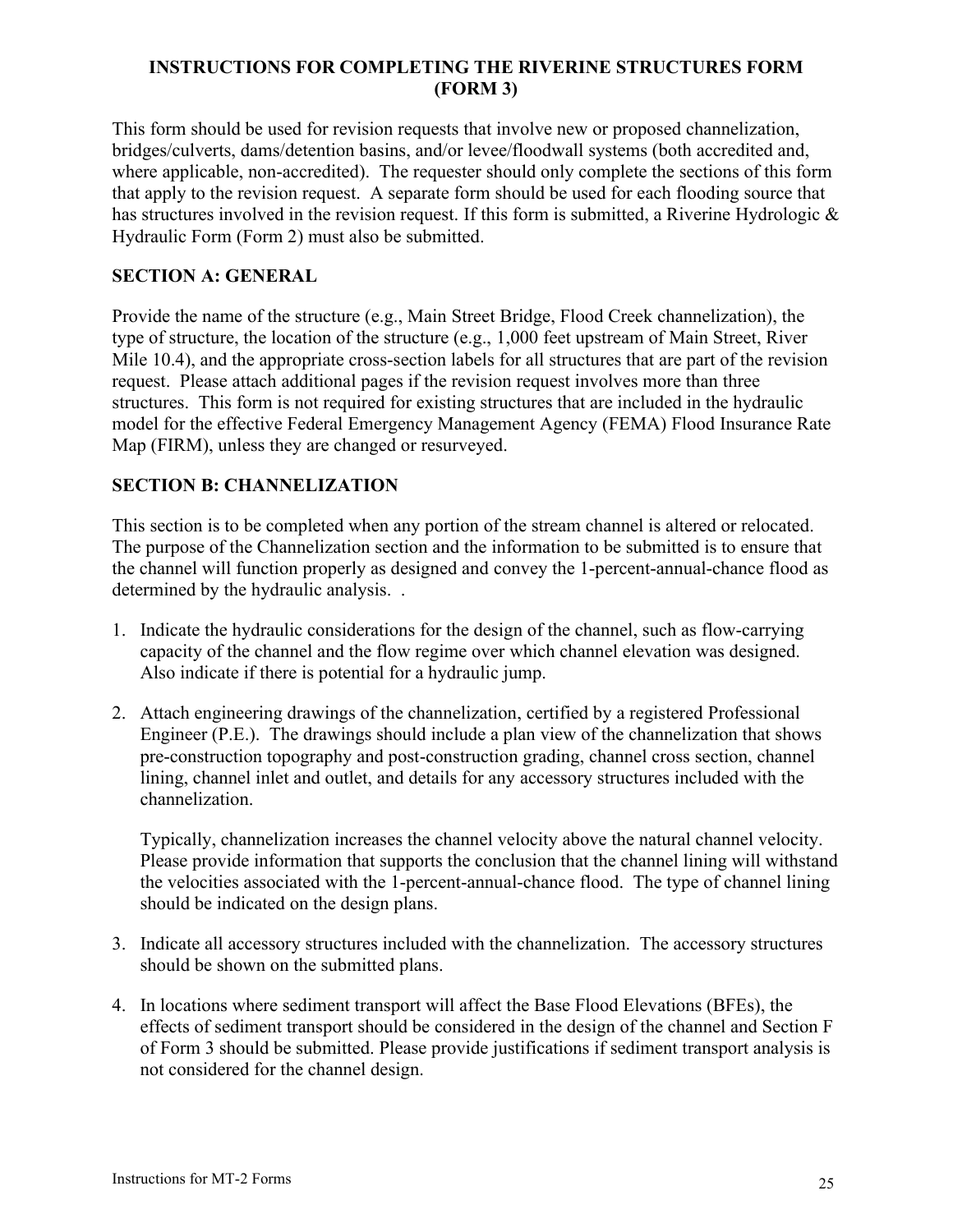## **SECTION C: BRIDGE/CULVERT**

This section is to be completed when the request involves a new bridge or culvert or a new or revised analysis of an existing bridge or culvert. Please provide the flooding source and structure name and continue with the form as instructed below.

- 1. Indicate the reason for the new or revised bridge/culvert modeling.
- 2. Indicate the model used to analyze the hydraulics at the bridge/culvert. If this model is different than the model used to analyze the flooding on the stream, please include an explanation of why a different model was used to analyze the bridge/culvert.
- 3. Attach plans of the structure, certified by a registered P.E. The bridge/culvert plans should include the information listed on the form and should reference the vertical datum. Please indicate the items included on the plans and attach an explanation of why any information is not included.
- 4. In locations where sediment transport will affect the BFEs, the effects of sediment transport should be considered in the design of the bridge/culvert and Section F of Form 3 should be submitted. Please provide justifications if sediment transport analysis is not considered for the bridge/culvert design.

## **SECTION D: DAM/BASIN**

This section is to be filled out when there is an existing, proposed, or modified dam or detention basin along a detailed-study stream. This includes existing or new road embankments that are designed or modified to serve as flood detention structures. Please provide a complete engineering analysis and engineering drawings of the dam/basin. The drawings should indicate the dam dimensions (height, topwidth, side slopes), the crest elevation of the top of the dam/basin, the type of spillway, the spillway dimensions, the crest elevation of the spillway, the type of outlet, the outlet dimensions, and the invert elevation of the outlet. Refer to the FEMA guidance document Dams/Reservoirs and Non-Dam Features for more details.

- 1. Indicate the reason for the revision request involving a dam/basin.
- 2. Indicate the agency or organization that designed the dam/basin.
- 3. a. Indicate the name of the agency or organization responsible for permitting the dam, along with the appropriate permit or identification number for the dam.
	- b. For a local dam or a private dam, provide related "as-built" or "proposed" drawings, specifications, and supporting design information.
- 4. Indicate if the hydrologic analysis is revised as a result of the dam/basin. Any storage upstream of the dam/basin, considered in the hydrologic analysis to reduce the peak base flood discharge, should be totally dedicated to flood control. If the outflow of the dam is regulated, please submit an explanation of the flow regulation plan. Please provide this documentation as part of the Operation and Maintenance information required per Item 7 below. Please complete Form 2, Riverine Hydrology & Hydraulics Form, if the hydrology changes. Provide documentation showing that the dam/basin was designed using the critical storm duration that would yield the maximum reservoir stage or maximum volume of runoff during the design storm.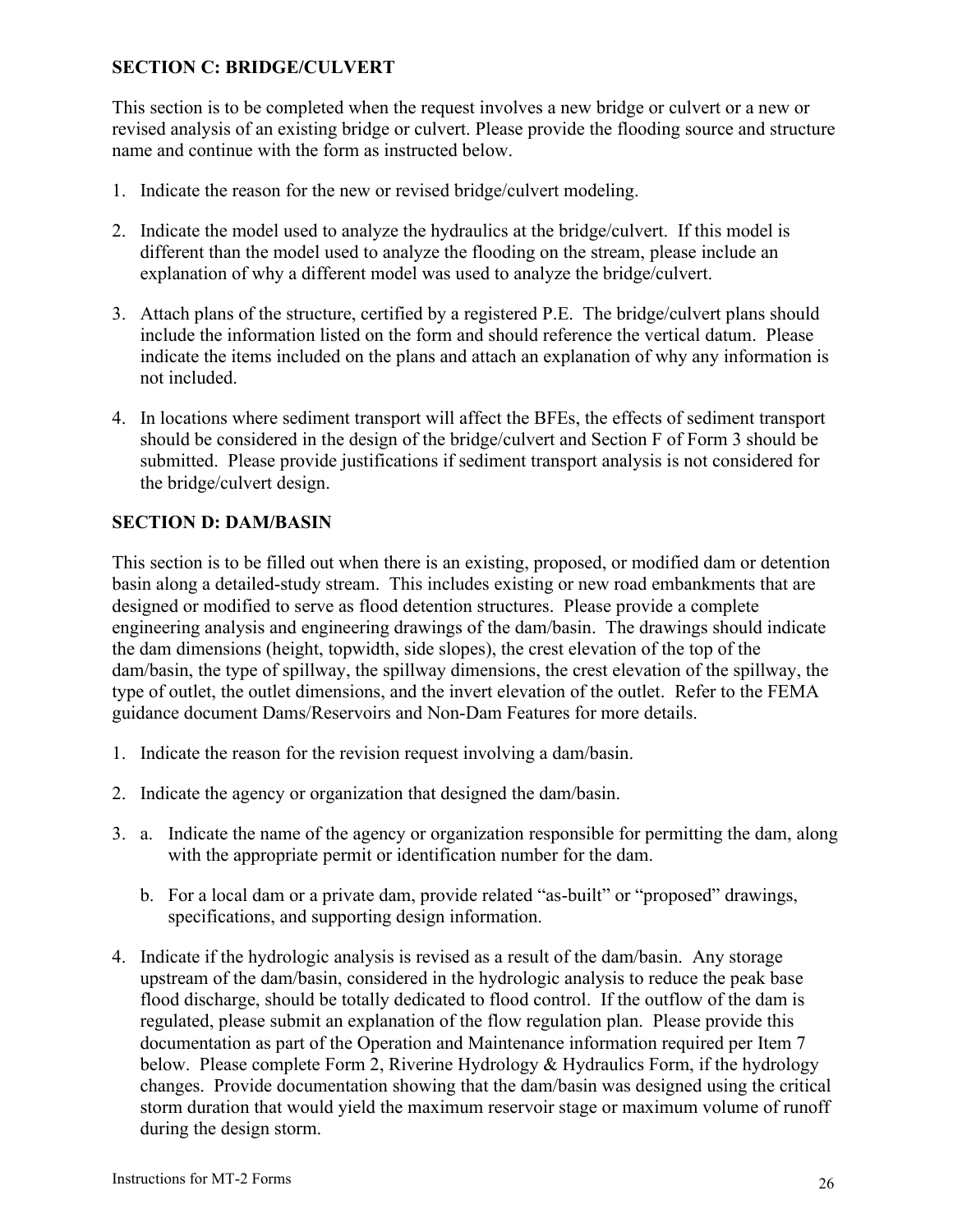- 5. In locations where sediment transport will affect the BFEs, the effects of sediment transport should be considered in the design of the dam/basin and Section F of Form 3 should be submitted. Please provide justifications if sediment transport analysis is not considered for the dam/basin design.
- 6. Indicate if the BFEs change as a result of the dam/basin. If impacted, please list the stillwater elevations behind the dam/basin in the table provided.
- 7. Include a copy of the formal Operation and Maintenance Plan for the dam/basin.

# **SECTION E: LEVEE/FLOODWALL**

This section is to be completed, for both accredited and non-accredited levee systems, when the revision request involves a new, modified, and/or existing levee and/or floodwall. The National Flood Insurance Program (NFIP) regulations describe a levee as a manmade structure, usually an earthen embankment, designed and constructed in accordance with sound engineering practices to contain, control, or divert the flow of water to provide flood hazard reduction from temporary flooding.

Accredited Levee Systems: The purpose of this section is to ensure that the levee or floodwall system is designed and/or constructed to exclude the 1-percent-annual-chance flood from the leveed area, in full compliance with the NFIP regulations at 44 CFR §65.10, before reflecting its effects on an NFIP map. For more information on the FEMA requirements, please refer to the Guidance for Flood Risk Analysis and Mapping: Levees, which can be downloaded from the "Guidance" page on the FEMA website at [https://www.fema.gov/media-collection/guidance](https://www.fema.gov/media-collection/guidance-femas-risk-mapping-assessment-and-planning)[femas-risk-mapping-assessment-and-planning.](https://www.fema.gov/media-collection/guidance-femas-risk-mapping-assessment-and-planning)

In addition, a vicinity map, along with a complete set of flood profile sheets, plan sheets, and layout detail sheets, must be submitted. These sheets must be numbered, and an index must be provided that clearly identifies those sheets specifically relating to the levee or floodwall in question.

While the overall submittal for levee accreditation must be certified by a registered P.E. who submits the completed package, the submittal may include several subsets of engineering data, dealing with separate portions of the NFIP regulations at 44 CFR §65.10, certified by different P.E.s or engineering firms. Certifications are subject to the definition provided in the NFIP regulations at 44 CFR §65.2. In such cases, the P.E. who certifies the completed package will be considered the engineer responsible for the accreditation submittal and will be contacted if additional information is needed. The Form 3 signature block should also be signed by the P. E. who signs the complete package.

- 1. Indicate all the applicable levee/floodwall system elements, including their locations and types, and provide engineering drawings certified by a registered P.E. The drawings should show the items indicated.
- 2. Indicate the levee's amount of freeboard above the BFE. Riverine levees must provide a minimum freeboard of 3 feet above the BFE. An additional 0.5 foot above the minimum must be provided at the upstream end of the levee, tapering to not less than the minimum at the downstream end of the levee. An additional 1 foot above the minimum freeboard is required on both sides of the river or stream for a distance of 100 feet upstream of structures (such as bridges) riverward of the levee or wherever the flow is constricted. If exceptions to the minimum freeboard requirements are requested, please attach documentation addressing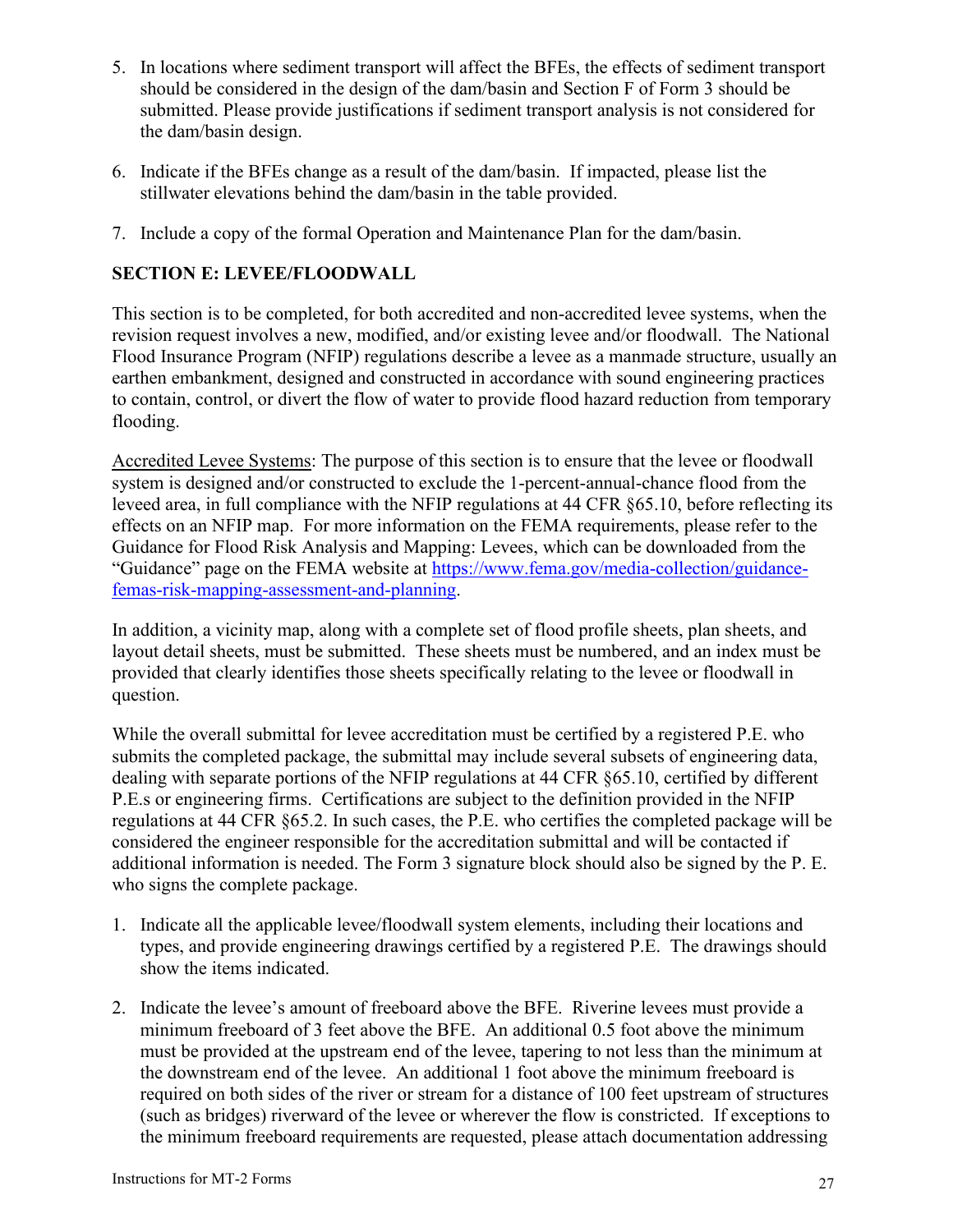the NFIP regulations at 44 CFR  $\frac{65.10(b)(1)(ii)}{2}$ . Please provide a discussion of how the top of levee ties into high ground at both the upstream and downstream terminus locations and supporting documentation, including topographic information, drawings, etc.

Ice jams can increase the flood elevations on a stream. Please indicate if the stream has a history of ice jams; if so, please provide evidence that the minimum freeboard still exists with the ice jam effects.

- 3. List the closure devices for all openings through the levee system. All openings must be provided with closure devices that are structural parts of the system during operation and design.
- 4. Complete the information that shows where embankment protection is required and submit supporting embankment protection analysis. The embankment protection analysis must demonstrate that no appreciable erosion of the levee embankment can be expected during the 1-percent-annual-chance flood, as a result of either current or waves, and that anticipated erosion will not result in failure of the levee embankment or foundation, directly or indirectly through reduction of the seepage path and subsequent instability. Factors to be addressed include, but are not limited to: expected flow velocities, expected wind and wave action, ice loading, impact of debris, slope protection techniques, duration of flooding at various stages and velocities, embankment and foundation materials, levee alignment, bends, transitions, and levee side slopes. The table provided in the form is for riprap protection. If another method of embankment protection is used, prepare and submit a table with similar information.
- 5. Complete the information to summarize the analysis of the levee embankment and foundation. This analysis must evaluate both stability and seepage during the loading conditions associated with the base flood. The seepage analysis must demonstrate that seepage into or through the levee embankment and foundation will not result in seepage and piping that will jeopardize the embankment and foundation stability. The slope stability analysis must demonstrate that the levee cross section is stable under all loading and unloading conditions for the base flood. The analysis should include the river or channel slopes. Guidance on seepage and stability analyses is outlined in the U.S. Army Corps of Engineers (USACE) Engineer Manual (EM) 1110-2-1913, "Design and Construction of Levees." EM 1110-2-1913 may be downloaded from the USACE website at [https://www.publications.usace.army.mil/Portals/76/Publications/EngineerManuals/EM\\_111](https://www.publications.usace.army.mil/Portals/76/Publications/EngineerManuals/EM_1110-2-1913.pdf) [0-2-1913.pdf](https://www.publications.usace.army.mil/Portals/76/Publications/EngineerManuals/EM_1110-2-1913.pdf).

Engineering Technical Letters (ETLs), EMs, and other USACE documents may be viewed on, or downloaded from, the USACE website through the following link: [http://www.publications.usace.army.mil/.](http://www.publications.usace.army.mil/) The factors that must be addressed in these analyses include depth of flooding, duration of flooding, foundation conditions at the site, embankment and cut slope geometry and length of seepage path at the critical locations, internal drainage in the levee, seepage and/or stability berms, and management of trees and vegetation. All backup material for these analyses should be submitted.

6. Complete the information to summarize the analysis of the floodwall and foundation. Factors to be addressed include methods used, stability analyses submitted, loading conditions, and results. In addition, waterstops and joint materials should be incorporated into the floodwall design as outlined in USACE Engineer Manual EM 1110-2-2102, "Waterstops and Other Preformed Joint Materials for Civil Works Structures," to prevent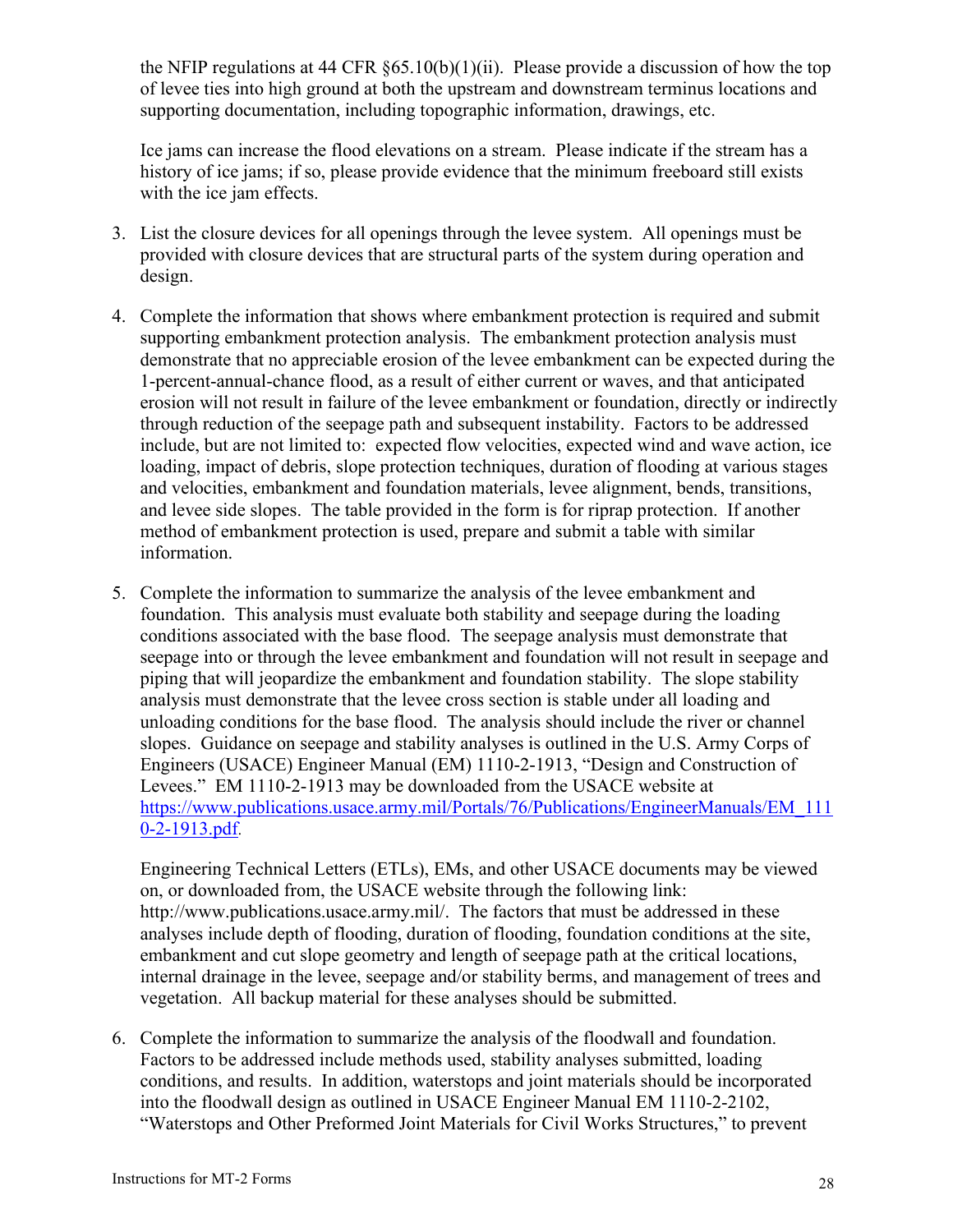passage of water through the wall. EM 1110-2-2102 may be downloaded from the USACE website at:

https://www.publications.usace.army.mil/Portals/76/Publications/EngineerManuals/EM 111 [0-2-2102.pdf.](https://www.publications.usace.army.mil/Portals/76/Publications/EngineerManuals/EM_1110-2-2102.pdf)

- 7. Complete the information to summarize the results from an analysis of potential settling of the levee. The settlement analysis must assess the potential and magnitude of future losses of freeboard and must demonstrate that the minimum freeboard requirements will be maintained. The analysis must address embankment loads, compressibility of embankment soils, compressibility of foundation soils, age of the levee system, and construction compaction methods. In addition, a detailed settlement analysis and determination of the appropriate amount of overbuild must be submitted, using procedures such as those described in USACE EM 1110-1-1904, "Settlement Analysis," and USACE EM 1110-2-1913, "Design and Construction of Levees," Chapter 6. Please submit all backup information used in the analysis.
- 8. Complete the information to summarize an analysis of potential flooding from interior drainage. In accordance with the NFIP regulations at 44 CFR §65.10(b)(6), the interior drainage analysis must be based on the joint probability of interior and exterior flooding and the capacity of facilities for evacuating interior floodwaters. The analysis must identify the extent of the flooded area and the water-surface elevation(s) of the 1-percent-annual-chance flood if the average depth is greater than 1 foot. This information is to be shown on a certified topographic work map. Please submit the calculation and backup information for the analysis of flooding potential from interior drainage. If a hydraulic model is used, it must be a FEMA-accepted model described on the FEMA website at [https://www.fema.gov/flood](https://www.fema.gov/flood-maps/products-tools/numerical-models/hydraulic)[maps/products-tools/numerical-models/hydraulic.](https://www.fema.gov/flood-maps/products-tools/numerical-models/hydraulic) Complete the information and attach any supporting documentation regarding the other design criteria indicated. In locations where sediment transport will affect the design of the levee, the effects of sediment transport should be considered, and Section F of Form 3 should be submitted. Please provide justifications if sediment transport analysis is not considered for the levee design.
- 9. Complete the information to summarize the operational plan and criteria. For a levee system to be recognized by FEMA, the operational criteria must be as described in the NFIP regulations at 44 CFR §65.10(c).

As noted in the NFIP regulations at 44 CFR §65.10(c)(3), FEMA may require other operation plans and criteria. FEMA Standard ID 444 requires that the submittal for levee accreditation include a current emergency preparedness plan that must, at a minimum, be adopted by the community, include the area impacted by the levee system, and have procedures for emergency operations and public evacuation. The current FEMA standards can be accessed at [https://www.fema.gov/flood-maps/guidance-reports/guidelines-standards.](https://www.fema.gov/flood-maps/guidance-reports/guidelines-standards) Although this plan may be included in the official operation plan, it may also be submitted as a separate document. The size and detail for this plan should be scaled as appropriate for the levee system. Many communities may already be familiar with similar planning efforts and have the relevant information available in other forms. If the information is appropriate to meet these requirements, the document is not required to have the title "emergency preparedness plan." Please refer to the following documents for more information on preparing these plans and sample content and formats for the plans:

• "Emergency Preparedness Guidelines for Levees, A Guide for Owners and Operators," dated January 2018. This FEMA document may be downloaded from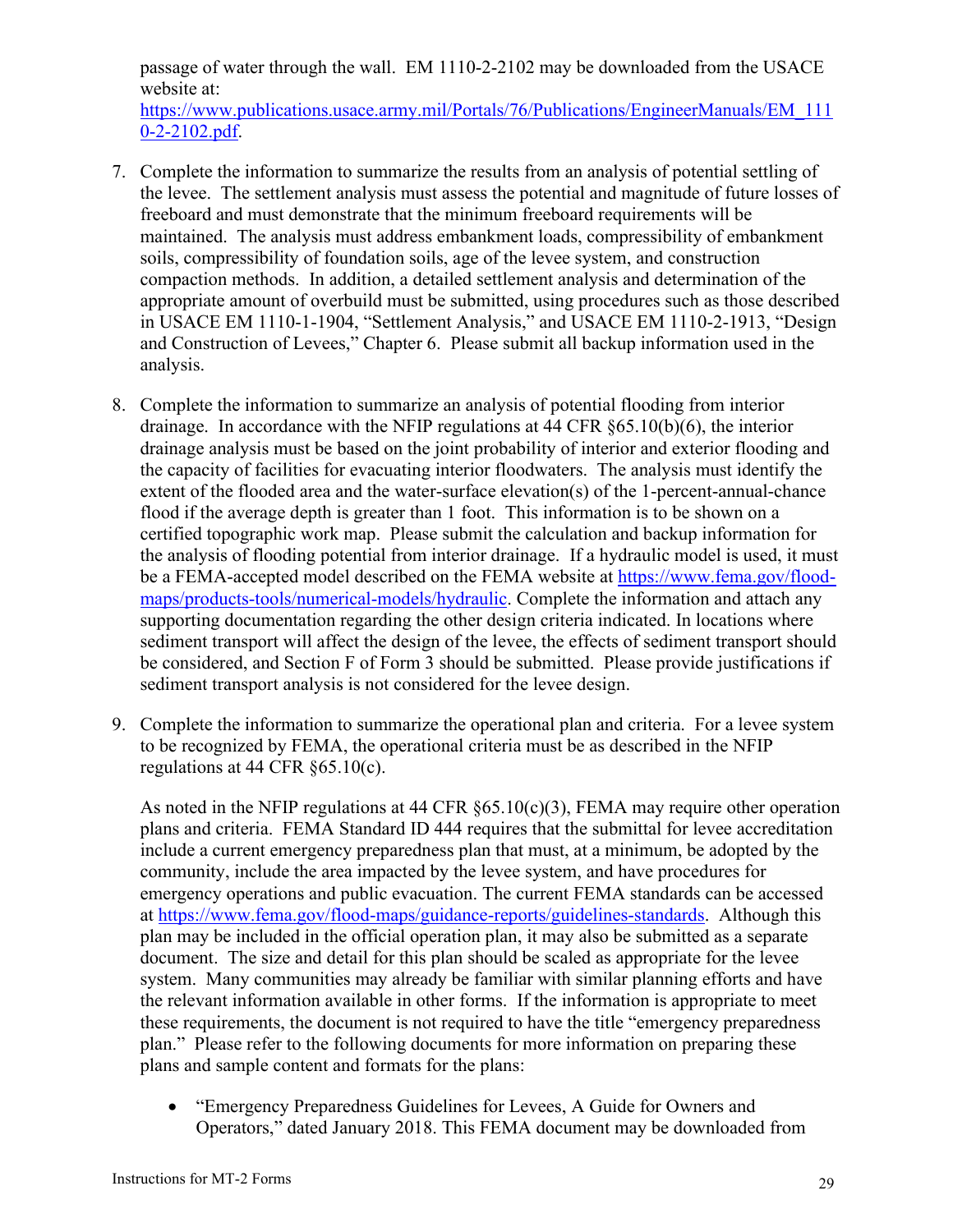[https://damsafety.org/content/emergency-preparedness-guidelines-levees-guide](https://damsafety.org/content/emergency-preparedness-guidelines-levees-guide-owners-and-operators-january-2018)[owners-and-operators-january-2018](https://damsafety.org/content/emergency-preparedness-guidelines-levees-guide-owners-and-operators-january-2018) or by calling the FEMA Mapping and Insurance eXchange (FMIX), toll free, at 1-877-FEMA MAP (1-877-336-2627), and requesting a copy.

- The Silver Jackets "Emergency Action Plan, Guidebook, Version 4.0," dated November 2019. The Guidebook may be downloaded from the USACE website at: [https://www.mvp.usace.army.mil/Portals/57/docs/Operations%20Center/EAP\\_Combi](https://www.mvp.usace.army.mil/Portals/57/docs/Operations%20Center/EAP_Combined_4_20Nov19w_cover.pdf?ver=EGbh_mn0YpvSihfPYW8VSA%3d%3d) ned 4 20Nov19w cover.pdf?ver=EGbh\_mn0YpvSihfPYW8VSA%3d%3d.
- USACE Engineer Circular (EC) 1110-2-6074, "Guidance for Emergency Action Plans, Incident Management and Reporting, and Inundation Maps for Dams and Levee Systems," dated January 31, 2018. The circular may be downloaded from the USACE website at: [https://www.publications.usace.army.mil/Portals/76/Publications/EngineerCirculars/E](https://www.publications.usace.army.mil/Portals/76/Publications/EngineerCirculars/EC_1110-2-6074.pdf?ver=2018-01-22-100438-250) [C\\_1110-2-6074.pdf?ver=2018-01-22-100438-250.](https://www.publications.usace.army.mil/Portals/76/Publications/EngineerCirculars/EC_1110-2-6074.pdf?ver=2018-01-22-100438-250)
- 10. Indicate if the maintenance plan for the levee complies with the NFIP regulations at 44 CFR §65.10(d). This plan should address maintenance standards, intervals, and procedures. It should also include requirements for management of vegetation similar to those outlined in USACE EM 1110-2-583, "Landscape Planting and Vegetation Management for Floodwalls, Levees and Embankment Dams." (EM 1110-2-583 can be obtained from the USACE website at

[https://www.publications.usace.army.mil/Portals/76/Publications/EngineerTechnicalLetters/E](https://www.publications.usace.army.mil/Portals/76/Publications/EngineerTechnicalLetters/ETL_1110-2-583.pdf) [TL\\_1110-2-583.pdf.](https://www.publications.usace.army.mil/Portals/76/Publications/EngineerTechnicalLetters/ETL_1110-2-583.pdf)) This plan should also include the design and construction requirements and inspection procedures for future utility crossings.

11. Submit a copy of the Operation and Maintenance (O&M) Plan with the revision request. A draft version of the O&M Plan should be submitted when requesting a Conditional Letter of Map Revision for a proposed levee. However, a final copy will be required after the levee is constructed and a revision to the FIRM is requested. In addition, the final copy of the O&M Plan must be formally adopted by the community or agency responsible for carrying out the specified activities. The O&M Plan must also record the person in charge of the maintenance activities.

Non-Accredited Levee Systems – FEMA has developed an updated process to analyze and map areas on the landward side of non-accredited levee systems that are shown on NFIP maps. Information on this updated process is provided in two FEMA publications available on the FEMA website: "Analysis and Mapping Procedures for Non-Accredited Levee Systems, New Approach", dated July 2013 (accessible at [https://www.hsdl.org/?abstract&did=762216](https://www.hsdl.org/?abstract&did=762216%20) ); and Guidance for Flood Risk Analysis and Mapping: Levees (available at https://www.fema.gov/media-collection/guidance-femas-risk-mapping-assessment-andplanning). Data requirements for this updated process in many cases will require certified data and analyses of the levees and/or floodwalls as part of the non-accredited levee system. As such, the same information described above for accredited levee systems may be required. These forms and requirements above should be used, as appropriate, for non-accredited levee system submittals.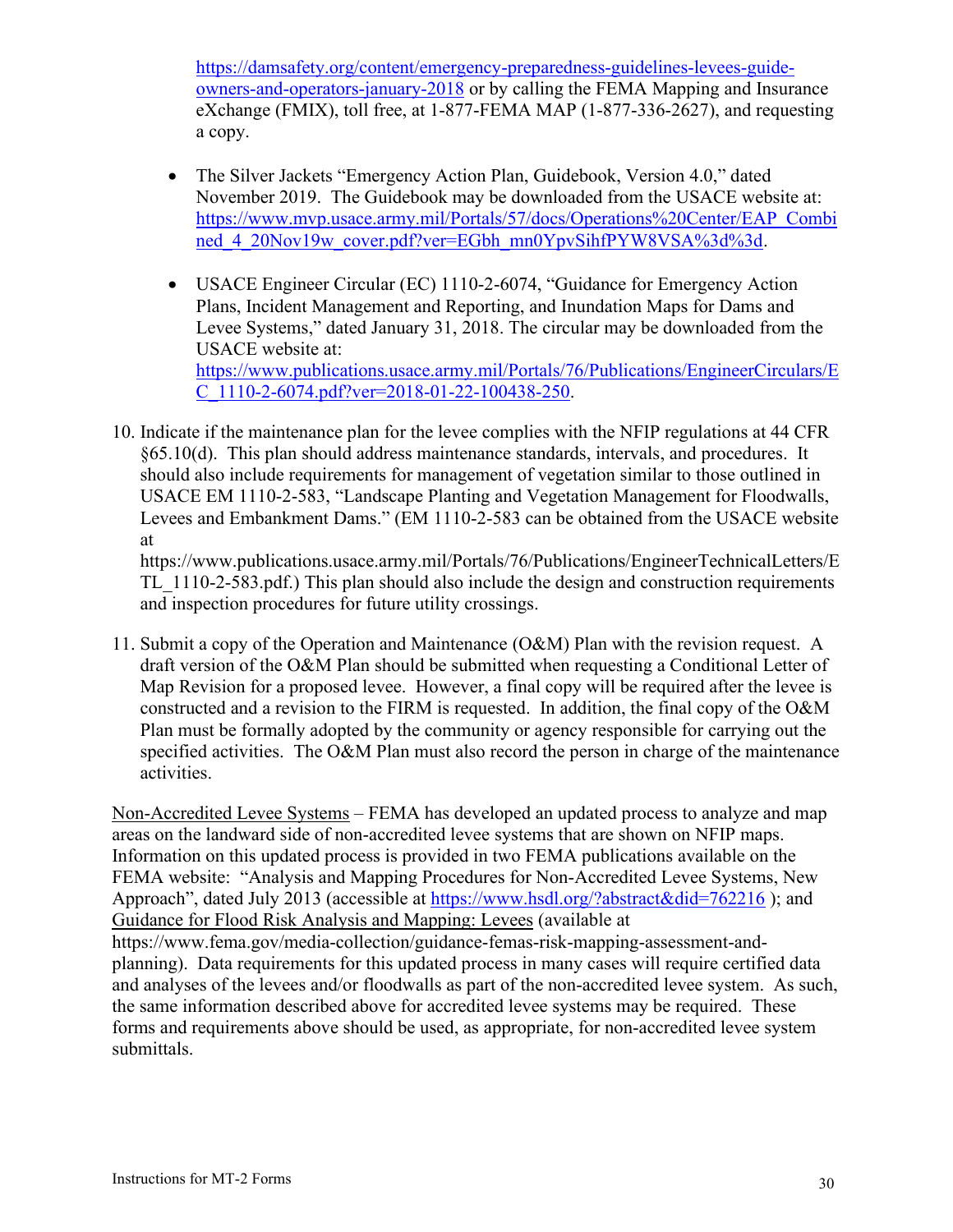## **SECTION F: SEDIMENT TRANSPORT**

Complete the information to summarize an analysis of sediment transport (including scour and deposition) if there is any indication from historical records that sediment transport can affect the BFE, or if based on the stream morphology, vegetative cover, development of the watershed, and bank conditions, there is a potential for debris and sediment transport to affect the BFE or a structure. If sediment transport will not affect the BFE or a structure, please indicate that this section is not applicable and explain why a sediment analysis was not performed. Bulked flows are used to evaluate the performance of a structure during the 1-percent-annual-chance flood; however, FEMA does not map BFEs based on bulked flows.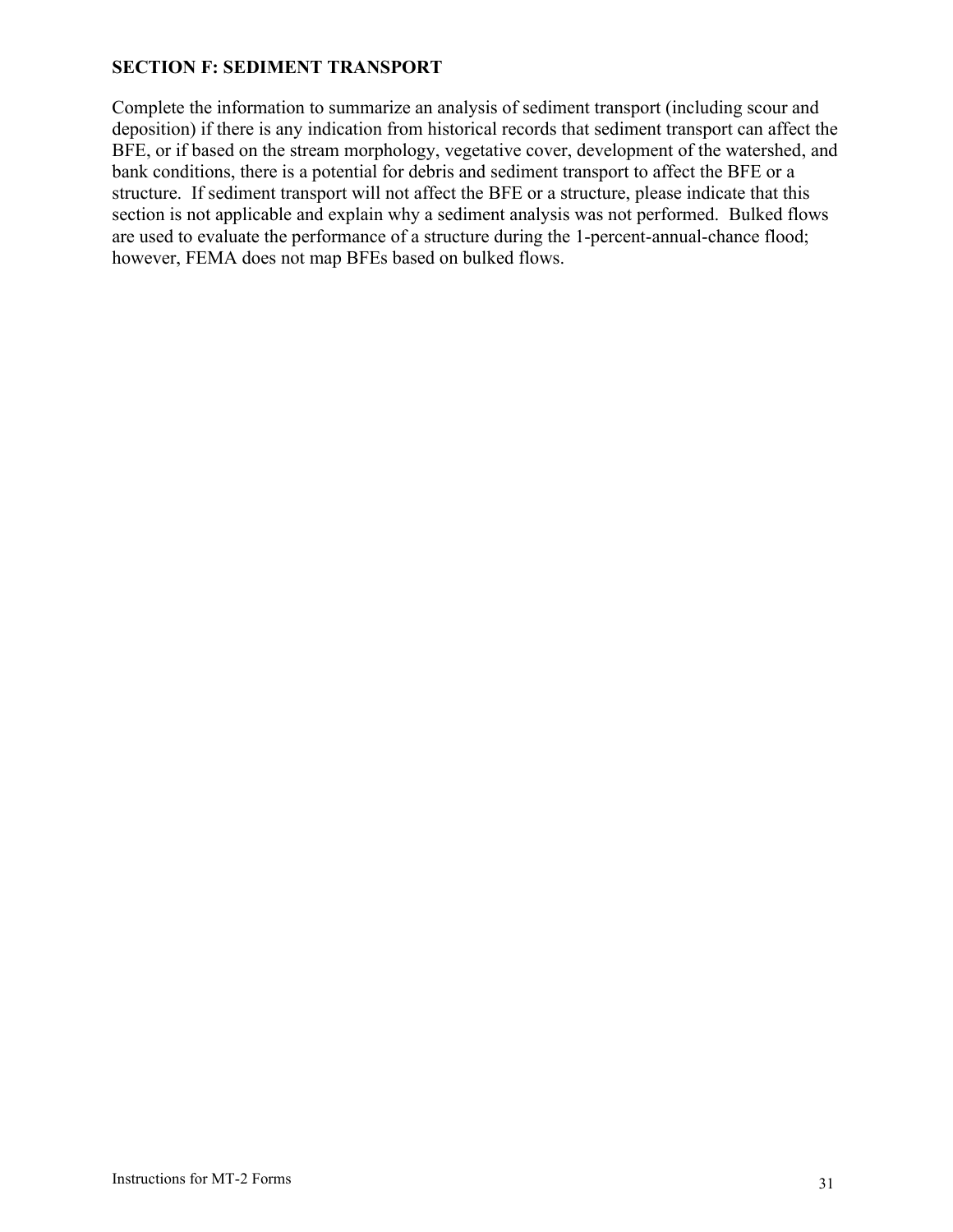## <span id="page-31-0"></span>**INSTRUCTIONS FOR COMPLETING THE COASTAL ANALYSIS FORM (FORM 4)**

The information requested on this form is intended to document the steps taken by the requester in the process of preparing the revised models or analyses and the resulting revised Flood Insurance Study (FIS) information.

For coastal analyses and mapping procedures used by FEMA for coastal areas, refer to the following documents on FEMA's website at [https://www.fema.gov/media-collection/guidance](https://www.fema.gov/media-collection/guidance-femas-risk-mapping-assessment-and-planning)[femas-risk-mapping-assessment-and-planning](https://www.fema.gov/media-collection/guidance-femas-risk-mapping-assessment-and-planning). Search by the document's title.

- Coastal General Study Considerations
- Coastal Wave Setup
- **EXECUTE:** Determination of Wave Characteristics
- Overland Wave Propagation
- Coastal Structures
- Coastal Water Levels
- Coastal Floodplain Mapping
- Coastal Statistical Simulation Methods
- Coastal Flood Frequency and Extreme Value Analysis
- Coastal Notation, Acronyms, and Glossary of Terms
- Combined Coastal and Riverine Floodplain
- Guidelines for Coastal Flood Hazard Analysis and Mapping for the Pacific Coast of the United States

Wave height, wave runup, and storm-induced erosion may be analyzed using the Coastal Hazard Analysis Modeling Program (CHAMP) 2.0 computer program, which was developed for FEMA. A list of accepted FEMA coastal models can be found on the FEMA website at . The guidelines below should be followed when completing this form.

## **SECTION A: COASTLINE TO BE REVISED**

Describe the limits of the restudied area. Road names and/or landmarks near the restudied area or transects used in the effective FIS may be used as reference points.

## **SECTION B: EFFECTIVE FIS**

Provide the type of analyses (approximate or detailed wave parameter computations) used for the effective FIS for the community being restudied. This information is available in the hydrologic and hydraulic sections of the FIS report.

# **SECTION C: REVISED ANALYSIS**

All changes to effective models must be supported by certified topographic information, structure plans, survey notes, storm surge data, meteorological data, etc. All equations or models used must be referenced. Please attach descriptions and/or sketches of transect profiles for revised erosion, wave height, wave runup, wave setup, and wave overtopping analyses. Wave runup and wave overtopping should be considered when the wave heights approach the crest of the shore protection structure or natural land forms. Special care should be taken when addressing wave setup, as newer model configurations may implicitly consider setup in the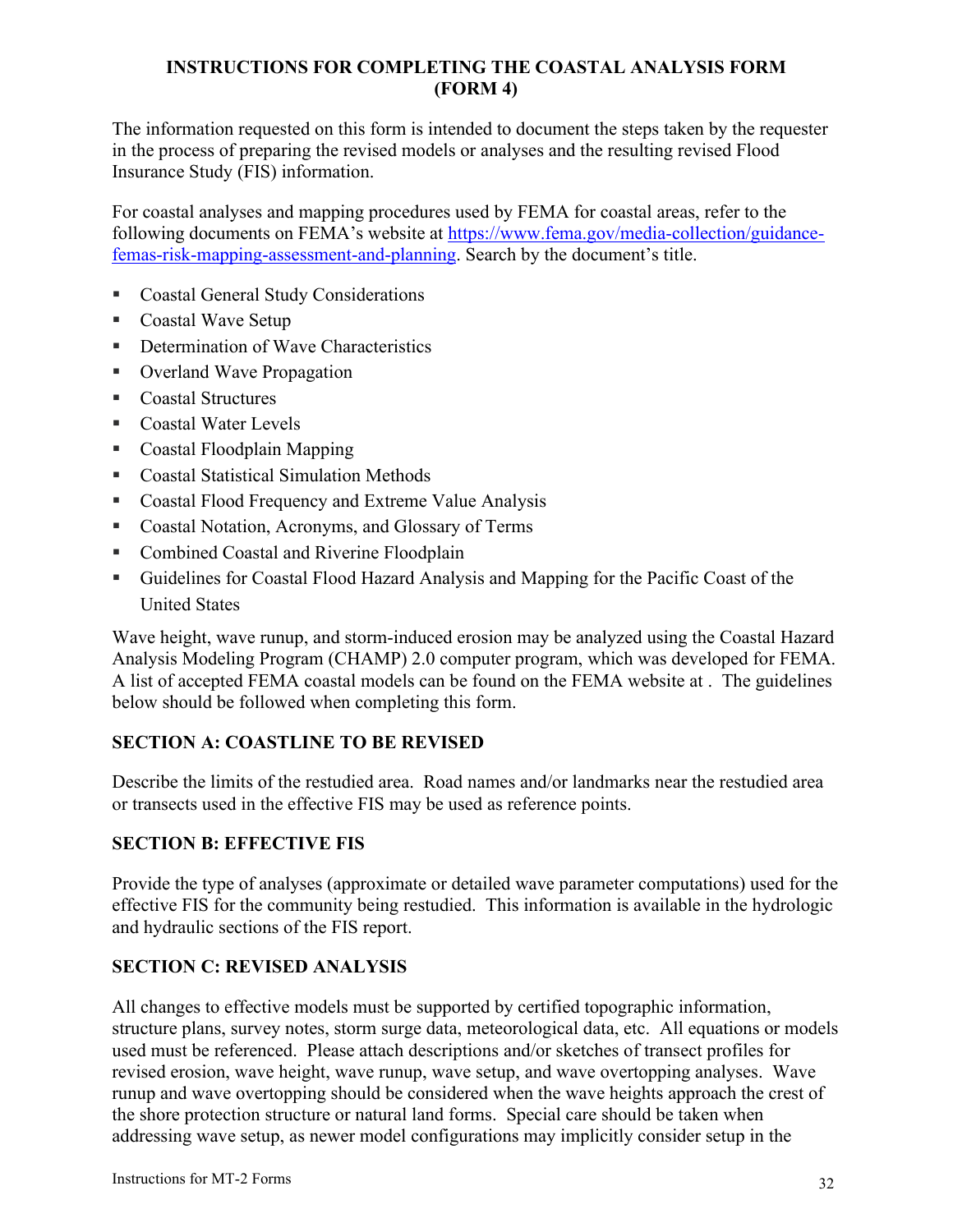reported stillwater elevations. (Please refer to the relevant effective FIS report for this information.) If FEMA procedures are not used in the revised analyses, please provide an explanation.

## **SECTION D: RESULTS**

Information must be provided to determine the impact of the analysis on the mapping of the coastal high hazard areas (VE zones), including the location of the coastal high hazard area boundaries, maximum wave height elevation, Limit of Moderate Wave Action placement (where applicable), and maximum wave runup elevation. Mapping resulting from the restudy must tie in with the mapping of areas that were not restudied. The mapped inland limit of the coastal high hazard areas from the restudy must comply with National Flood Insurance Program regulations at 44 CFR §65.11 in areas where primary frontal dunes are present.

### **SECTION E: MAPPING REQUIREMENTS**

With the revision request, please submit a certified topographic map showing the information indicated in the Mapping Requirements Section of the Coastal Analysis Form. Please also submit a copy of the current Flood Insurance Rate Map annotated to show the revised 1-percentannual-chance floodplain boundaries that tie into the effective 1-percent-annual-chance floodplain boundaries.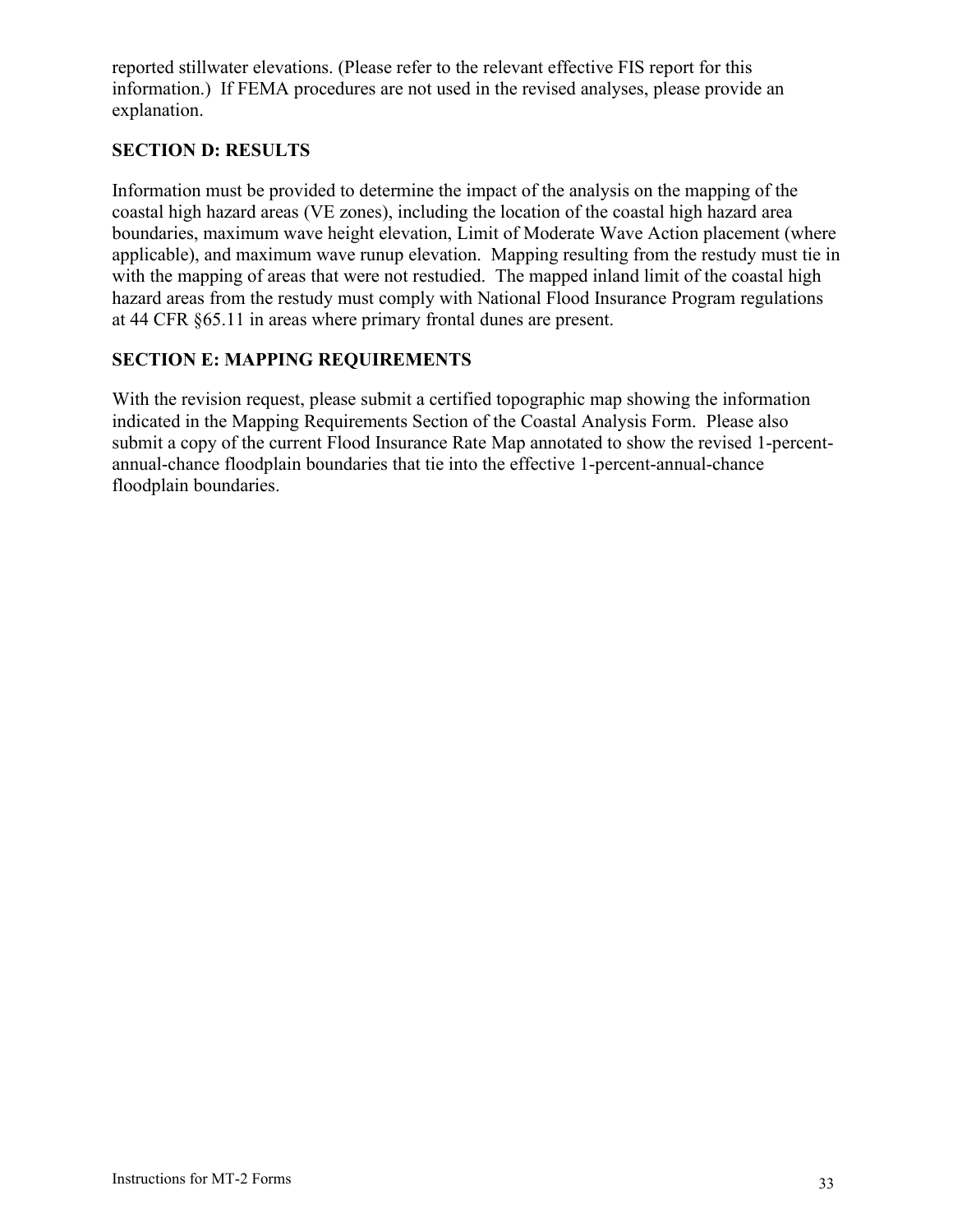## <span id="page-33-0"></span>**INSTRUCTIONS FOR COMPLETING THE COASTAL STRUCTURES FORM (FORM 5)**

This form is to be completed when a revision to coastal flood hazard elevations and/or areas is requested based on coastal structures being credited as providing flood hazard reduction from the base (1-percent-annual-chance) flood. The purpose of this form is to ensure that the structure is designed and constructed to reduce the flood hazards from the base flood without failing or causing increased flood hazards in adjacent areas. Please refer to Guidance for Flood Risk Analysis and Mapping: Coastal Structures, which can be downloaded from the "Guidance" page on the Federal Emergency Management Agency (FEMA) website at [https://www.fema.gov/media-collection/guidance-femas-risk-mapping-assessment-and-planning,](https://www.fema.gov/media-collection/guidance-femas-risk-mapping-assessment-and-planning) for the criteria for evaluating structures that reduce flood hazards.

If the coastal structure is a levee/floodwall, complete the Levee/Floodwall System section of the Riverine Structure Form (Form 3), in addition to this form. When this form is submitted, the Coastal Analysis Form (Form 4) should also be submitted.

## **SECTION A: BACKGROUND**

Information about the type of structure, the location, the material being used, and the age of the structure must be provided. Certified "as built" plans must also be provided. If these plans are not available, an explanation must be given with sketches of the general structure dimensions as described. If the structure design has been certified by a federal agency to provide flood protection and withstand forces from the 1-percent-annual-chance (base) flood, the dates of the project completion and certification of the structure should be provided, and the remainder of the form does not need to be completed.

# **SECTION B: DESIGN CRITERIA**

Documentation must be provided that ensures a coastal structure is designed and constructed to withstand the wind and wave forces associated with the base flood. The minimum freeboard of the structure must comply with the National Flood Insurance Program (NFIP) regulations at 44 CFR §65.10. Additional concerns include the impact on areas directly landward of the structure that may be subjected to overtopping and erosion, along with possible failure of the structure due to undermining from the backside and the possible increase in erosion to unprotected properties at the ends of the structure. The evaluation of protection provided by sand dunes must follow the criteria outlined in the NFIP regulations at 44 CFR §65.11. Guidance listed in Appendix B should be referenced as appropriate for each specific structure.

## **SECTION C: ADVERSE IMPACT EVALUATION**

If the structure is new, proposed, or modified, and will impact flooding and erosion for the areas adjacent to the structure, attach an explanation and documentation to support these conclusions.

# **SECTION D: COMMUNITY AND/OR STATE REVIEW**

Provide documentation of the agencies that have reviewed and approved the revision.

## **SECTION E: CERTIFICATION**

The registered Professional Engineer (P.E.) and/or licensed land surveyor should have a current license in the State where the affected communities are located. While the individual signing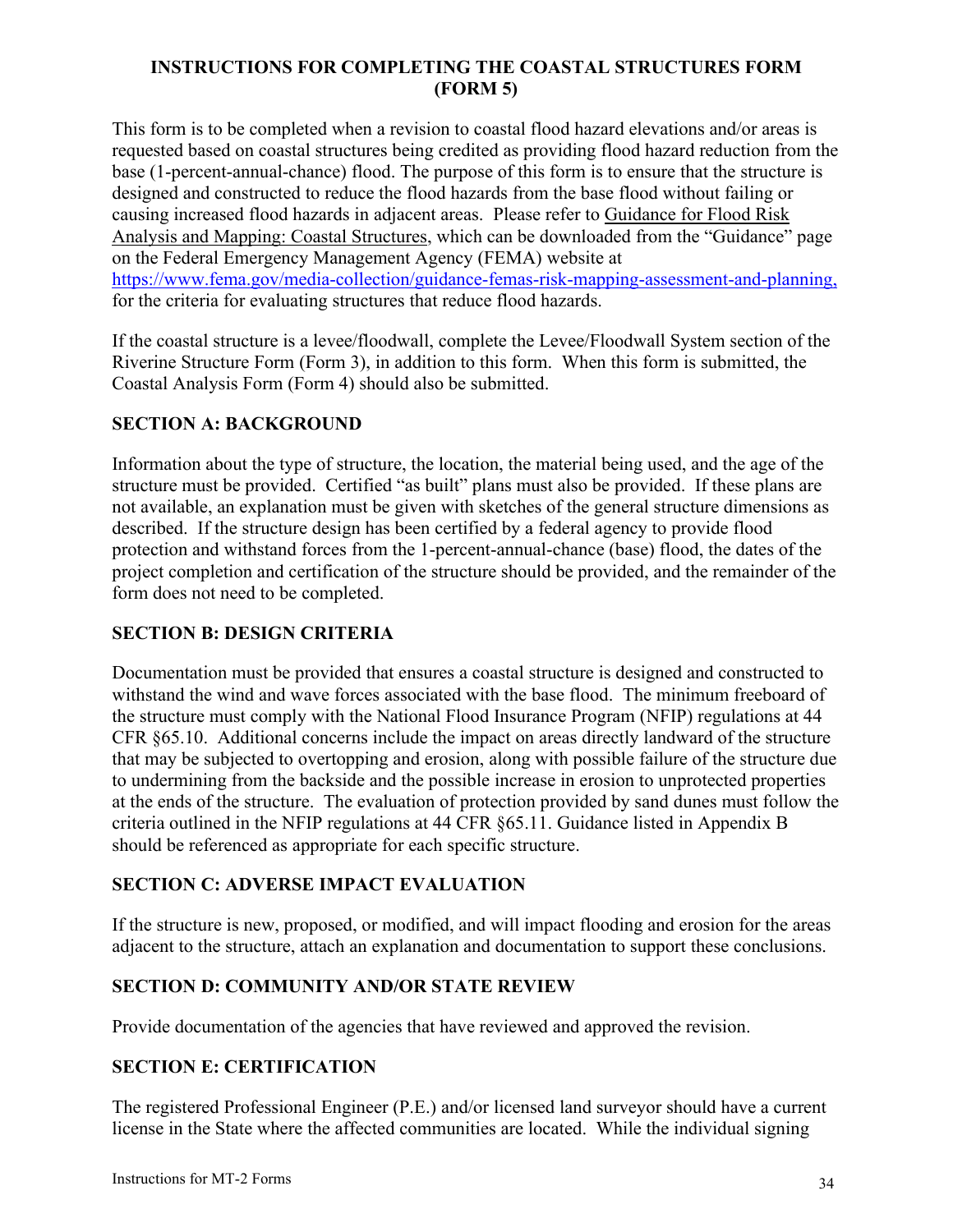this form is not required to have obtained the supporting data or performed the analyses, he or she must have supervised and reviewed the work.

If the requester is a federal agency that is responsible for the design and construction of floodcontrol facilities, a letter stating that "the analyses submitted have been performed correctly and in accordance with sound engineering practices" may be submitted in lieu of certification by a registered P.E. Regarding the certification of completion of flood-control facilities, a letter from the federal agency certifying the project's completion and the flood frequency event to which the project protects may be submitted in lieu of this form.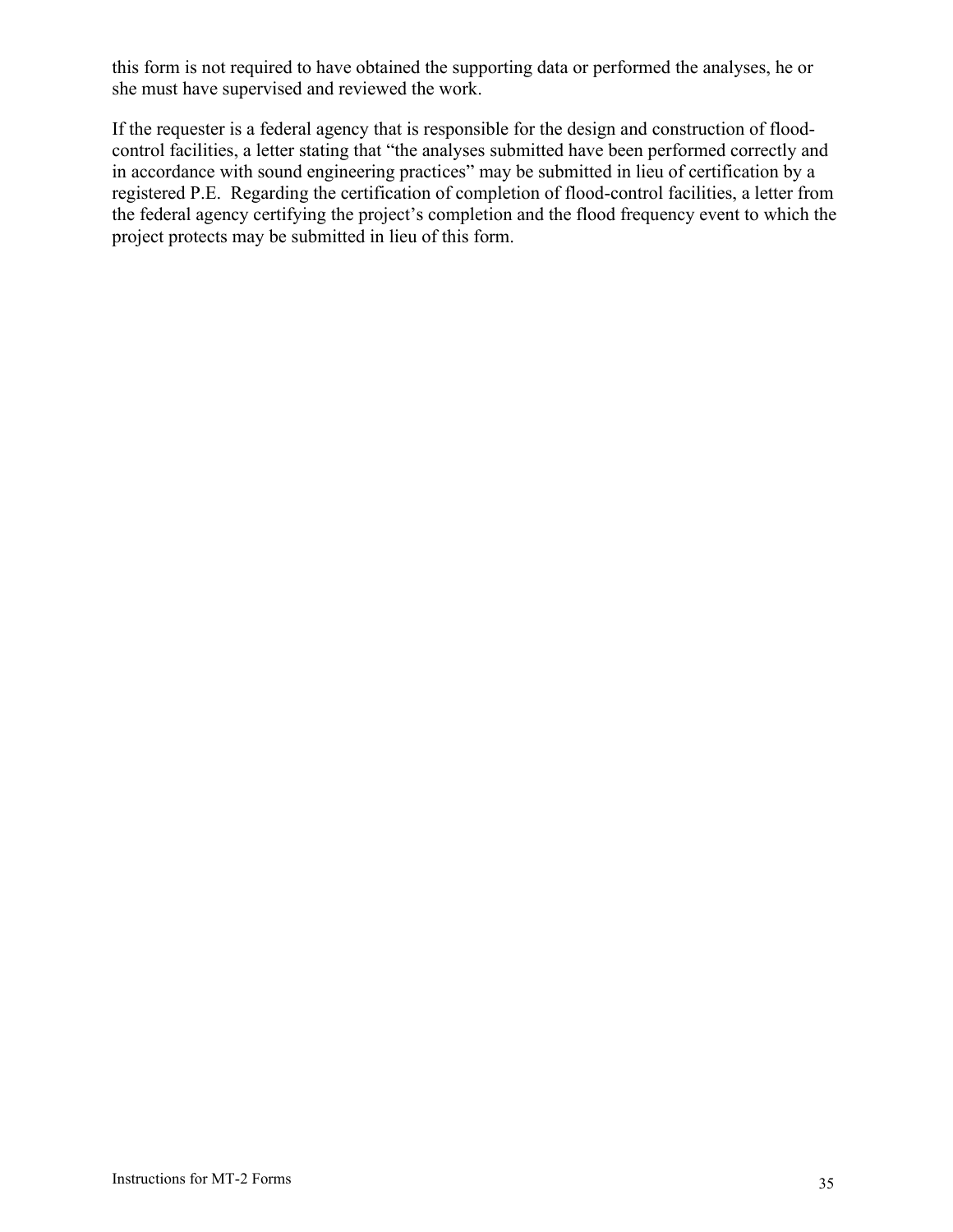## <span id="page-35-0"></span>**INSTRUCTIONS FOR COMPLETING THE ALLUVIAL FAN FLOODING FORM (FORM 6)**

This form should be used for revision requests involving alluvial fans. The purpose of this form is to ensure that a structural flood control measure in areas subject to alluvial fan flooding is designed and/or constructed to provide 1-percent-annual-chance or greater flood hazard reduction, in compliance with the National Flood Insurance Program (NFIP) regulations at 44 CFR §65.13, before the Federal Emergency Management Agency (FEMA) will recognize it on an NFIP map. Elevating a parcel of land or a structure by fill or other means will not serve as a basis for removing areas subject to alluvial fan flooding from an area of special flood hazards. Complete engineering analyses must be submitted in support of each section of this form. In addition, it may be necessary to complete other forms relating to specific flood control measures, such as levees/floodwalls, channelization, or dams.

## **SECTION A: THREE-STAGE ANALYSIS**

The three-stage analysis of alluvial fans is described in the Guidance for Flood Risk Analysis and Mapping: Alluvial Fans, which can be downloaded from the "Guidance" page on the FEMA website at [https://www.fema.gov/media-collection/guidance-femas-risk-mapping-assessment](https://www.fema.gov/media-collection/guidance-femas-risk-mapping-assessment-and-planning)[and-planning.](https://www.fema.gov/media-collection/guidance-femas-risk-mapping-assessment-and-planning)

- 1. Complete the information regarding the characterization of the alluvial fan landform. This should include the material of which the landform is generally composed. Sources of data should also be submitted. To help the reviewer analyze the landform, the submittal should include, but not be limited to, soil surveys, geologic mapping, and historic aerial photography.
- 2. Complete the information regarding the definition of active and inactive areas. This section should be filled out to help correctly determine the age of the alluvial fan, whether the fan is active and inactive, the types of flooding, and the methods used to support this analysis.
- 3. Complete the information regarding the determination of the 1-percent-annual-chance floodplain boundaries. This section should identify the method or modeling that was used to delineate these floodplain boundaries. To help select the correct method for calculating the 1-percent-annual-chance floodplain boundary, the active alluvial fan characteristics should be checked. In addition, the flooding source(s) should be evaluated so that additional flooding above or below the hydrological apex is not ignored.

# **SECTION B: STRUCTURAL FLOOD CONTROL MEASURES**

Complete the information regarding any structural flood control measures. Please submit Form 3, Riverine Structure Form, and an Operation and Maintenance Plan with the revision request. The Operation and Maintenance Plan may be submitted when requesting a Conditional Letter of Map Revision, but it is not required. However, it will be required after construction is complete and a revision to the Flood Insurance Rate Map (FIRM) is requested.

## **SECTION C: MAPPING REQUIREMENTS**

Submit a certified topographic map showing the information indicated in the Mapping Requirements section of the form, including the boundaries of the alluvial fan landform, a delineation of the active and inactive portions of the alluvial fan landform, the revised 1-percentannual-chance floodplain boundaries, and the correct alignment of all structural features. Please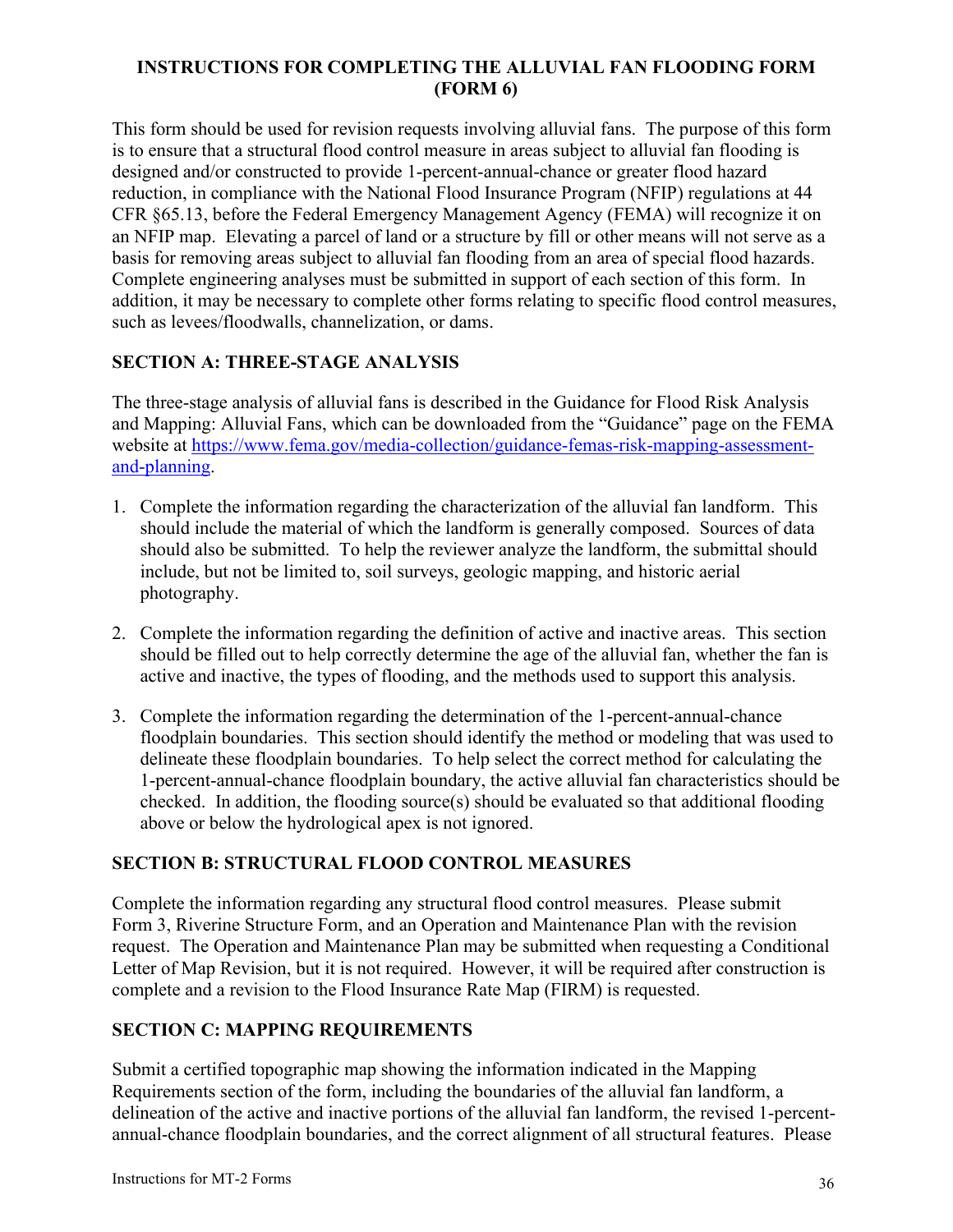also submit a copy of the effective FIRM, annotated to show the revised 1-percent-annual-chance floodplain boundaries.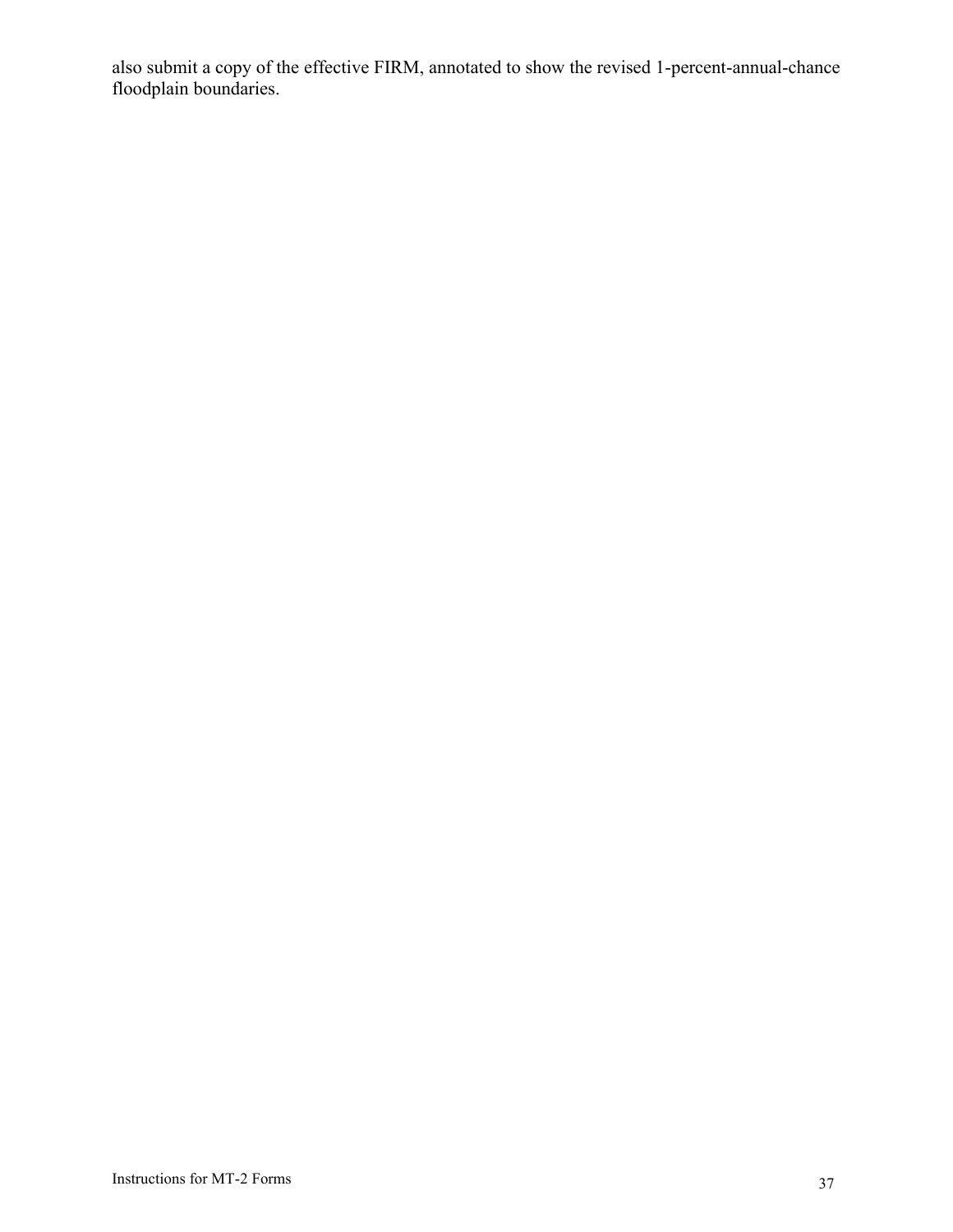## <span id="page-37-0"></span>**INSTRUCTIONS FOR COMPLETING THE PAYMENT INFORMATION FORM**

The Payment Information Form must be completed for all requests requiring a review and processing fee. The current fee schedule for reviewing and processing Conditional Letter of Map Revision (CLOMR) and Letter of Map Revision (LOMR) requests may be obtained from the Federal Emergency Management Agency (FEMA) website at [https://www.fema.gov/flood](https://www.fema.gov/flood-maps/change-your-flood-zone/status/flood-map-related-fees)[maps/change-your-flood-zone/status/flood-map-related-fees.](https://www.fema.gov/flood-maps/change-your-flood-zone/status/flood-map-related-fees) The fee schedule may also be obtained by calling the FEMA Map and Insurance eXchange, toll free, at 1-877-FEMA MAP (1-877-336-2627).

Indicate the name of the community and a project identifier (e.g., Floodville Estates Subdivision, Small Creek Channel Improvements). It is important to have the name of the community and a project identifier on the fee form, so that fees can be matched to the revision request.

Indicate whether the fee is being submitted for an MT-1 application, an MT-2 application, or an External Data Request. This form is used for several types of requests. The type of request should be indicated so that the fees can be matched to the requests.

Indicate the request or case number if it is known. Generally, this number is not known when a revision is initially requested. However, the case number should be indicated in any subsequent correspondence with FEMA.

Indicate the fee amount and type, and the method being used to pay the fee.

Provide the credit card information requested, including signature, if the fee is paid by credit card.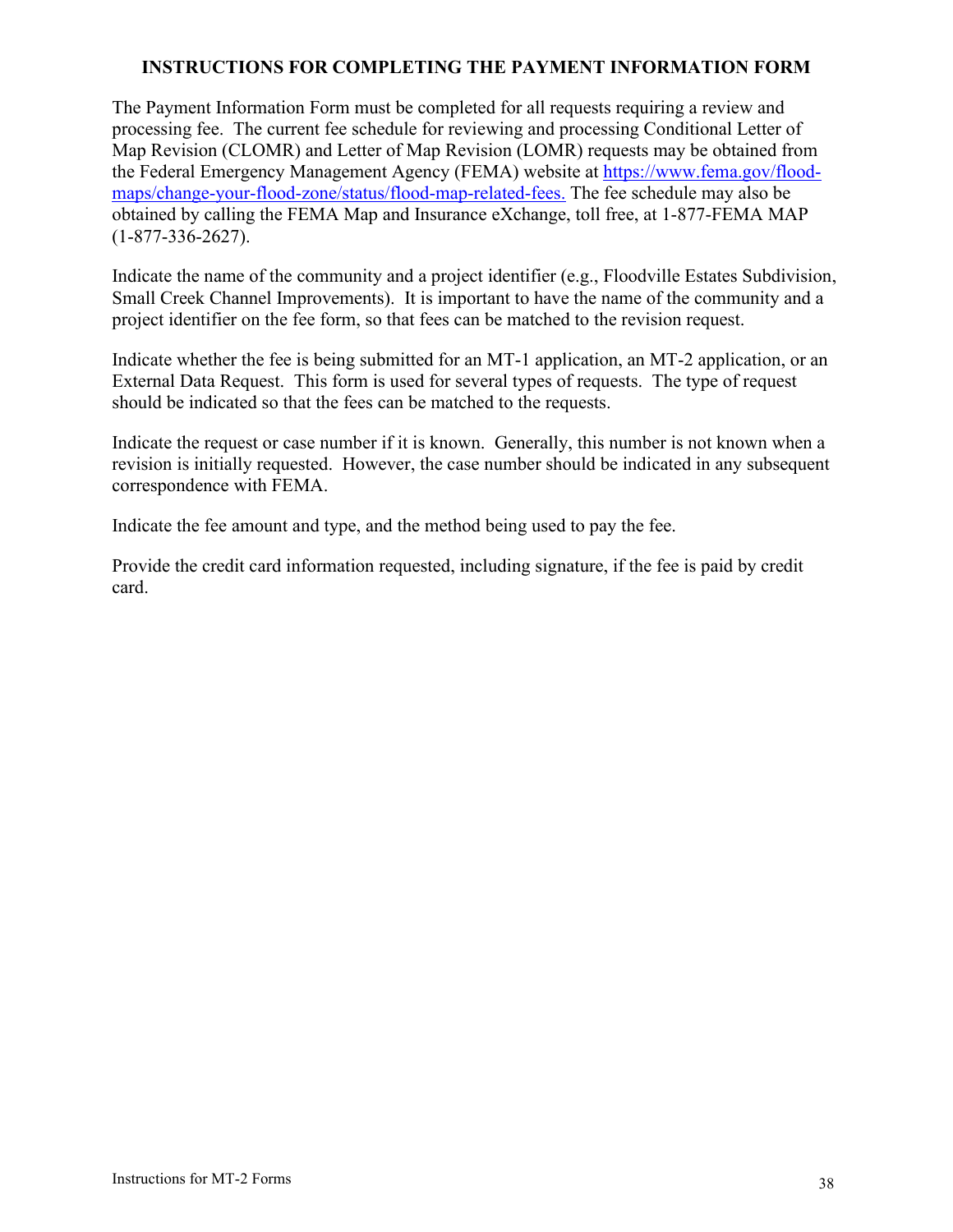## <span id="page-38-0"></span>**INSTRUCTIONS FOR COMPLETING ESA COMPLIANCE DOCUMENTATION**

## **FOR CONDITIONAL LETTER OF MAP REVISION (CLOMR) REQUESTS**

CLOMR applicants are responsible for documenting to the Federal Emergency Management Agency (FEMA) that the project has complied with the Endangered Species Act of 1973 (ESA) before FEMA reviews the CLOMR application.

While FEMA does not play a role in ESA compliance for proposed private development, these projects are required to comply with the ESA independently of FEMA's CLOMR process. For non-federal projects, the requester must document that:

- 1. No potential for "Take" exists (meaning that the project has no potential to harass, harm, pursue, hunt, shoot, wound, kill, trap, capture, or collect, or to attempt to engage in any such conduct) to threatened and endangered species. The requester will be responsible for the potential for take determination and the determination is not required to come from, or be concurred by, the Services.
- 2. If the requester determines a "Take" will or has a potential to occur, they can consider contacting the Services to discuss potential project revisions to eliminate the "Take."
- 3. If neither 1 or 2 are possible and the project has the potential to "Take" listed species, an Incidental Take Permit may be submitted showing that the project is the subject, or is covered by the subject, of the permit.

If federal construction, funding or permitting is involved in a project for which a CLOMR or CLOMR-F has been requested, then the applicant may use that agency's Section 7 consultation to document to FEMA that ESA compliance has been achieved.

The ESA documentation may be:

- 1. A "No Effect" determination made by, or concurred by, the federal agency;
- 2. A "Not Likely to Adversely Affect" determination with concurrence from the Services;
- 3. A biological opinion with a "no jeopardy" determination or with accepted reasonable and prudent alternatives; or
- 4. A copy of a federally issued permit with justification that the proposed development for which a CLOMR or CLOMR-F is sought is covered by the permit.

# **FOR LETTER OF MAP REVISION (LOMR) REQUESTS**

For LOMR requests involving floodplain activities that have occurred already, private individuals and local and State jurisdictions are required to comply with the ESA independently of FEMA's process. The community needs to ensure that permits are obtained per the National Flood Insurance Program regulations at 44 CFR §60.3(a)(2).

## **ADDITIONAL INFORMATION ABOUT ESA REQUIREMENTS**

Additional information about the ESA and these requirements is available from the May 2016 version of Guidance for Flood Risk Analysis and Mapping: Documentation of Endangered Species Act Compliance for Conditional Letters of Map Change, which can be downloaded from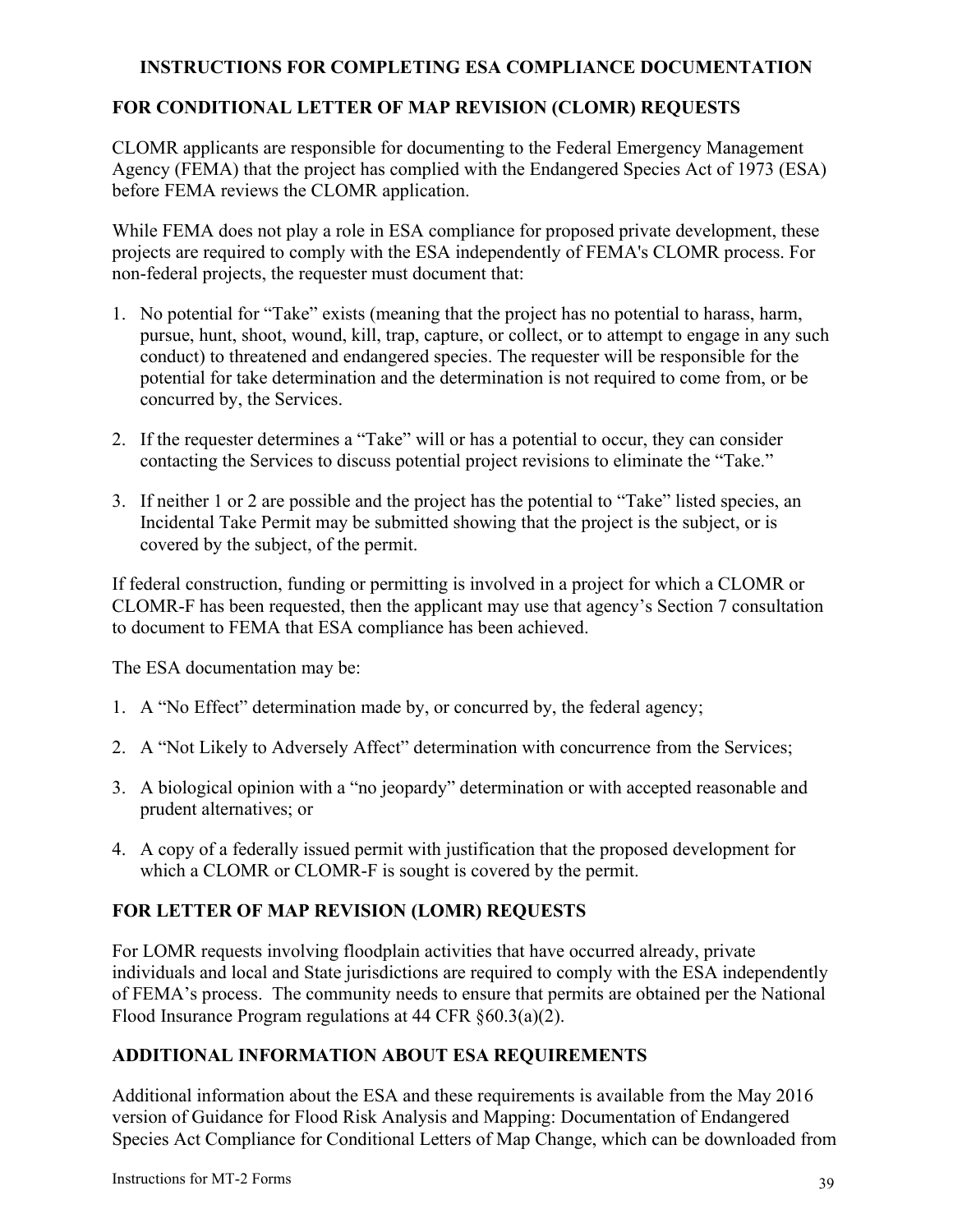the "Guidance" page on the FEMA website at [https://www.fema.gov/media](https://www.fema.gov/media-collection/guidance-femas-risk-mapping-assessment-and-planning)[collection/guidance-femas-risk-mapping-assessment-and-planning.](https://www.fema.gov/media-collection/guidance-femas-risk-mapping-assessment-and-planning) A copy may also be requested from the FEMA Mapping and Insurance eXchange, toll free, at 1-877-FEMA MAP (1-877-336-2627).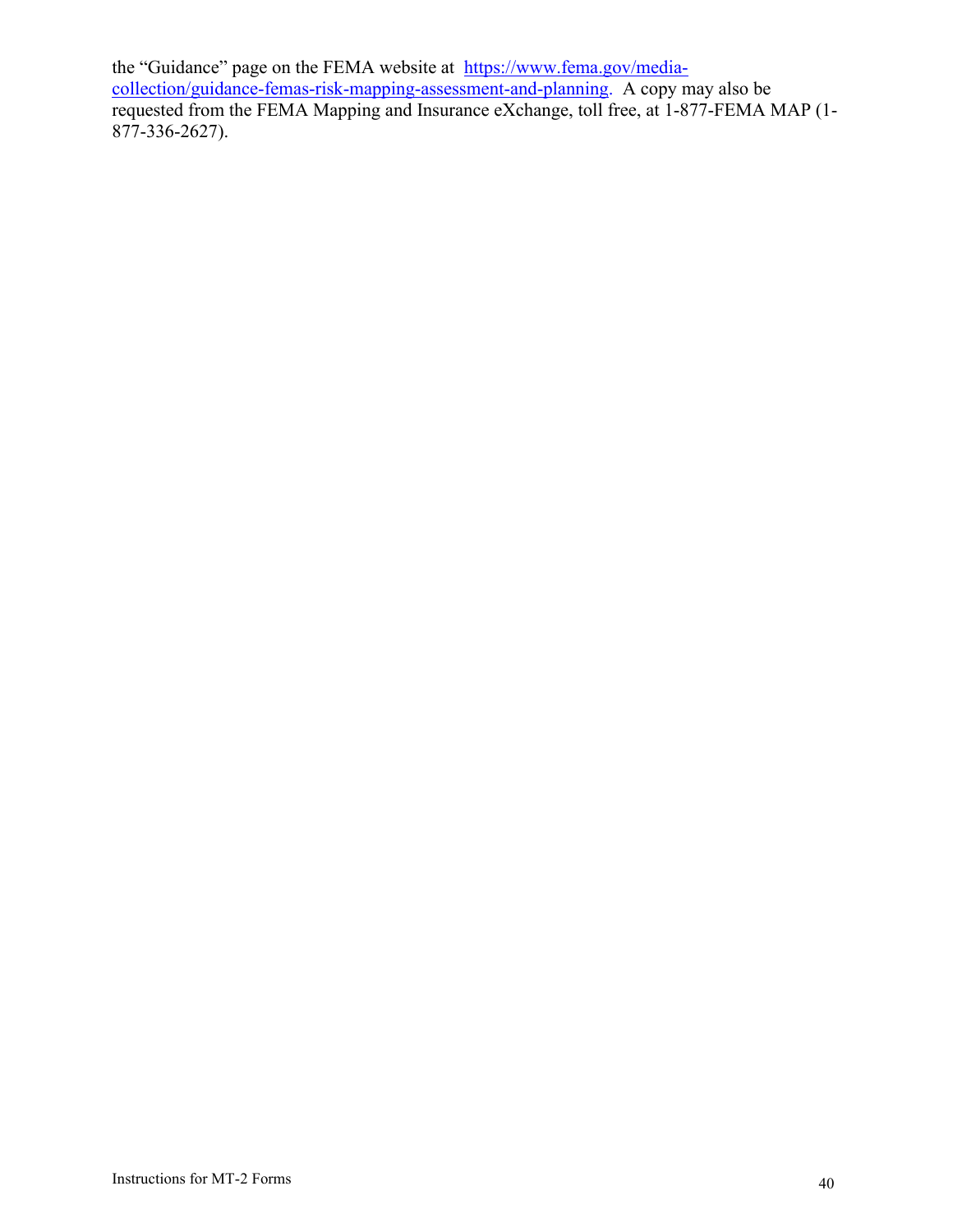# <span id="page-40-0"></span>**APPENDIX A - COMMONLY USED ACRONYMS**

| <b>BFE</b>   | Base (1-percent-annual-chance) Flood Elevation. The height of the base flood,<br>usually in feet in relation to the datum used, or the depth of the base flood, usually<br>in feet above the ground surface. The base flood is the flood that has a 1-percent<br>probability of being equaled or exceeded in any given year (also referred to as the<br>100-year flood or the 1-percent-annual-chance flood). |
|--------------|---------------------------------------------------------------------------------------------------------------------------------------------------------------------------------------------------------------------------------------------------------------------------------------------------------------------------------------------------------------------------------------------------------------|
| <b>CFR</b>   | Code of Federal Regulations                                                                                                                                                                                                                                                                                                                                                                                   |
| <b>CHHA</b>  | Coastal High Hazard Area. An area of special flood hazard extending from<br>offshore to the inland limit of a primary frontal dune along an open coast, and any<br>other area subject to high-velocity wave action from storms or seismic sources.<br>CHHAs are indicated as Zone V or VE on Flood Insurance Rate Maps.                                                                                       |
| <b>CLOMR</b> | Conditional Letter of Map Revision. A letter from FEMA commenting on<br>whether a proposed project, if built as proposed, would meet the minimum<br>standards of the National Flood Insurance Program.                                                                                                                                                                                                        |
| <b>ETL</b>   | <b>Engineering Technical Letter</b>                                                                                                                                                                                                                                                                                                                                                                           |
| EM           | Engineer Manual (U.S. Army Corps of Engineers).                                                                                                                                                                                                                                                                                                                                                               |
| <b>ESA</b>   | Endangered Species Act of 1973                                                                                                                                                                                                                                                                                                                                                                                |
| <b>FBFM</b>  | Flood Boundary and Floodway Map. The floodplain management map issued by<br>FEMA that depicts, on the basis of detailed analyses, the boundaries of the 1-<br>percent-annual-chance and 0.2-percent-annual-chance floodplains and the<br>regulatory floodway.                                                                                                                                                 |
| <b>FEMA</b>  | <b>Federal Emergency Management Agency</b>                                                                                                                                                                                                                                                                                                                                                                    |
| <b>FHBM</b>  | Flood Hazard Boundary Map. The initial flood insurance map issued by FEMA<br>that identified, on the basis of approximate analyses, the areas of 1-percent-<br>annual-chance flood hazard in a community.                                                                                                                                                                                                     |
| <b>FIRM</b>  | Flood Insurance Rate Map. An official map of a community, on which FEMA<br>has delineated the special flood hazard areas applicable to those communities.                                                                                                                                                                                                                                                     |
| <b>FIS</b>   | Flood Insurance Study. A compilation and presentation of flood risk data for<br>specific watercourses, lakes, and coastal flood hazard areas within a community.<br>When a flood study is completed for the NFIP, the information and maps are<br>assembled into an FIS. The FIS report contains detailed flood elevation data in<br>flood profiles and data tables                                           |
| <b>LOMR</b>  | Letter of Map Revision. A letter from FEMA officially revising the effective<br>National Flood Insurance Program map to show changes to floodplains,<br>regulatory floodways, or flood elevations.                                                                                                                                                                                                            |
| <b>NFIP</b>  | National Flood Insurance Program                                                                                                                                                                                                                                                                                                                                                                              |
| <b>NMFS</b>  | National Marine Fisheries Service                                                                                                                                                                                                                                                                                                                                                                             |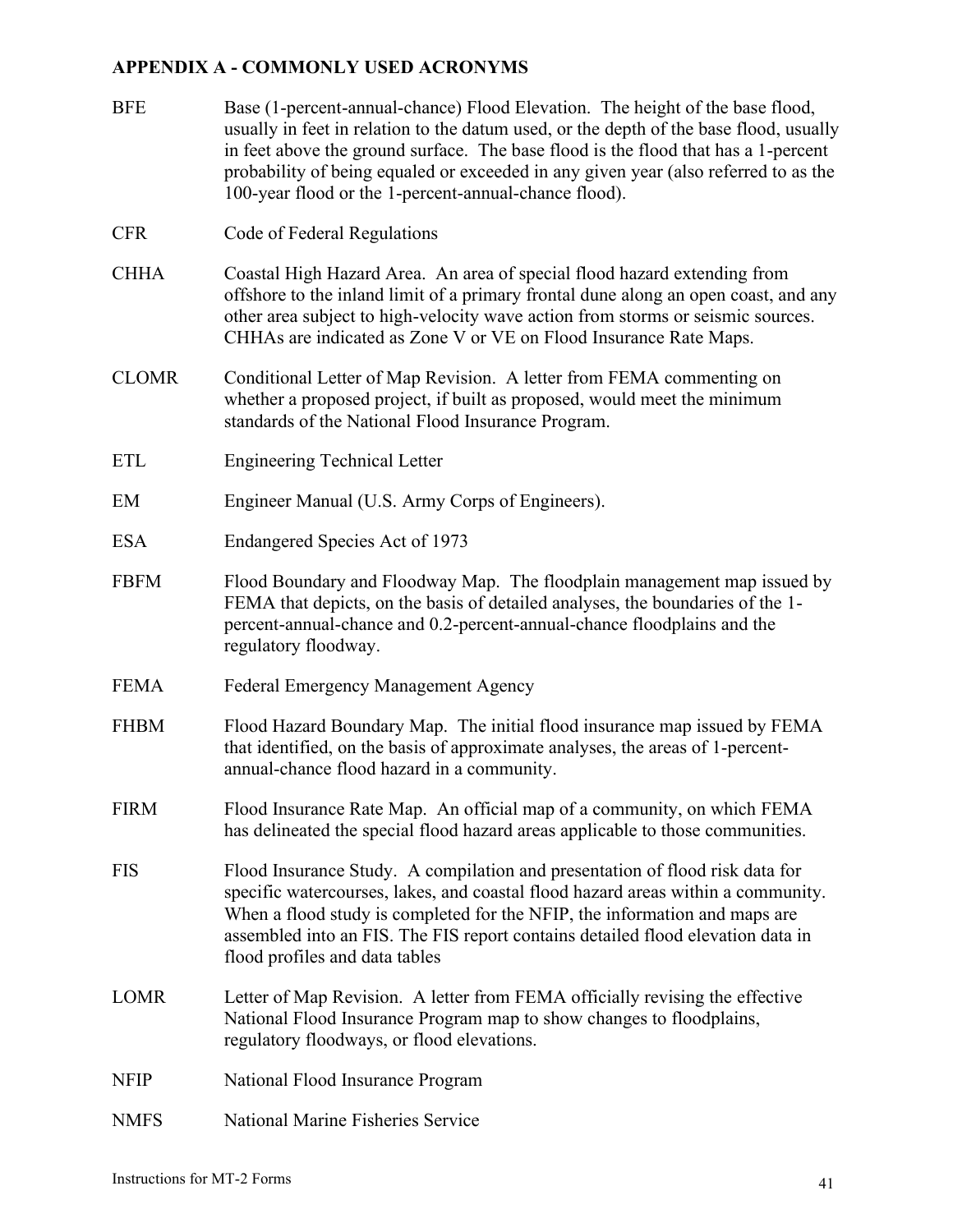- PMR Physical Map Revision. A reprinted NFIP map incorporating changes to floodplains, regulatory floodways, or flood elevations. Because of the time and cost involved to change, reprint, and redistribute an NFIP map, a PMR is usually processed when a revision reflects large-scope changes. SFHA Special Flood Hazard Area. An area subject to inundation by a flood having a 1% probability of being equaled or exceeded in any given year (also referred to as the base, or 100-year, flood). USACE U.S. Army Corps of Engineers
- USFWS U.S. Fish and Wildlife Service
- USGS U.S. Geological Survey
- WSEL Water-Surface Elevation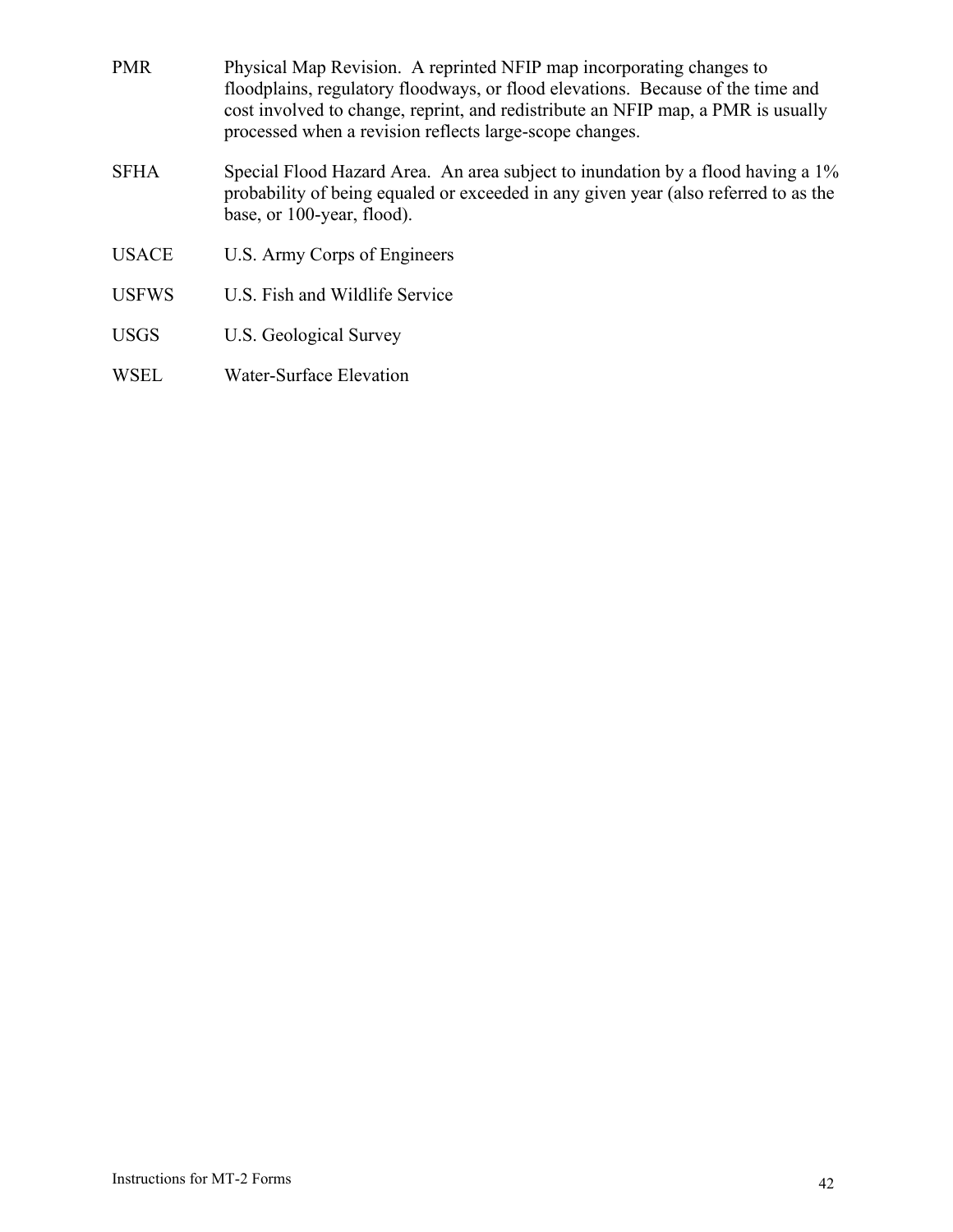## <span id="page-42-0"></span>**APPENDIX B - USEFUL INTERNET SITES**

## **RESOURCES:**

<https://www.fema.gov/> - FEMA website

<https://www.fema.gov/flood-maps> - FEMA flood hazard mapping information

<https://www.fema.gov/floodplain-management> - FEMA floodplain management information

<https://www.fema.gov/online-tutorials> - FEMA online tutorials

<https://www.fema.gov/flood-insurance/work-with-nfip/community-status-book> - FEMA's National Flood Insurance Program Community Status Book

[https://msc.fema.gov/portal/](https://msc.fema.gov/portal) - Flood Map Service Center for ordering NFIP maps

[https://www.gpo.gov/fdsys/pkg/CFR-2016-title44-vol1/pdf/CFR-2016-title44-vol1](https://www.gpo.gov/fdsys/pkg/CFR-2016-title44-vol1/pdf/CFR-2016-title44-vol1-chapI.pdf) [chapI.pdf](https://www.gpo.gov/fdsys/pkg/CFR-2016-title44-vol1/pdf/CFR-2016-title44-vol1-chapI.pdf) – U.S. Government Printing Office site for 2016 version of NFIP regulations

### **MAP AMENDMENT/REVISION FORMS AND INFORMATION:**

[https://www.fema.gov/flood-maps/change-your-flood-zone/paper-application-forms/mt](https://www.fema.gov/flood-maps/change-your-flood-zone/paper-application-forms/mt-ez)[ez](https://www.fema.gov/flood-maps/change-your-flood-zone/paper-application-forms/mt-ez) - MT-EZ form package, *Amendments to National Flood Insurance Program Maps, Application Form for Single Residential Lot or Structure*

<https://www.fema.gov/flood-maps/change-your-flood-zone/paper-application-forms/mt-1> - MT-1 forms package, *Revisions to National Flood Insurance Program Maps, Application Forms for Conditional and Final Letters of Map Amendment and Letters of Map Revision Based on Fill*

<https://www.fema.gov/flood-maps/change-your-flood-zone/paper-application-forms/mt-2> - MT-2 forms package, *Revisions to National Flood Insurance Program Maps, Application Forms and Instructions for Conditional Letters of Map Revision and Letters of Map Revision*

<https://www.fema.gov/flood-maps/change-your-flood-zone/status/flood-map-related-fees> - FEMA fee schedule for reviewing and processing of CLOMR and LOMR requests

<https://www.fema.gov/flood-maps/change-your-flood-zone/status/flood-map-related-fees> - to order backup information and data for FEMA-contracted Flood Insurance Studies, community-initiated Physical Map Revisions, and Letters of Map Change

<https://www.fema.gov/flood-maps/change-your-flood-zone/revision-process> - Flood Map Revision process information

## **GUIDANCE DOCUMENTS, MANUALS, AND KEY PUBLICATIONS:**

<https://acwi.gov/hydrology/Frequency/b17c/> - Subcommittee on Hydrology of the Advisory Committee on Water Information download website for Bulletin 17C, "Guidelines for Determining Flood Flow Frequency"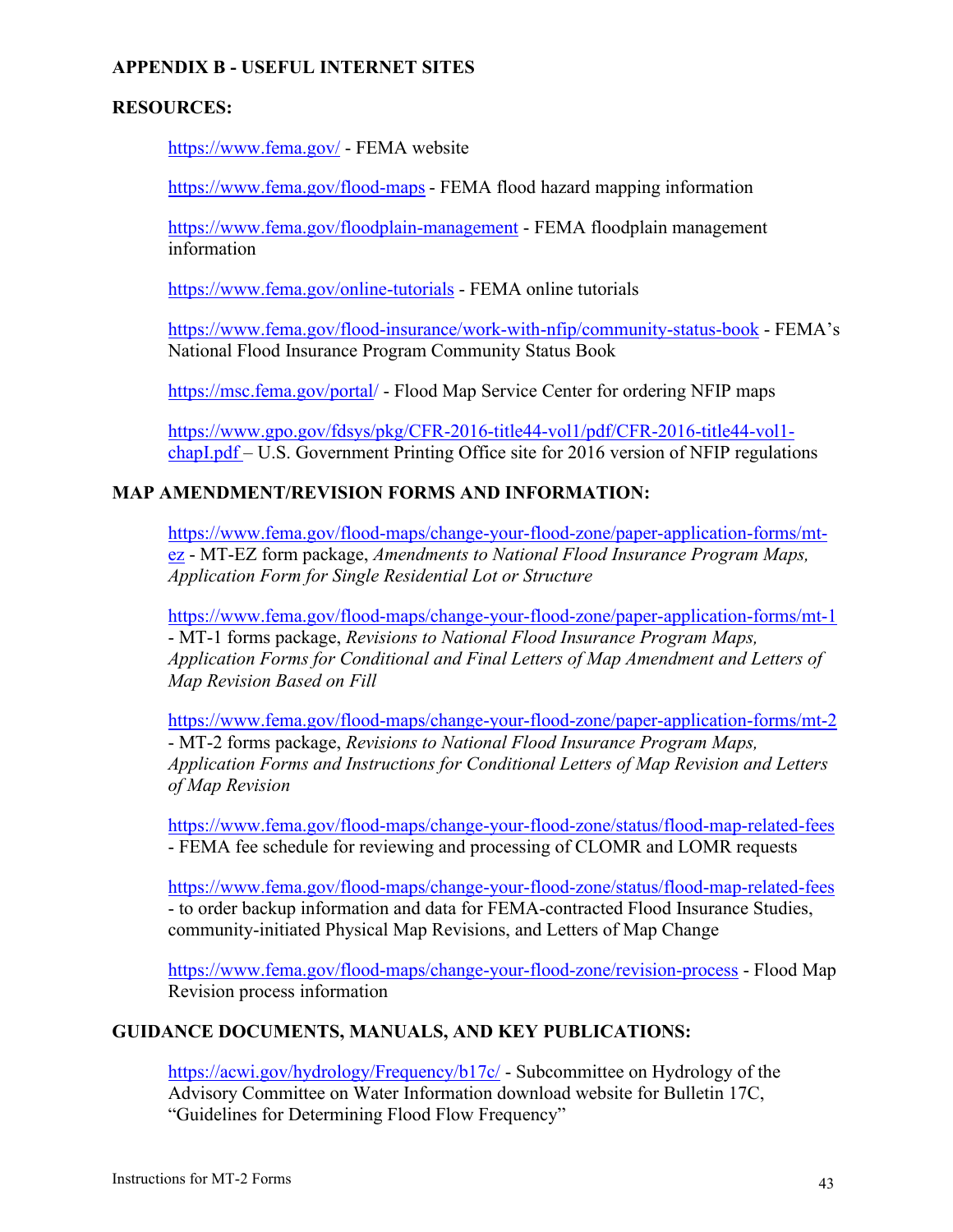<https://www.fema.gov/flood-maps/guidance-reports/guidelines-standards> - current guidance (updated as new, revised, or updated guidance documents become available) for riverine and coastal flood risk projects (all geographies)

[https://www.fema.gov/sites/default/files/2020-](https://www.fema.gov/sites/default/files/2020-07/tb10_ensuring_structures_built_on_fillin_near_special_flood_hazard_areas_reasonably_safe_flooding_01_.pdf)

07/tb10 ensuring structures built on fillin near special flood hazard areas reasonabl [y\\_safe\\_flooding\\_01\\_.pdf](https://www.fema.gov/sites/default/files/2020-07/tb10_ensuring_structures_built_on_fillin_near_special_flood_hazard_areas_reasonably_safe_flooding_01_.pdf) - Technical Bulletin 10-01, "Ensuring That Structures Built on Fill in or Near Special Flood Hazard Areas Are Reasonably Safe from Flooding"

[https://www.fema.gov/sites/default/files/documents/fema\\_approx-zone-a-guide.pdf](https://www.fema.gov/sites/default/files/documents/fema_approx-zone-a-guide.pdf) - FEMA 265, "Managing Floodplain Development in Approximate Zone A Areas, A Guide for obtaining and developing Base (100-year) Flood Elevations"

[https://www.fema.gov/media-library-data/1484862928640-](https://www.fema.gov/media-library-data/1484862928640-86ccb3511877121f6aa69bbc81deaa67/Alluvial_Fans_Guidance_Nov_2016.pdf) [86ccb3511877121f6aa69bbc81deaa67/Alluvial\\_Fans\\_Guidance\\_Nov\\_2016.pdf](https://www.fema.gov/media-library-data/1484862928640-86ccb3511877121f6aa69bbc81deaa67/Alluvial_Fans_Guidance_Nov_2016.pdf) - Guidance for Flood Risk Analysis and Mapping: Alluvial Fans

[https://www.fema.gov/sites/default/files/2020-](https://www.fema.gov/sites/default/files/2020-02/Coastal_General_Study_Considerations_Guidance_Nov_2019.pdf) 02/Coastal General Study Considerations Guidance Nov 2019.pdf

[https://www.fema.gov/media-library-data/1520964037790-](https://www.fema.gov/media-library-data/1520964037790-7c49e1753d0b2634e0c5fb4999459374/Coastal_Floodplain_Mapping_Guidance_Feb_2018.pdf) [7c49e1753d0b2634e0c5fb4999459374/Coastal\\_Floodplain\\_Mapping\\_Guidance\\_Feb\\_20](https://www.fema.gov/media-library-data/1520964037790-7c49e1753d0b2634e0c5fb4999459374/Coastal_Floodplain_Mapping_Guidance_Feb_2018.pdf) [18.pdf](https://www.fema.gov/media-library-data/1520964037790-7c49e1753d0b2634e0c5fb4999459374/Coastal_Floodplain_Mapping_Guidance_Feb_2018.pdf) *-* Guidance for Flood Risk Analysis and Mapping: Coastal Floodplain Mapping

[https://www.fema.gov/media-library-data/1450469577871-](https://www.fema.gov/media-library-data/1450469577871-7157f87107be5ce99eb71689c7a64c99/Coastal_Structures_Guidance_Nov_2015.pdf) [7157f87107be5ce99eb71689c7a64c99/Coastal\\_Structures\\_Guidance\\_Nov\\_2015.pdf](https://www.fema.gov/media-library-data/1450469577871-7157f87107be5ce99eb71689c7a64c99/Coastal_Structures_Guidance_Nov_2015.pdf) - Guidance for Flood Risk Analysis and Mapping: Coastal Structures

[https://www.fema.gov/media-library-data/1469794774232-](https://www.fema.gov/media-library-data/1469794774232-705f8b159be8be8752d7db3123afdae1/ESA_Guidance_May_2016.pdf) [705f8b159be8be8752d7db3123afdae1/ESA\\_Guidance\\_May\\_2016.pdf](https://www.fema.gov/media-library-data/1469794774232-705f8b159be8be8752d7db3123afdae1/ESA_Guidance_May_2016.pdf) - Guidance for Flood Risk Analysis and Mapping: Documentation of Endangered Species Act Compliance for Conditional Letters of Map Change

[https://www.fema.gov/sites/default/files/documents/fema\\_levee-guidance.pdf](https://www.fema.gov/sites/default/files/documents/fema_levee-guidance.pdf) - Guidance for Flood Risk Analysis and Mapping: Levees

[https://www.fema.gov/sites/default/files/documents/fema\\_general-hydraulics](https://www.fema.gov/sites/default/files/documents/fema_general-hydraulics-guidance.pdf)[guidance.pdf](https://www.fema.gov/sites/default/files/documents/fema_general-hydraulics-guidance.pdf) - Guidance for Flood Risk Analysis and Mapping: General Hydraulics Considerations

[https://www.fema.gov/sites/default/files/2020-](https://www.fema.gov/sites/default/files/2020-02/General_Hydrologic_Considerations_Guidance_Feb_2019.pdf) 02/General Hydrologic Considerations Guidance Feb 2019.pdf - Guidance for Flood Risk Analysis and Mapping: General Hydrologic Considerations

[https://www.publications.usace.army.mil/Portals/76/Publications/EngineerCirculars/EC\\_](https://www.publications.usace.army.mil/Portals/76/Publications/EngineerCirculars/EC_1110-2-6074.pdf?ver=2018-01-22-100438-250) [1110-2-6074.pdf?ver=2018-01-22-100438-250](https://www.publications.usace.army.mil/Portals/76/Publications/EngineerCirculars/EC_1110-2-6074.pdf?ver=2018-01-22-100438-250) - USACE Engineer Circular 1110-2- 6074, "Guidance for Emergency Action Plans, Incident Management and Reporting, and Inundation Maps for Dams and Levee Systems"

[https://www.publications.usace.army.mil/Portals/76/Publications/EngineerManuals/EM\\_](https://www.publications.usace.army.mil/Portals/76/Publications/EngineerManuals/EM_1110-1-1904.pdf?ver=2013-09-04-070854-997) [1110-1-1904.pdf?ver=2013-09-04-070854-997](https://www.publications.usace.army.mil/Portals/76/Publications/EngineerManuals/EM_1110-1-1904.pdf?ver=2013-09-04-070854-997) - USACE Engineer Manual EM 1110-1- 1904, "Settlement Analysis"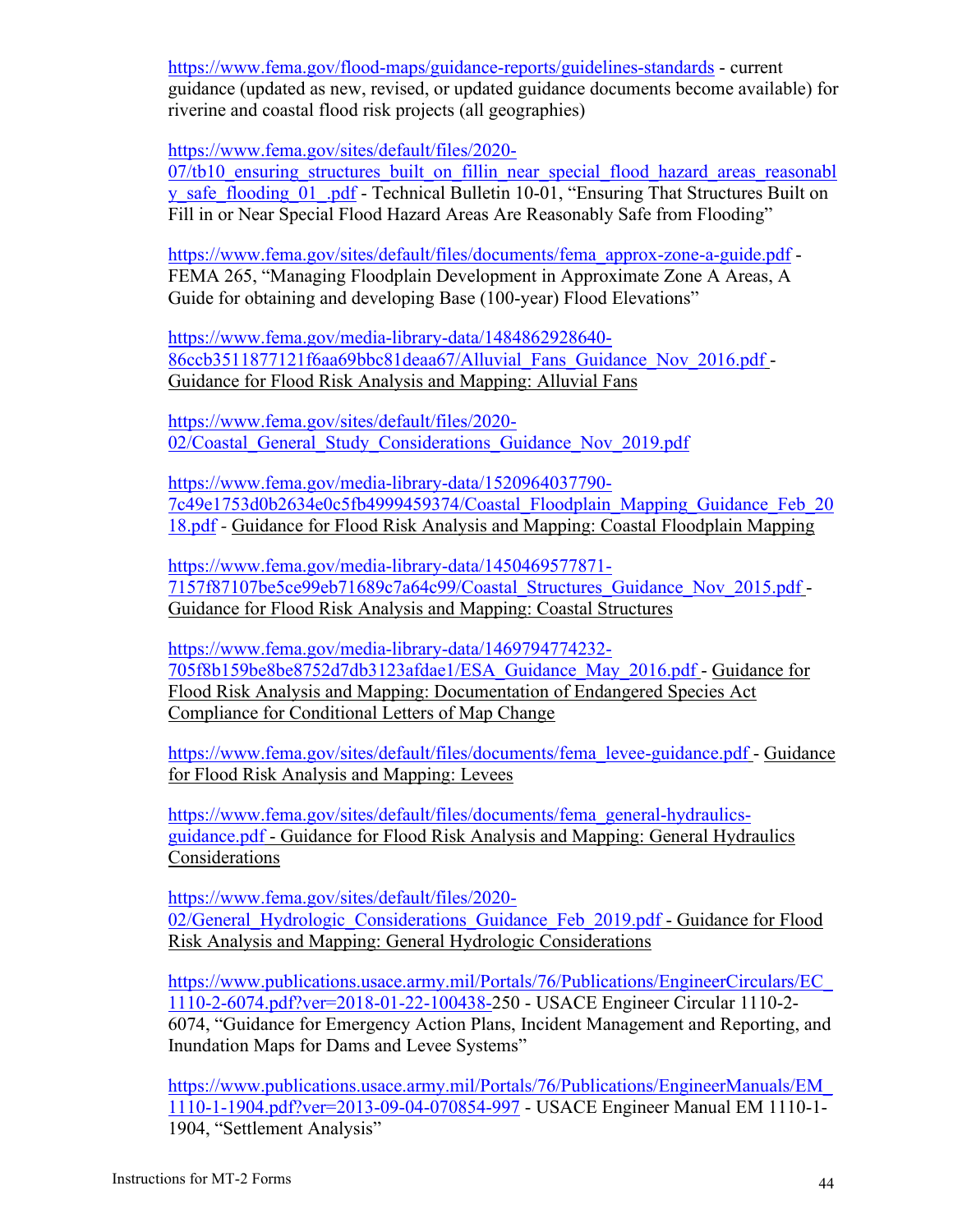[https://www.publications.usace.army.mil/Portals/76/Publications/EngineerTechnicalLette](https://www.publications.usace.army.mil/Portals/76/Publications/EngineerTechnicalLetters/ETL_1110-2-583.pdf) [rs/ETL\\_1110-2-583.pdf](https://www.publications.usace.army.mil/Portals/76/Publications/EngineerTechnicalLetters/ETL_1110-2-583.pdf) - USACE Engineer Manual EM 1110-2-583, "Landscape Planting and Vegetation Management for Floodwalls, Levees and Embankment Dams"

[https://www.publications.usace.army.mil/USACE-Publications/Engineer-](https://www.publications.usace.army.mil/USACE-Publications/Engineer-Manuals/u43544q/636F617374616C20656E67696E656572696E67206D616E75616C/)[Manuals/u43544q/636F617374616C20656E67696E656572696E67206D616E75616C/](https://www.publications.usace.army.mil/USACE-Publications/Engineer-Manuals/u43544q/636F617374616C20656E67696E656572696E67206D616E75616C/) - USACE Engineer Manual EM 1110-2-1100, "Coastal Engineering Manual" (in six volumes)

[https://www.publications.usace.army.mil/Portals/76/Publications/EngineerManuals/EM\\_](https://www.publications.usace.army.mil/Portals/76/Publications/EngineerManuals/EM_1110-2-1906.pdf?ver=2013-09-04-161123-567) [1110-2-1906.pdf?ver=2013-09-04-161123-567](https://www.publications.usace.army.mil/Portals/76/Publications/EngineerManuals/EM_1110-2-1906.pdf?ver=2013-09-04-161123-567) - USACE Engineer Manual EM 1110-2- 1906, "Laboratory Soils Testing"

[https://www.publications.usace.army.mil/Portals/76/Publications/EngineerManuals/EM\\_](https://www.publications.usace.army.mil/Portals/76/Publications/EngineerManuals/EM_1110-2-1913.pdf%20-) [1110-2-1913.pdf](https://www.publications.usace.army.mil/Portals/76/Publications/EngineerManuals/EM_1110-2-1913.pdf%20-) - USACE Engineer Manual EM 1110-2-1913, "Design and Construction of Levees"

[http://www.publications.usace.army.mil/Portals/76/Publications/EngineerManuals/EM\\_1](http://www.publications.usace.army.mil/Portals/76/Publications/EngineerManuals/EM_1110-2-2102.pdf) [110-2-2102.pdf](http://www.publications.usace.army.mil/Portals/76/Publications/EngineerManuals/EM_1110-2-2102.pdf) - USACE Engineer Manual EM 1110-2-2102, "Waterstops and Other Preformed Joint Materials for Civil Works Structures"

[https://www.publications.usace.army.mil/Portals/76/Publications/EngineerManuals/EM\\_](https://www.publications.usace.army.mil/Portals/76/Publications/EngineerManuals/EM_1110-2-2502.pdf?ver=2013-09-04-072933-120) [1110-2-2502.pdf?ver=2013-09-04-072933-120](https://www.publications.usace.army.mil/Portals/76/Publications/EngineerManuals/EM_1110-2-2502.pdf?ver=2013-09-04-072933-120) - USACE Engineer Manual EM 1110-2- 2502, "Retaining and Flood Walls"

[https://www.publications.usace.army.mil/Portals/76/Publications/EngineerManuals/EM\\_](https://www.publications.usace.army.mil/Portals/76/Publications/EngineerManuals/EM_1110-2-3102.pdf?ver=2013-09-04-070829-123) [1110-2-3102.pdf?ver=2013-09-04-070829-123](https://www.publications.usace.army.mil/Portals/76/Publications/EngineerManuals/EM_1110-2-3102.pdf?ver=2013-09-04-070829-123) - USACE Engineer Manual EM 1110-2- 3102, "General Principles of Pumping Station Design and Layout"

[https://www.publications.usace.army.mil/Portals/76/Publications/EngineerManuals/EM\\_](https://www.publications.usace.army.mil/Portals/76/Publications/EngineerManuals/EM_1110-2-3104.pdf?ver=2013-09-04-070829-700) [1110-2-3104.pdf?ver=2013-09-04-070829-700](https://www.publications.usace.army.mil/Portals/76/Publications/EngineerManuals/EM_1110-2-3104.pdf?ver=2013-09-04-070829-700) - USACE Engineer Manual EM 1110-2- 3104, "Structural and Architectural Design of Pumping Stations"

[https://www.publications.usace.army.mil/Portals/76/Publications/EngineerManuals/EM\\_](https://www.publications.usace.army.mil/Portals/76/Publications/EngineerManuals/EM_1110-2-3105.pdf?ver=2013-09-04-070830-590) [1110-2-3105.pdf?ver=2013-09-04-070830-590](https://www.publications.usace.army.mil/Portals/76/Publications/EngineerManuals/EM_1110-2-3105.pdf?ver=2013-09-04-070830-590) - USACE Engineer Manual EM 1110-2- 3105, "Mechanical and Electrical Design of Pumping Stations, Changes 1 and 2"

[https://www.publications.usace.army.mil/Portals/76/Publications/EngineerTechnicalLette](https://www.publications.usace.army.mil/Portals/76/Publications/EngineerTechnicalLetters/ETL_1110-2-583.pdf) [rs/ETL\\_1110-2-583.pdf](https://www.publications.usace.army.mil/Portals/76/Publications/EngineerTechnicalLetters/ETL_1110-2-583.pdf) - USACE Engineer Technical Letter ETL 1110-2-583, "Landscape Planting and Vegetation Management at Levees, Floodwalls, Embankment Dams, and Appurtenant Structures"

<https://usace.contentdm.oclc.org/digital/collection/p16021coll11/id/1932> - USACE "Shore Protection Manual," Volumes 1-2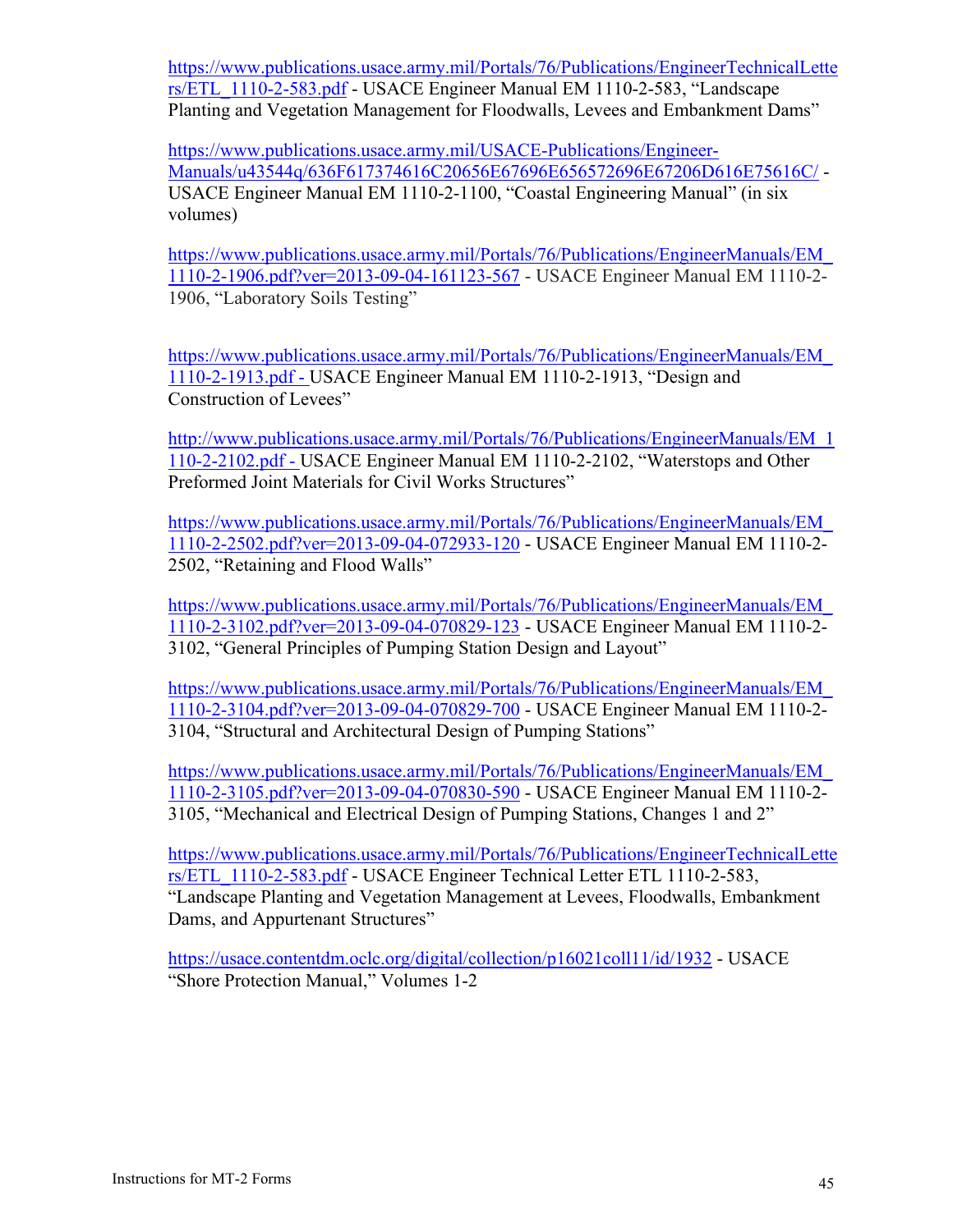### **SOFTWARE/WEB APPLICATIONS:**

<https://www.fema.gov/flood-maps/products-tools/numerical-models> - list of numerical models accepted by FEMA for NFIP use

<https://hazards.fema.gov/femaportal/onlinelomc/signin> - Online Letter of Map Change Tool

<https://www.fema.gov/flood-maps/software> - Engineering software developed by FEMA, tutorials, user manuals, and guidance documentation for certain programs

## **FEDERAL AGENCIES:**

<https://www.epa.gov/> - U.S. Environmental Protection Agency

<https://www.nasa.gov/> - National Aeronautics and Space Administration (NASA)

<https://www.noaa.gov/> - National Oceanic and Atmospheric Administration (NOAA)

<https://www.nws.noaa.gov/> - National Weather Service (NWS)

<https://www.nrcs.usda.gov/> - Natural Resources Conservation Service (NRCS)

<https://www.usace.army.mil/> - U.S. Army Corps of Engineers (USACE)

<https://www.hec.usace.army.mil/> - USACE Hydrologic Engineering Center (HEC)

<https://www.usda.gov/> - U.S. Department of Agriculture (USDA)

<https://www.fws.gov/index.html> - U.S. Fish & Wildlife Service (USFWS)

<https://www.fisheries.noaa.gov/> - National Marine Fisheries Service (NMFS)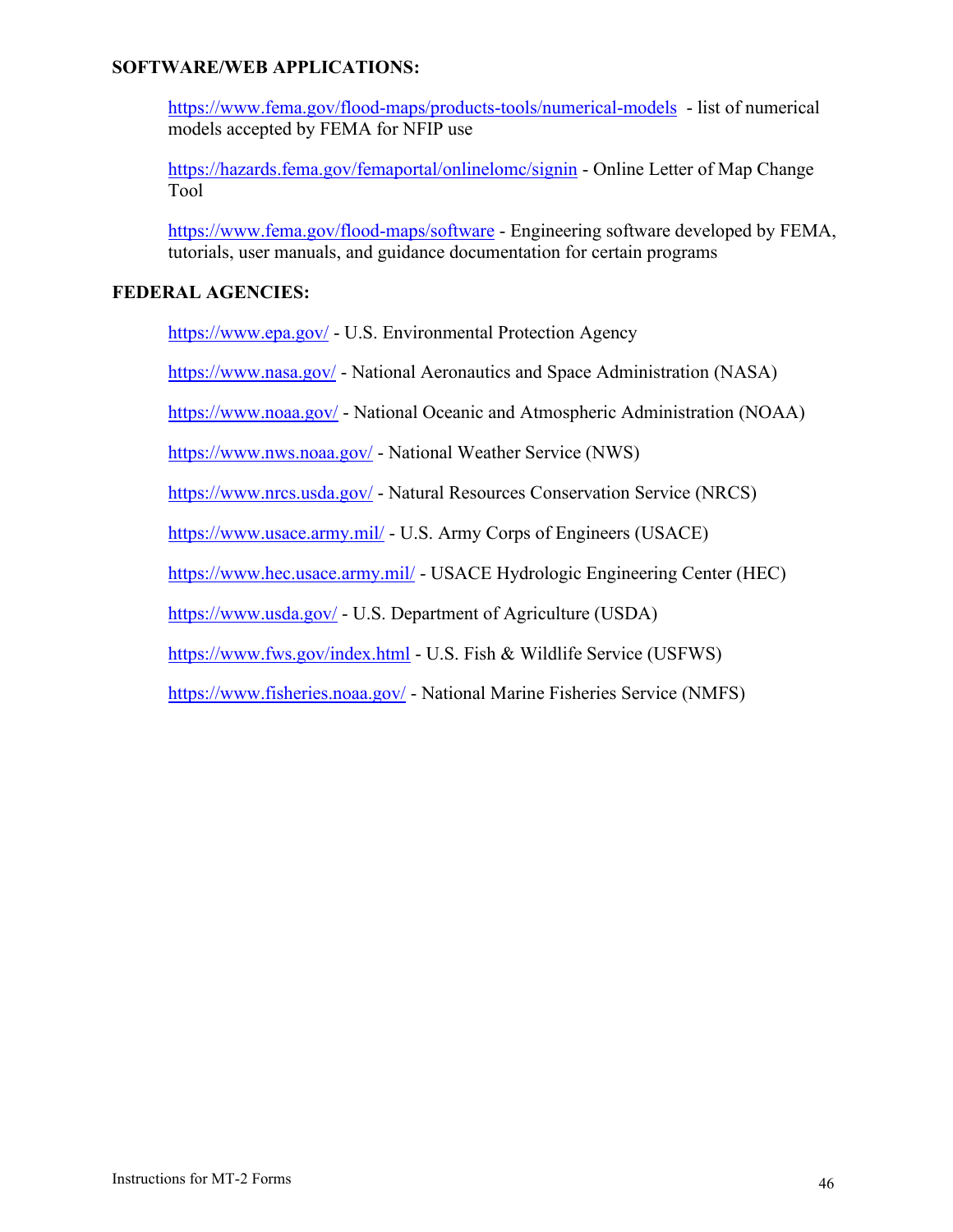### <span id="page-46-0"></span>**APPENDIX C - FEMA OFFICES**

#### **REGION I**

(Connecticut, Maine, Massachusetts, New Hampshire, Rhode Island, Vermont)

FEMA, Federal Insurance and Mitigation Division 99 High Street, Sixth Floor Boston, MA 02110 (617) 832-4761

#### **REGION II**

(New York, Puerto Rico, New Jersey)

FEMA, Federal Insurance and Mitigation Division 26 Federal Plaza, Room 1337 New York, New York 10278-0001 (212) 680-3620

#### **REGION III**

(Delaware, D.C., Maryland, Pennsylvania, Virginia, West Virginia)

FEMA, Federal Insurance and Mitigation Division One Independence Mall, Sixth Floor 615 Chestnut Street Philadelphia, Pennsylvania 19106-4404 (215) 931-5508

#### **REGION IV**

(Alabama, Florida, Georgia, Kentucky, Mississippi, N. Carolina, S. Carolina, Tenn.)

FEMA, Federal Insurance and Mitigation Division Rhodes Building, 3005 Chamblee Tucker Road Atlanta, Georgia 30341 (770) 220-5400

#### **REGION V**

(Illinois, Indiana, Michigan Minnesota, Ohio, Wisconsin)

FEMA, Federal Insurance and Mitigation Division 536 South Clark Street, Sixth Floor Chicago, Illinois 60605-1509 (312) 408-5500

#### **REGION VI**

(Arkansas, Louisiana, New Mexico, Oklahoma, Texas)

FEMA, Federal Insurance and Mitigation Division Federal Regional Center 800 North Loop 288 Denton, Texas 76209-3698 (940) 898-5399

#### **REGION VII**

(Iowa, Kansas, Missouri, Nebraska)

FEMA, Federal Insurance and Mitigation Division 11224 Holmes Road Kansas City, MO 64131 (816) 283-7002

#### **REGION VIII**

(Colorado, Montana, N. Dakota, S. Dakota, Utah, Wyoming)

FEMA, Federal Insurance and Mitigation Division Denver Federal Center Building 710, Box 25267 Denver, Colorado 80225-0267 (303) 235-4800